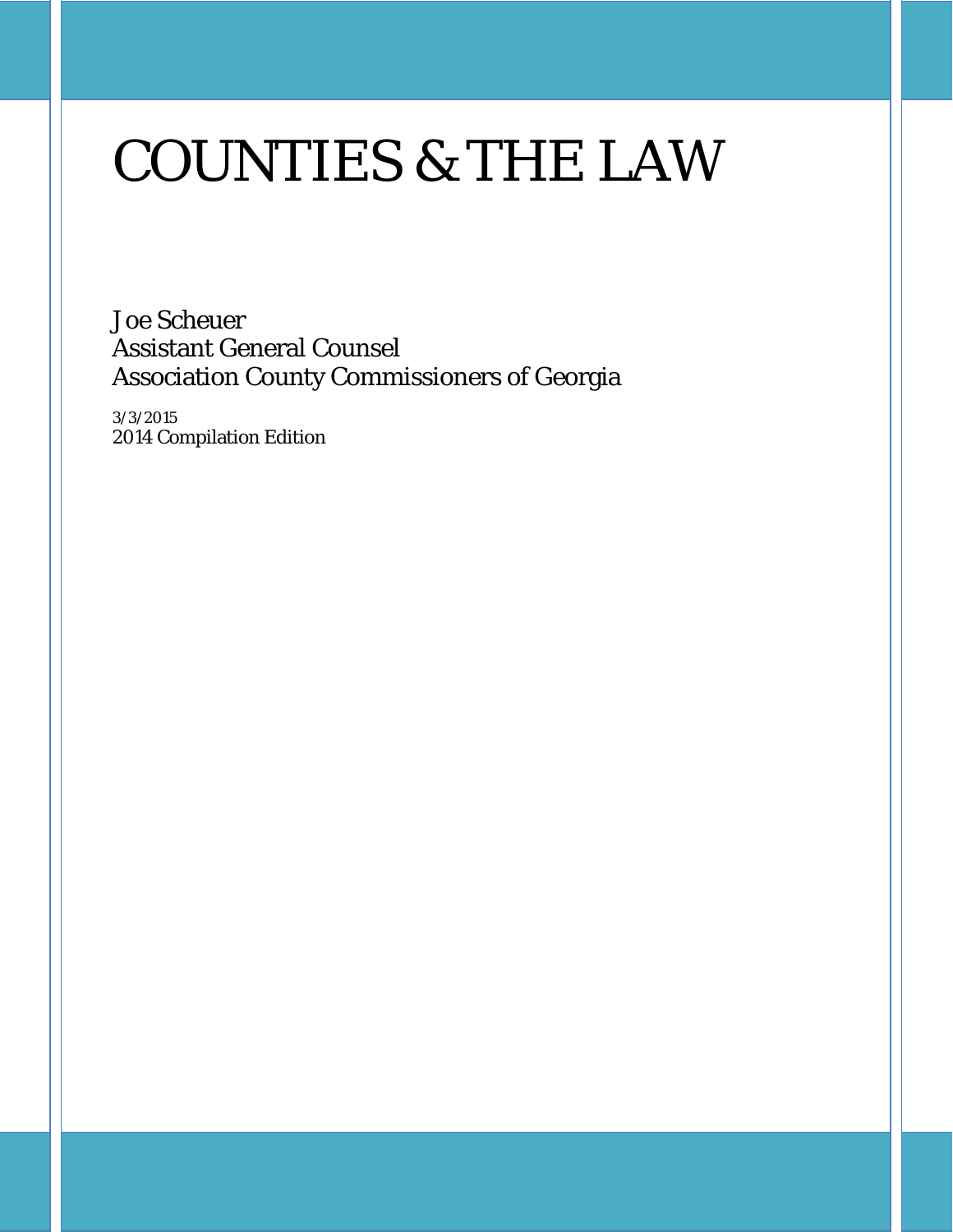*Counties & the Law, 2014 Compilation Edition* includes decisions of interest to county attorneys published in the Daily Report Opinions Weekly between December 28, 2013, and January 2, 2015. It compiles into a single resource all of the individual, weekly editions of *Counties & the Law* which were posted on the Legal Resources tab of the Association County Commissioners of Georgia website at:

#### [http://www.accg.org/content\\_section\\_legal.asp?CatId=463&ContentType=Legal\\_Publications](http://www.accg.org/content_section_legal.asp?CatId=463&ContentType=Legal_Publications)

This compilation edition includes a Table of Topics as well as a Table of Cases to assist the user in quickly and efficiently locating items that may be of interest. Each of the tables is arranged alphabetically. The Table of Topics begins on page 2 and the Table of Cases begins on page 3.

#### *A special note to our readers. As a result of changes made early in 2014 at the Fulton County Daily Report website, printouts of the Opinions Weekly have several new formatting changes. Among those is a lack of pagination. Consequently, case summaries in this Compilation Edition of Counties & the Law, as well as future editions, will no longer contain year and page citations to Fulton County Daily Reports (e.g. 14 FCDR 2015).*

We are very appreciative of the positive feedback we have received over the course of 2014 as a result of the publication of *Counties & the* Law and we welcome your continued suggestions and opinions.

Please contact Jim Grubiak at [jgrubiak@accg.org](mailto:jgrubiak@accg.org) or Joe Scheuer at [jscheuer@accg.org](mailto:jscheuer@accg.org) with your comments.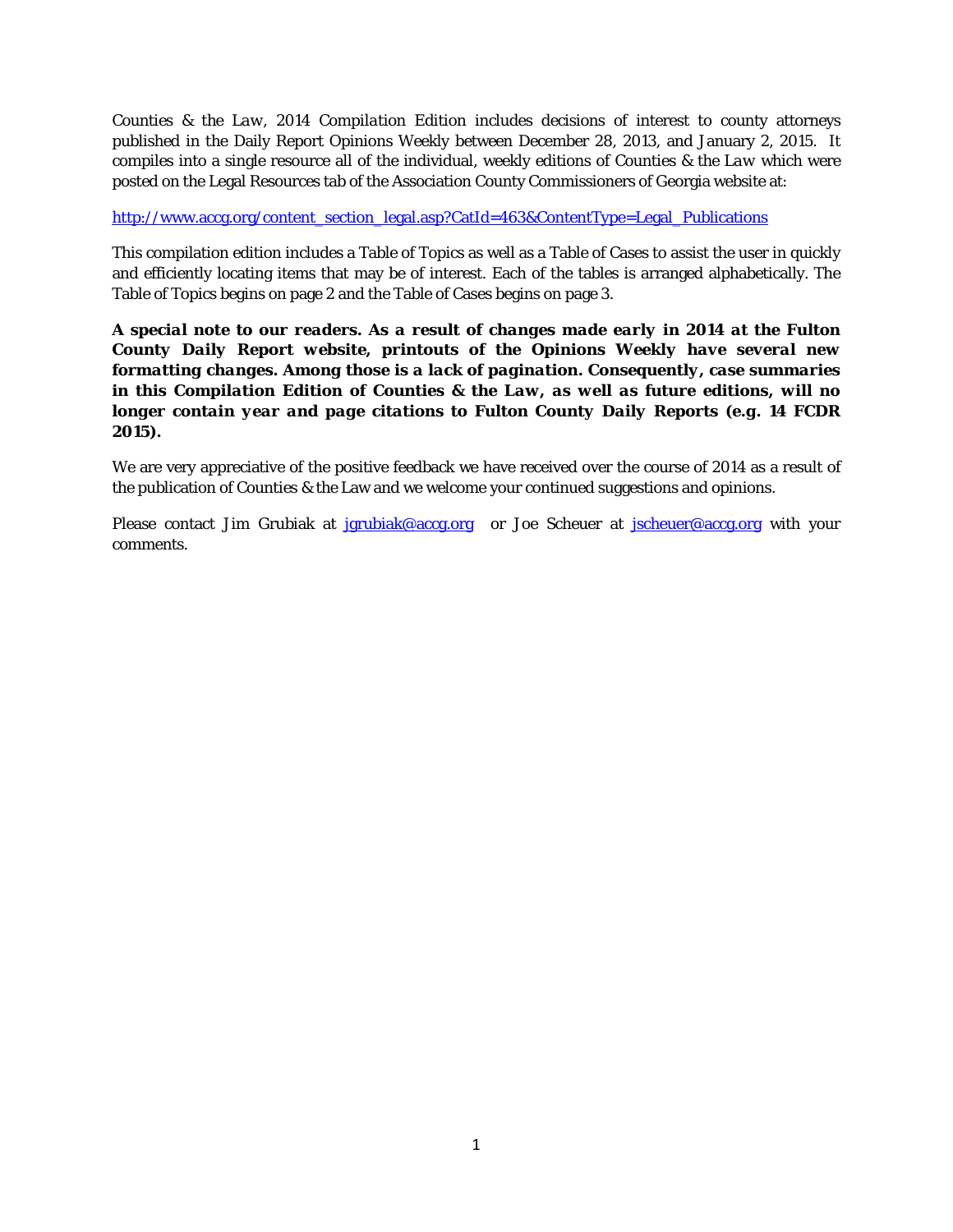#### **TABLE OF TOPICS**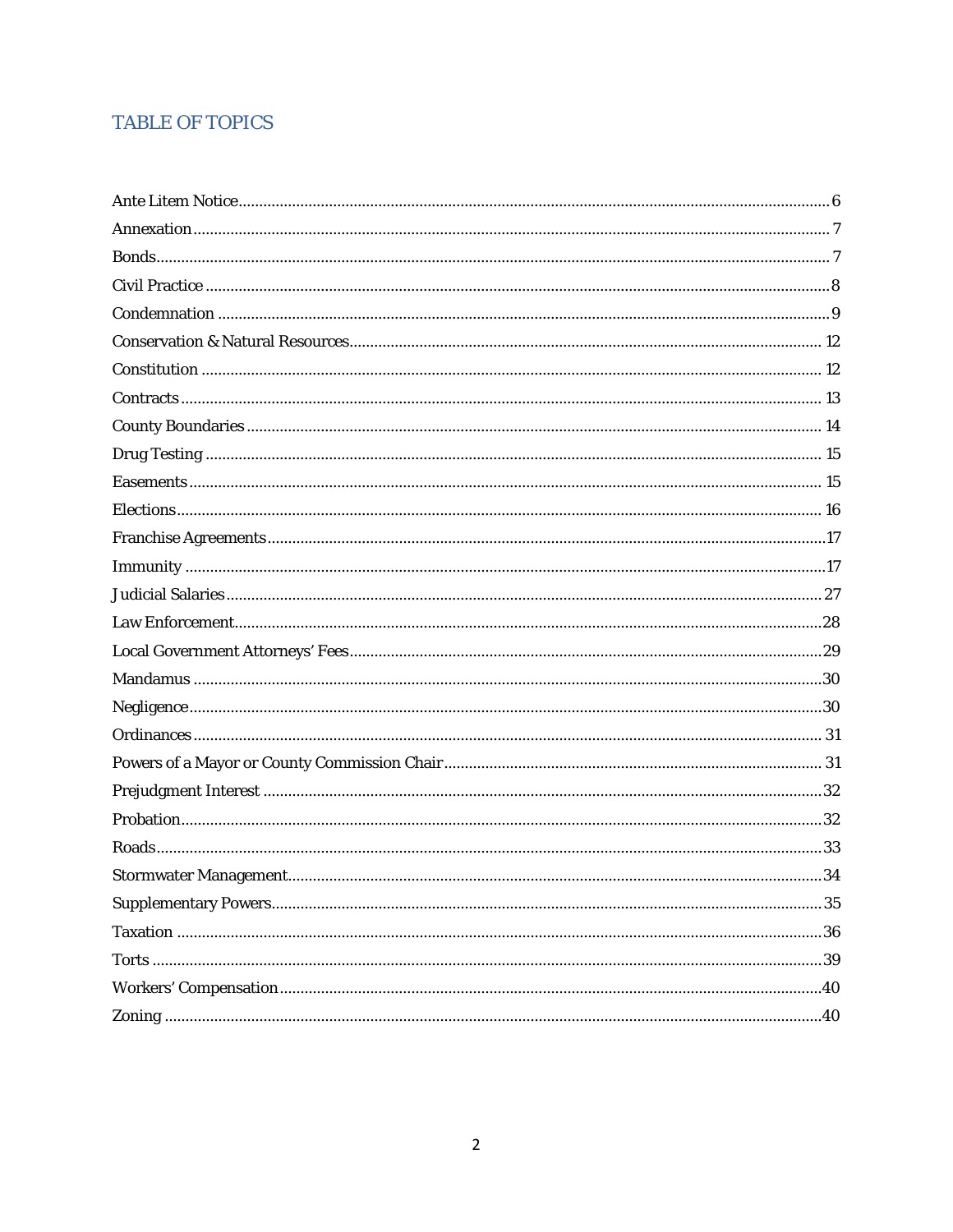#### **TABLE OF CASES**

| Advanced Disposal Services Middle Georgia LLC v. Deep South Sanitation LLC17      |        |
|-----------------------------------------------------------------------------------|--------|
|                                                                                   |        |
|                                                                                   |        |
|                                                                                   |        |
|                                                                                   |        |
|                                                                                   |        |
|                                                                                   |        |
|                                                                                   |        |
| Center for a Sustainable Coast, Inc. v. Georgia Department of Natural Resources18 |        |
|                                                                                   |        |
|                                                                                   |        |
|                                                                                   |        |
|                                                                                   |        |
|                                                                                   |        |
|                                                                                   |        |
|                                                                                   |        |
|                                                                                   |        |
|                                                                                   |        |
|                                                                                   |        |
|                                                                                   |        |
|                                                                                   |        |
|                                                                                   |        |
|                                                                                   |        |
|                                                                                   | 9 & 10 |
|                                                                                   |        |
|                                                                                   |        |
|                                                                                   |        |
| Dorn v. Georgia Department of Behavioral Health & Developmental Disabilities      |        |
|                                                                                   |        |
|                                                                                   |        |
|                                                                                   |        |
|                                                                                   |        |
|                                                                                   |        |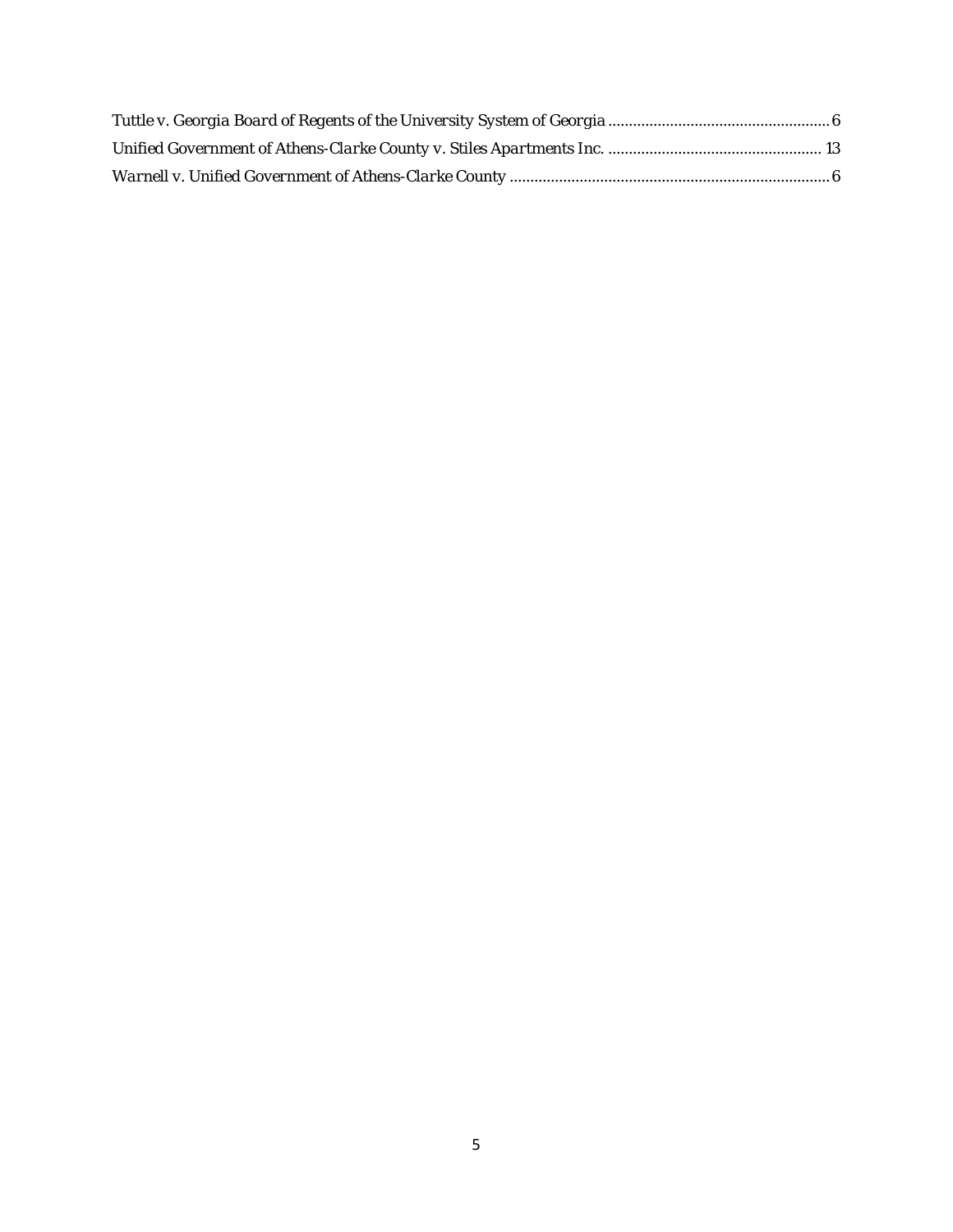# **COUNTIES & THE LAW**

## **ANTE LITEM NOTICE**

#### *Tuttle v. Georgia Board of Regents of the University System of Georgia*

Georgia Court of Appeals March 19, 2014; A13A2190

This case involves an alleged retaliatory termination of employment. The trial court granted summary judgment to the regents since the claim was filed after the statute of limitation period had ended and there was no evidence of retaliation. The Court of Appeals affirmed. O.C.G.A. 45-1-4 is clear as to the statute of limitations. Mere ignorance of the facts constituting a cause of action does not prevent the running of the statute of limitation. There was no evidence that the former employee exercised any attempt to discover whether his termination was in retaliation for engaging in activities protected under the whistleblower statute. Finally, complying with the ante litem notice under the Georgia Tort Claims Act, O.C.G.A. 50-21-26, does not toll the statute of limitations under O.C.G.A. 45-1-4 and the suit was brought under O.C.G.A. 45-1-4.

#### *Warnell v. Unified Government of Athens-Clarke County*

Georgia Court of Appeals September 15, 2014; A14A1474

A county police struck another vehicle and injured the occupant. The injured party failed to present the claim to the county within the 12 month period specified by O.C.G.A. 36-11-1 and the trial court granted summary judgment to the county. On appeal, the Court of Appeals affirmed, noting that the 12 month presentation period under O.C.G.A. 36-11-1 is wholly unrelated to the limited waiver of sovereign immunity under O.C.G.A. 33-24-51 (county's purchase of liability insurance on the patrol car).

#### *Dorn v. Georgia Department of Behavioral Health & Developmental Disabilities*

Georgia Court of Appeals November 14, 2014; A14A0910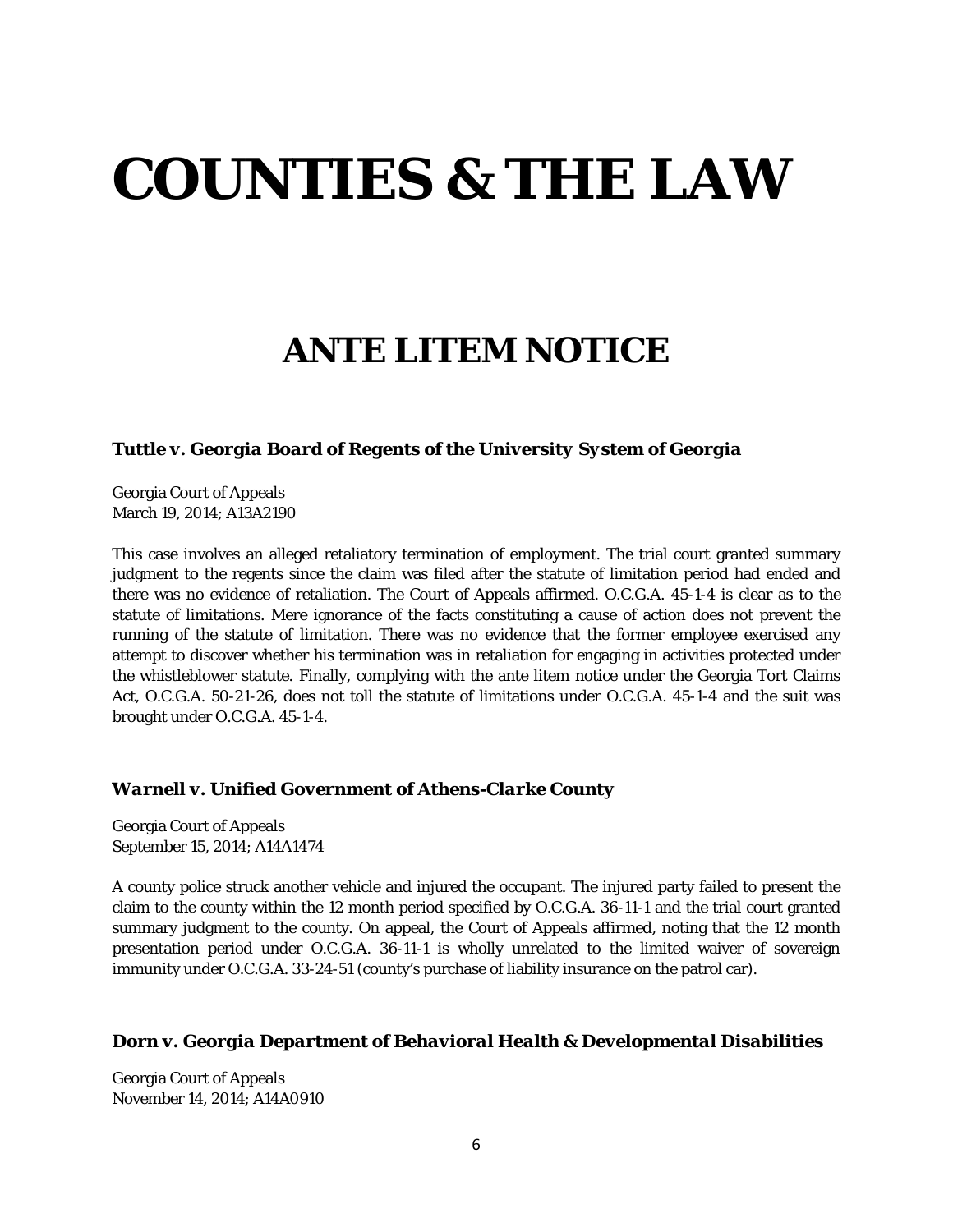This case presents an issue of ante litem notice in the context of a wrongful death action. A parent sued the department following the death of his son contending that the department's negligence was the proximate cause of death. The trial court dismissed for failure to comply with the ante litem notice provisions of the Georgia Tort Claims Act, O.C.G.A. 50-21-20 et seq. in that the plaintiff failed to specify the amount of loss claimed. On appeal, the Court of Appeals affirmed. The ante litem notice filed in the case did not specify a dollar amount. Instead it used phrasing to the extent that the amount of loss suffered is the monetary value of the decedent's life sufficient to appropriately penalize the state's negligence. The Tort Claims Act is a limited waiver of sovereign immunity and requires strict compliance with notice requirements that are a prerequisite to filing suit. While this does not require "hypertechnical compliance" it does require the value of the loss claimed. The Court compared this situation to the *Driscoll* case where no statement whatsoever of value was in the notice and pointed out that there is no material difference here because there was nothing in this case that gave the state any notice of the magnitude of the claim.

### **ANNEXATION**

#### *City of Brookhaven v. City of Chamblee*

Georgia Court of Appeals November 5, 2014; A14A0762

This case presents an issue of first impression which deserves careful scrutiny of the text of the entire opinion. The General Assembly enacted a local Act providing for the annexation of territory by a city, subject to referendum approval. Prior to the occurrence of that referendum, another city attempted to annex the same territory under O.C.G.A. 36-36-21. The Court of Appeals reviewed the entire constitutional history of annexation and concluded that while several self-help methods of annexation had been provided by general law, one specifically being O.C.G.A. 36-36-21, all of these self-help methods were subordinate to the General Assembly's authority to annex by local Act. This legislative intent is set forth clearly in O.C.G.A. 36-36-10 and states specifically that these other methods do no restrict, limit, or impair the General Assembly's power to annex by local Act. Applying a plain meaning of words standard, the Court concluded that the General Assembly did not intend to create a system for cities to "race" the legislature to annex land.

### **BONDS**

#### *Avery v. State of Georgia*

Supreme Court of Georgia July 3, 2014; S14A0792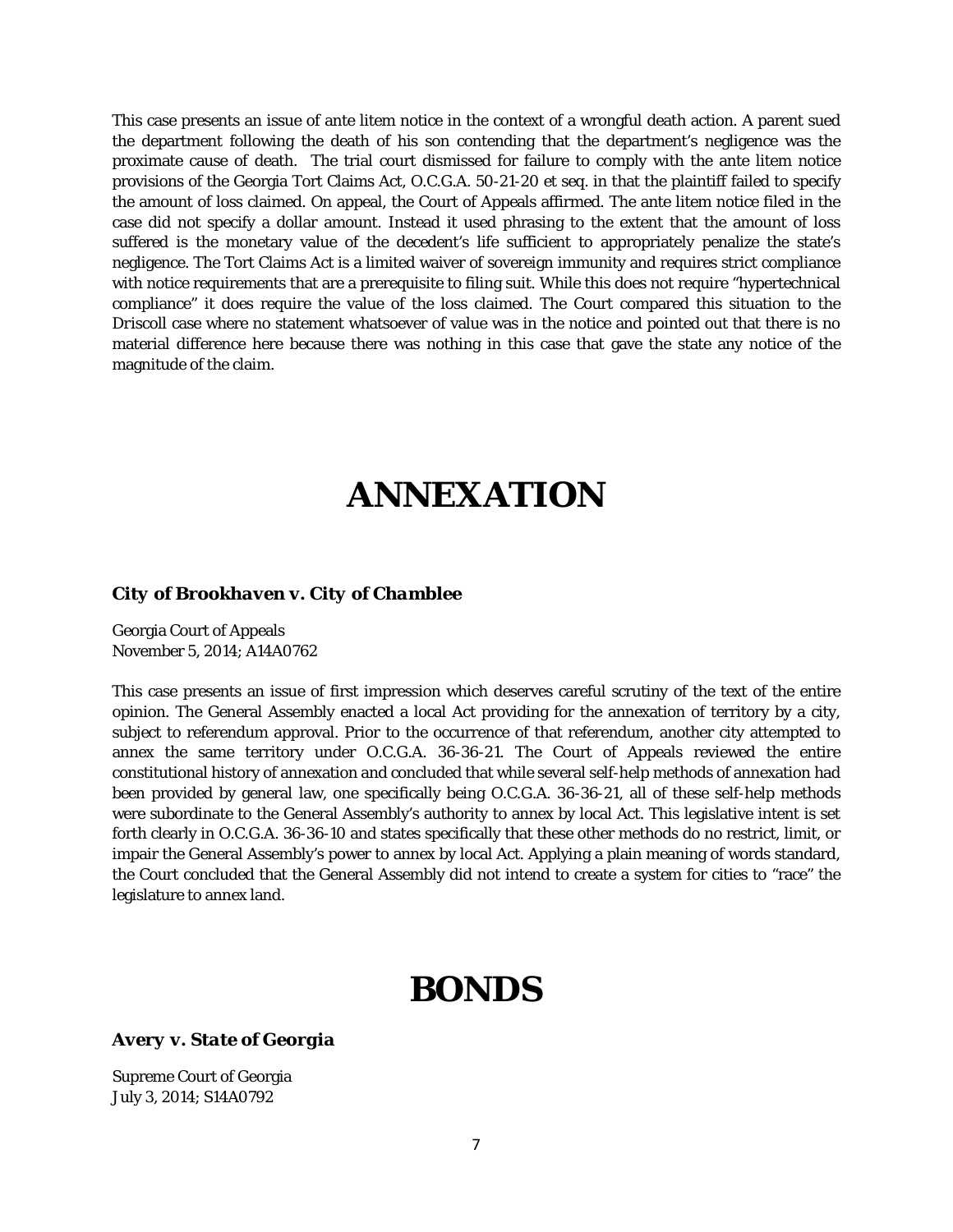This case involves a challenge to the validation of revenue bonds by the Paulding County airport authority for the widening and extension of the county airport taxiway to accommodate commercial passenger jets. Under the bond resolution, the airport authority and the county will enter an intergovernmental agreement (IGA) which obligates the airport authority to operate and maintain the taxiway and the county to pay the principal and interest on the bonds and use its taxing authority to cover any shortfall. A commercial aviation company entered into a lease with the airport authority whereby it would pay the airport authority the principal amount of the bonded indebtedness. The agreement did not relive the county of its obligation to pay principal and interest on the bonds. At the public meeting of the airport authority at which the resolution and IGA were approved, part of the meeting was closed for executive session. At a subsequent public meeting, a supplemental resolution was adopted by the authority, and, the authority ratified all of its prior actions taken at the prior meeting. The bonds were validated, but the bond validation was challenged on multiple constitutional grounds. The Supreme Court upheld the trial court validation. Citing the *Clayton County Airport Authority* case, the Court noted first that the contract between the airport authority and the county was clearly a valid IGA under Art. IX, Sec. V. Para. I(a). Next, the Court held that the bond issuance did not violate the lending clause of the constitution since the extension of credit was actually from the private company to the county. Third, the Court held that the bond issuance did not violate the gratuities clause of the constitution since the issuance of the bonds in fact created a substantial benefit to the county. Finally, the Court noted that the question of whether the executive session was improper was pretermitted by the subsequent open and public meeting when the initial bond matters as well as the supplemental bond matters were all reconsidered and approved.

### **CIVIL PRACTICE**

#### *Druid Hills Civic Association, Inc. v. Buckler*

Georgia Court of Appeals August 5, 2014; A14A0138; A14A0139

This case involves further issues concerning the lengthy litigation regarding the development of Clifton Ridge. *{A complete understanding of the case which started in 2004 will require the reader to consult the case text for the lengthy set of facts.}* In this iteration of the dispute, the Court of Appeals considered several items. First, the trial court's certificate of immediate review was adequate to confer jurisdiction even though it was signed not by the trial judge who had granted the motion to dismiss. The certificate itself provided some evidence that the first judge was unavailable to sign it, and, because it was signed and timely filed by a second judge from the same court, this satisfies O.C.G.A. 5-6-34(b). Second, under O.C.G.A. 9-2-61, the Association was free to renew its action within 6 months of its own voluntary dismissal of its original petition. Finally, the trial court erred when it dismissed the Association's petition for lack of standing because the developers failed to raise the matter of standing before the planning commission and therefore waived it. The Court engaged in a lengthy analysis of case law going back to 1977 to reach this conclusion.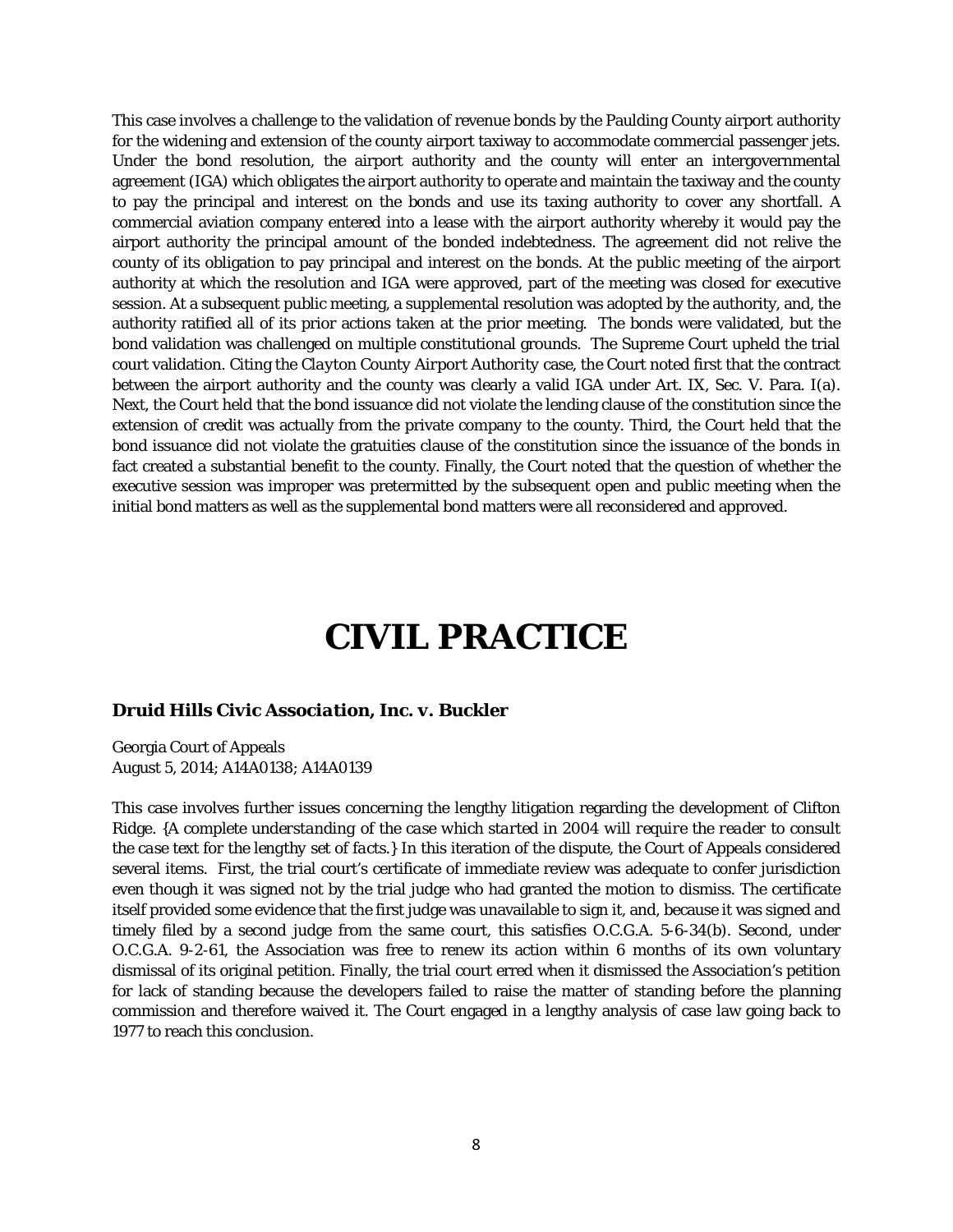# **CONDEMNATION**

#### *Emery v. Chattooga County*

Georgia Court of Appeals January 6, 2014; A13A1684

The county condemned property under O.C.G.A. 32-3-1 for an ingress and egress easement to provide access to approximately 20 county residents. The property owner filed a petition to set aside the condemnation and the trial court denied it. The Court of Appeals affirmed. Under O.C.G.A. 32-3-11, the superior court can only set aside the petition under restricted circumstances, including abuse or misuse of powers. The property owner argued that the taking here was an abuse since it was done for the benefit of a few private citizens and not for the public at large. However, the amount of usage by the general public is not controlling. If the public has the right to use the road it is sufficient. It would be different if the general public was excluded from use of the road. In addition, the fire chief had previously requested the easement after responding to a fire in the area in order to improve access by emergency responders. Consequently, there is nothing to show the county acted in bad faith or that it abused its discretion.

#### *Department of Transportation v. McMeans*

Supreme Court of Georgia January 21, 2014; S13G0614

{The summary of the initial Georgia Court of Appeals decision may be found in *Counties & the Law 2012 Compilation Edition*, p. 9}

This case involves a condemnation of property by the DOT. The property was owned by an individual who leased it to a company that he owned. An initial answer was filed, and an amendment to the answer was later filed which alleged damages for business losses. The trial court struck this amendment. On appeal, the Court of Appeals reversed on the basis that striking the answer was premature. The Court addressed the *Bill Ledford Motors* and *Lil Champ Food Store* cases noting its own prior narrow interpretation as well as its clarification that OCGA 32-3-1 *et seq.,* does not impose a requirement that business loss damages must be specifically and separately set forth in the notice of appeal. This is especially true in a case such as this where the business suffering the loss is owned and operated by the property owner. The Supreme Court reversed the Court of Appeals and upheld the trial court. The Court stated that a cardinal precept of corporate law is that corporations are separate legal entities from their shareholders, officers, directors, and employees. In this case, McMeans owned the real property but the corporation owned the business. The lessee business owner is the proper party to assert a claim for business losses resulting from the condemnation.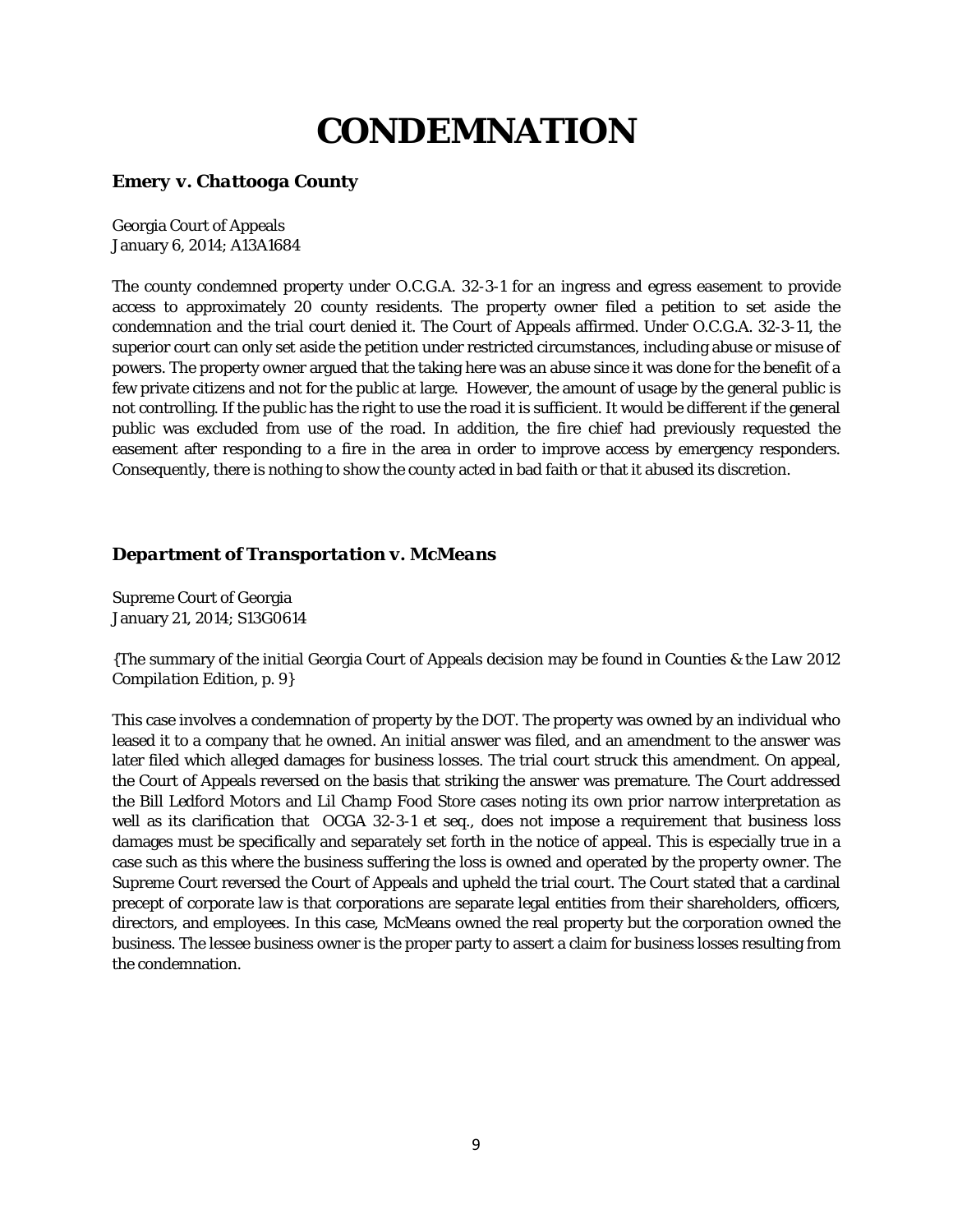#### *Department of Transportation v. McMeans*

Georgia Court of Appeals May 27, 2014; A12A1376

The Supreme Court reversed the Court of Appeals decision in this case (see above). Thus, the Court of Appeals vacates its previous judgment and adopts the Supreme Court opinion as its own. The trial court's judgment is affirmed.

#### *Darling International, Inc. v. Carter*

Supreme Court of Georgia January 27, 2014; S13A1745

This case involves a title dispute over land previously the subject of condemnation by the county. The property tract was one of many taken by the county under eminent domain to build a lake. That project was ultimately abandoned. O.C.G.A. 36-9-3 was then amended which allowed counties to sell the land back to the original owners. Here, the original owner was now deceased and the statute made no provision for repurchase by the heirs of the original owner. Several conveyances of parts the tract then occurred. The statute was then amended to allow for repurchase by the heirs. The county then quitclaimed most of the original tract. The heirs filed a petition to quiet title and to eject the present owner of the remaining portion of the original tract. The heirs challenged a transfer by the county to a development authority which was not entered on its minutes as required by O.C.G.A. 36-9-2. The Supreme Court noted that while this failure may have resulted in a voidable deed to the immediate grantee (the authority), the deed of a subsequent purchaser without notice of the failure to comply with the statute was not void. Further, an additional subsequent conveyance was not a further 'taking' which was subject to O.C.G.A. 36-61-9, but was a legitimate re-purposing to another proper public use. The Court noted that at the time of the transfer, amendments O.C.G.A. 22-1-1 (the Landowners Bill of Rights and Private Property Protection Act) had not yet been enacted.

#### *ADC Investments LLC v. Department of Transportation*

Georgia Court of Appeals February 6, 2014; A13A2420

This case involves a condemnation of property by the DOT. At the time of condemnation, a static billboard was located on the property and the city sign ordinance prohibited digital billboards. Four days immediately prior to the date of taking, an amendment to that ordinance was first read in city council. The proposed amendment would have allowed for digital billboards. ADC asserted its damages should be based upon an anticipated revenue stream of income from the digital billboard while DOT asserted that the value of the property was limited to what existed on the date of taking, *i.e.* a static billboard. The trial court granted partial summary judgment to DOT. On appeal, the Court of Appeals reversed on the basis that there were genuine issues of material fact as to the reasonable probability that the sign ordinance would be amended and the existing bill board converted to digital and that those changes would have had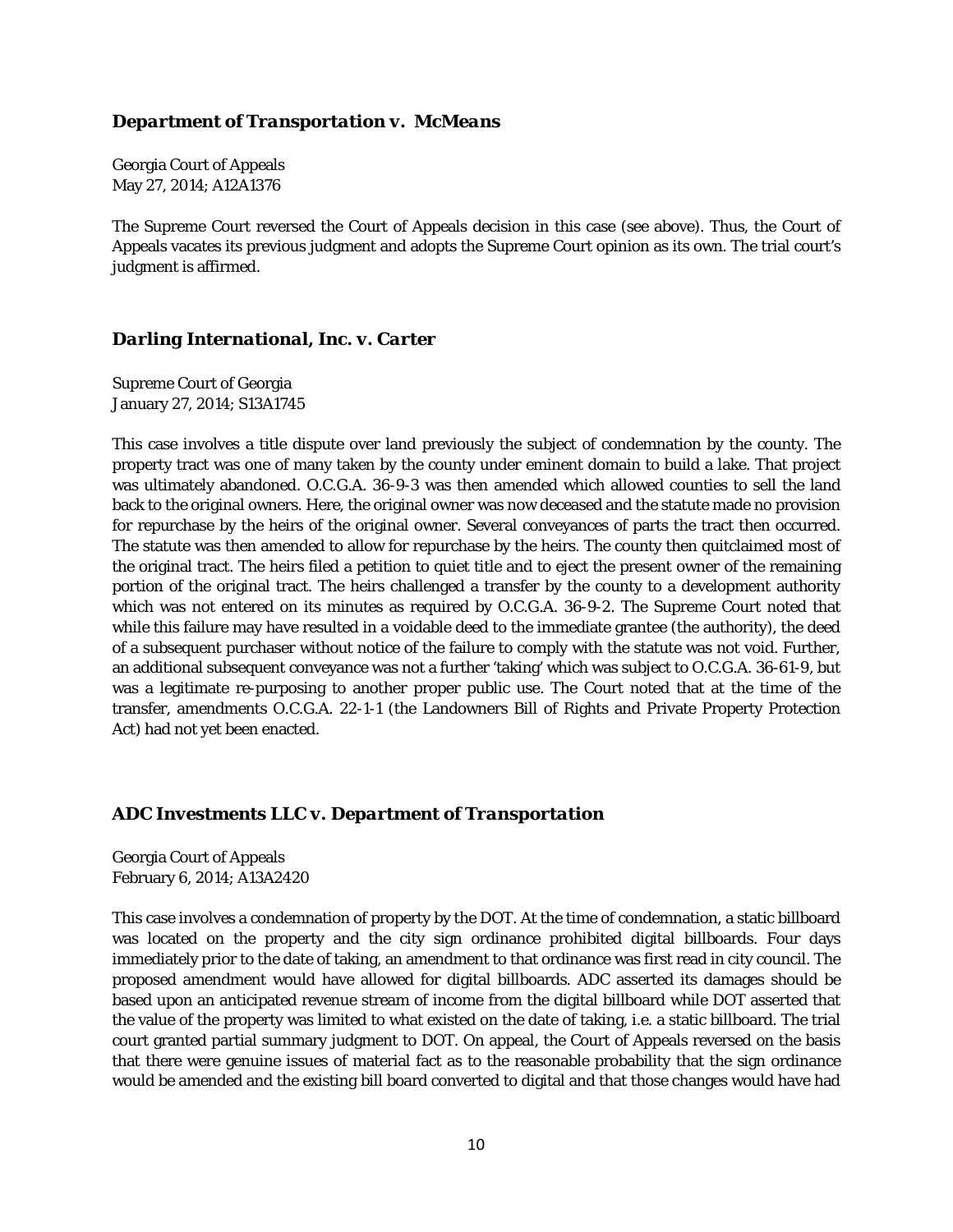an appreciable impact of the present market value of the property interest which had been the subject to the condemnation.

#### *Liberty County v. Eller*

Georgia Court of Appeals July 14, 2014; A14A0057

This case involves questions of inverse condemnation, trespass, nuisance, sovereign immunity, and other claims in the context of damages to property from storm water runoff from a county drainage pipe. The property owner sued the county. The trial denied summary judgment to the county. On appeal, the Court of Appeals reversed. Sovereign immunity was not waived and clearly barred all of the claims except inverse condemnation claims based on nuisance or trespass. Those, however, are subject to a four-year statute of limitations under O.C.G.A. 9-3-30. Finally, no evidence showed any improper maintenance of the pipe by the county.

#### *Dillard Land Investments LLC v. Fulton County*

Supreme Court of Georgia July 18, 2014; S13G1582

This case involves the granting of certiorari by the Supreme Court of Georgia to decide whether a condemnor may voluntarily dismiss a condemnation action without the consent of the court or the condemnee, after a special master has entered an award valuing the property at issue but before the condemnor has paid the award amount into the registry of the court or to the condemnee. The Court of Appeals held that the county could unilaterally dismiss the condemnation. The Supreme Court disagreed and reversed. The county relied upon the *Orr* case for its contention that the special master order is not final or enforceable at the time it is announced and that property is not deemed 'taken' with title vesting in the condemnor until the award is paid into the court registry or to the condemnee. The Court stated that the relevant question here is not enforceability of the value award, but rather is when a plaintiff can dismiss an action without court approval and over the objection of the opposing party. The answer is it can be so dismissed only before an actual finding, decision, or judgment on the merits of the action becomes known to the plaintiff and not when the ruling becomes enforceable by the defendant. (The Court examines a great deal of case law in reaching its conclusion and the interested reader should consult the text of this case for that detailed analysis.)

#### *Toler v. Georgia Department of Transportation*

Georgia Court of Appeals August 5, 2014; A14A0267

The DOT condemned 1.7 acres of land. The owners appealed the condemnation and demanded a jury trial. They later asserted a claim for business losses arising out of kaolin production. Twelve years after the condemnation, a jury awarded a sum for the taking, but nothing for the business loss claim. On appeal, the Court of Appeals held that the trial court erred in denying a motion in limine to exclude evidence.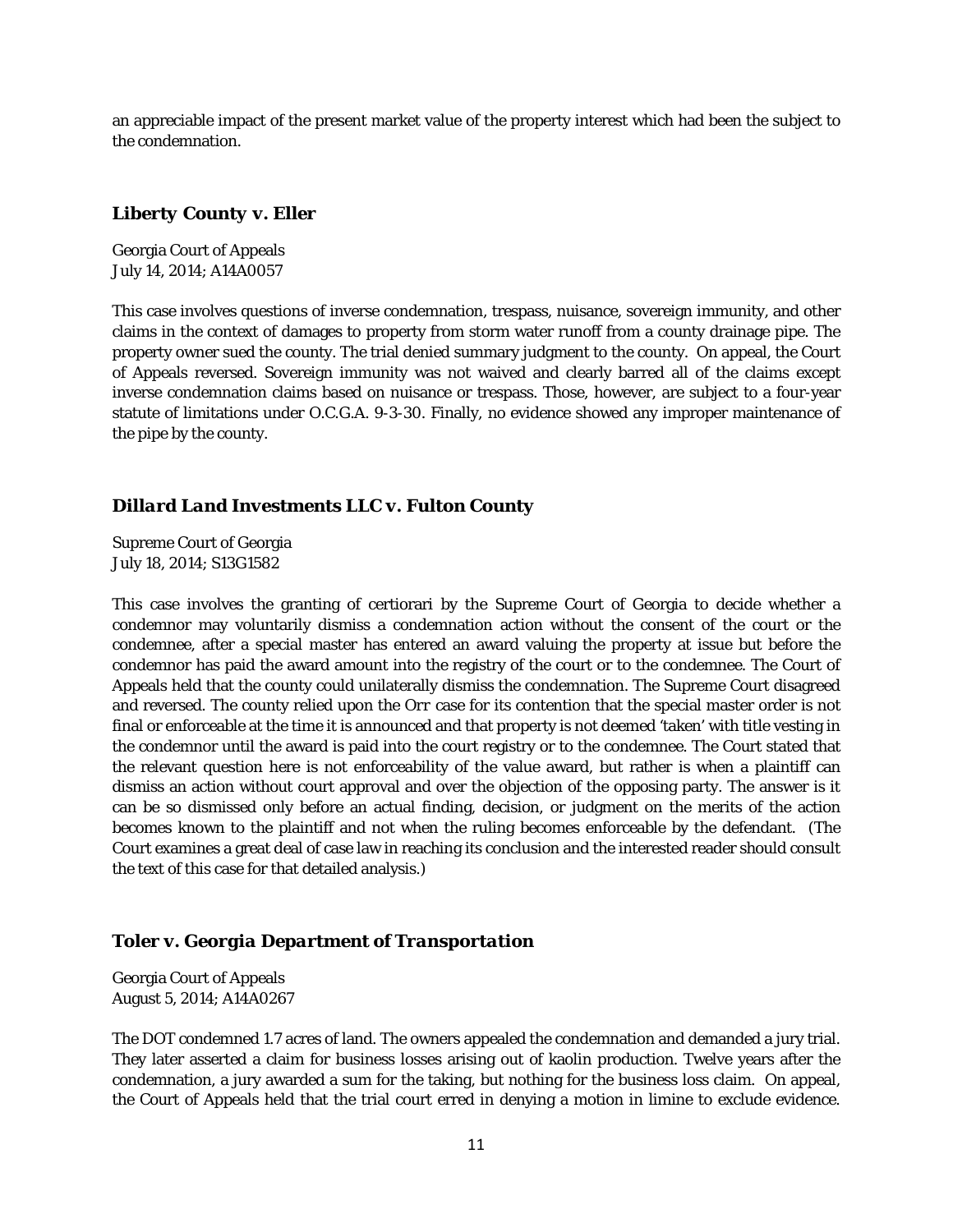Even though this case involves the recovery of business losses and not the issue of just compensation for a taking, the same principles apply. The relevant inquiry for business loss centers on causation and the uniqueness of the property. Evidence of what the owners paid for an assignment was not relevant to that determination and the owners are entitled to a new trial on the claim. The Court made several other rulings regarding evidentiary matters that were likely to recur at the subsequent retrial of the case and the interested reader is directed to the case text to review those matters.

# **CONSERVATION & NATURAL RESOURCES**

#### *Georgia River Network v. Turner*

Georgia Court of Appeals August 26, 2014; A14A0215; A14A0272; A14A0273; A14A0274

*{This is a long and complex case with a convoluted procedural history. Interested readers will need to consult the case text for a complete understanding of the matter.}* A county board of commissioners planned to build a fishing lake and sought and was granted a stream buffer variance under O.C.G.A. 12-7-1 et seq. from the director of the environmental protection division of the Department of Natural Resources. Two different river protection groups filed a challenge to the buffer variance. An administrative law judge reversed the variance. Judicial review was sought in the superior courts of Fulton and Grady counties. Both superior courts reversed the decision of the ALJ. The river groups appealed both orders. The EPD and the county appealed the Grady county court order. The Court of Appeals reversed both trial court orders. The Court concluded that the river groups challenged an 'order or action' of the EPD, that they had standing to do so, and that the trial courts erred in determining that the buffer requirement applied only to state waters with wrested vegetation. The Court noted that although the statute was internally inconsistent, the legislative intent of the General Assembly was expressed clearly in O.C.G.A. 12-7-2, and therefore it must be read to give effect to the intent to strengthen and extend erosion and sediment control activities.

### **CONSTITUTION**

*Trop Inc. d/b/a Pink Pony v. City of Brookhaven*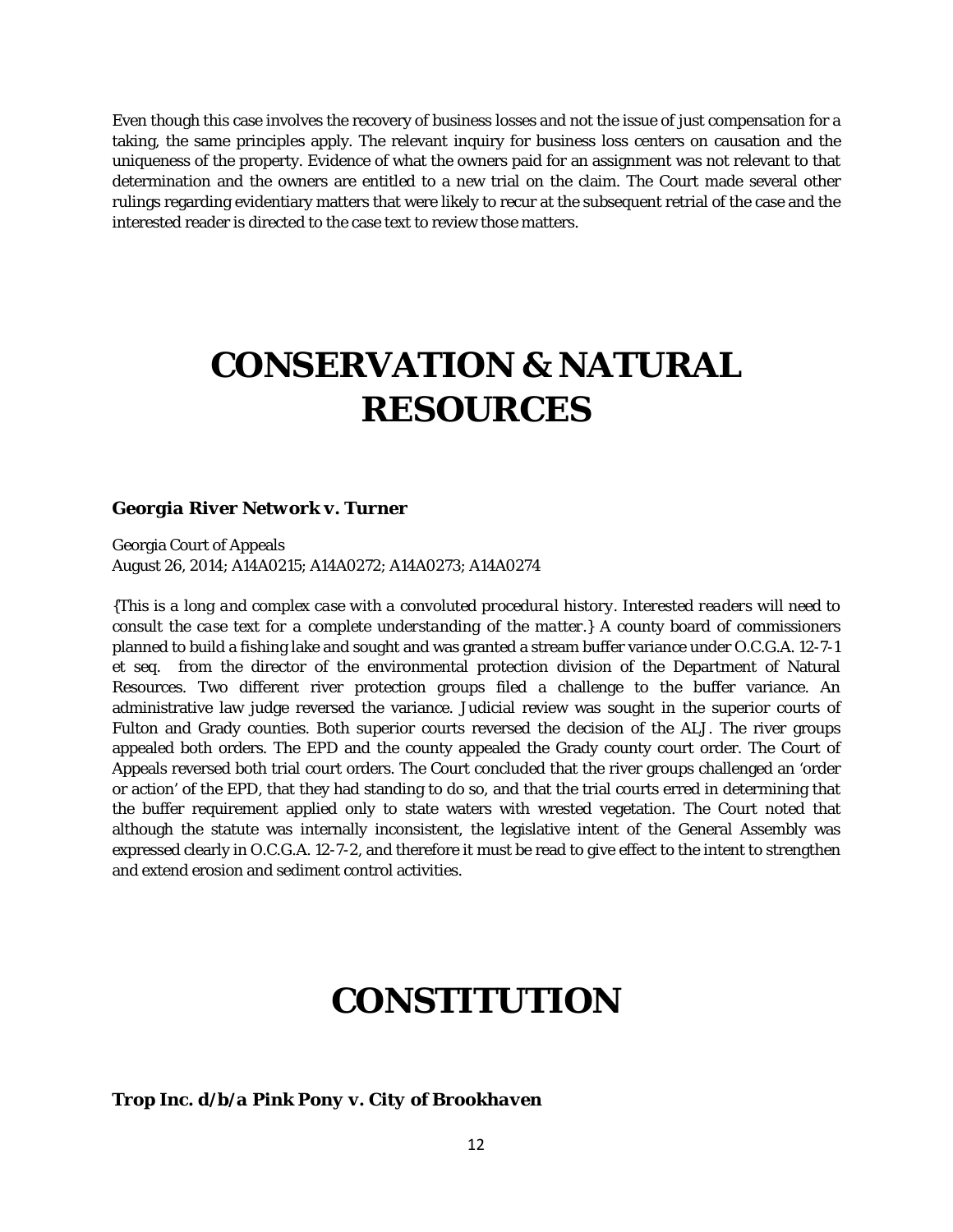Supreme Court of Georgia October 10, 2014; S14A0784; S14A0931

This case involves a dispute over a city's nude dancing (sexually-oriented business) ordinance. Following litigation between the county and Pink Pony (PP) a settlement agreement was entered into which among other things allowed PP to continue operations in exchange for paying an increased, graduated license fee. The duration of the agreement was later extended for an additional 15 years. Prior to the agreement's expiration, PP ceased to be located in the unincorporated area of the county due to the creation of a new city. The city enacted its own sexually-oriented business ordinance. PP sued alleging the ordinance was unconstitutional and that PP was exempt due to the agreement with the county. The trial court granted summary judgment to the city. On appeal, the Supreme Court upheld the trial court. Citing the *Paramount Pictures, City of Renton*, and *Goldrush II* cases, the Court found the ordinance to be content neutral. The Court also found that the ordinance complied with all 3 prongs of the *Paramount Pictures* case. Further, under O.C.G.A 36-30-3, the prior agreement between the county and PP cannot prevent free legislation in matters of municipal government and bind the newly created city.

### **CONTRACTS**

#### *Unified Government of Athens-Clarke County v. Stiles Apartments Inc.*

Supreme Court of Georgia October 10, 2014; S14A0932

This case involves a contract dispute over parking rights. Stiles Apartments (SA) entered into a contract with the City of Athens in 1954 regarding a parking area located on SA's property. A dispute arose in 2003 regarding which party had control over access to and use of the parking area. The trial court determined that the agreement never intended to create public property rights in the land owned by SA, since, at the time of the agreement, the only parking need was for SA's customers. Additionally, the trial court held that the agreement did not violate the prohibition on binding future councils under O.C.G.A. 36-30-3(a). The Supreme Court upheld the trial court by ruling that the contract was unambiguous in terms and that the only determination was the intent of the parties and that the intent was clear that no public parking right was created. Regarding the claim that the agreement bound future councils in violation of the statute, the Court analyzed under the 4 prong test of the *City of Powder Springs* case and found the agreement was in the nature of a government's proprietary functions and was not subject to the prohibition.

#### *Effingham County v. Roach*

Georgia Court of Appeals November 26, 2014; A14A1236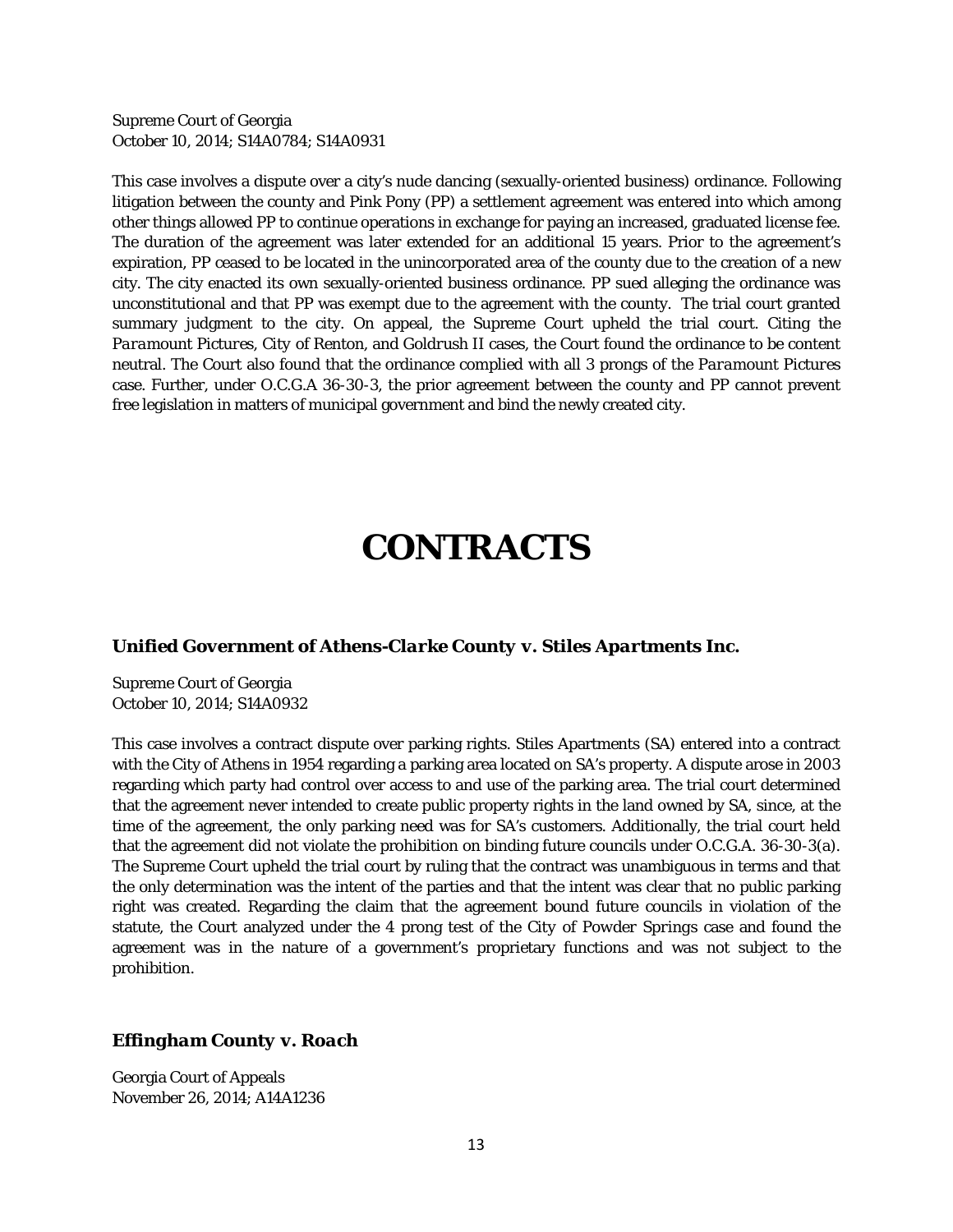*{This case is very long and very detailed and does not lend itself to a summary. Interested readers should consult the text of the entire opinion.}*

This case presents a multitude of issues arising from a breach of contract action, bankruptcy, the validity of water and sewer development agreements, and ante litem notice. The Court of Appeals upheld the trial court's denial of summary judgment to the county because: there was an issue of fact as to when the alleged breach of contract claim accrued and whether ante litem notice was timely filed; there was an unresolved jury issue regarding whether the claim was time-barred; there was an issue of fact regarding when the duty to mitigate damages arose and whether the mitigation steps taken were reasonable; and because the claim for litigation expenses under O.C.G.A. 13-6-11 was based solely upon the argument that the breach of contract claim failed as a matter of law.

### **COUNTY BOUNDARIES**

#### *Bibb County v. Monroe County*

Supreme Court of Georgia March 10, 2014; S13A1395; S13A1396

*{This is a lengthy decision involving the questions of mandamus and determination of county boundaries and the interested reader should consult the actual text for pertinent detail on the 4 issues discussed below.}*

The case involves a long-running boundary line dispute between two counties. In 2005, a land surveyor was appointed under O.C.G.A. 36-3-20 *et seq.* to identify the true boundary. One county accepted the survey the other did not. The Secretary of State (SoS) referred the matter to an administrative law judge (ALJ). The ALJ recommended accepting the survey. The SoS then held oral arguments and conducted a site visit. The SoS issued a final determination rejecting the survey, thus leaving the boundary line undetermined. One county sought judicial review. The trial court dismissed having concluded the SoS was not acting in a judicial capacity hence the determination of the SoS was a political determination not subject to judicial review. That county then filed a mandamus asserting the SoS had exceeded his authority in rejecting the survey and failing to establish a definite county line. The trial court agreed and ordered the SoS to record the survey and establish the line. The trial court further denied a motion by the other county to intervene. The appeals by both counties were consolidated by the Supreme Court. The Court addressed 4 issues. First, the actions of officials under O.C.G.A. 36-3-20 *et seq.* are not nonjusticiable political questions and may be properly the subject of mandamus. The fact a controversy has political overtones does not place it beyond judicial review. Second, while mandamus could properly issue to compel the SoS to determine the boundary line and record the survey reflecting that line, the trial court could not dictate the result of the review process by directing the SoS to record a particular survey. Third, the cases under appeal are properly before the Court regardless of whether or not they had been filed as direct appeals of final judgments and mandamus cases or as discretionary appeals of administrative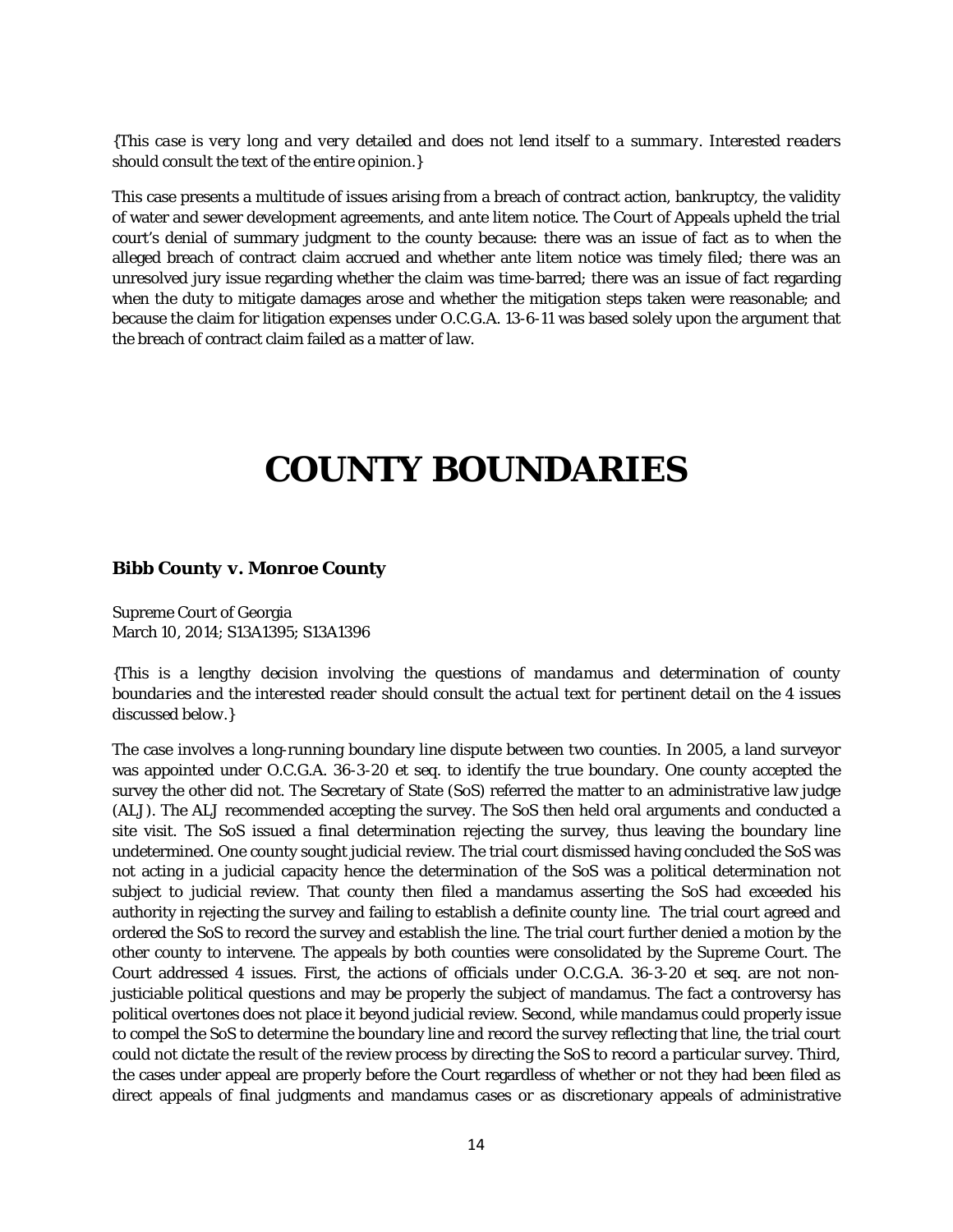agency decisions. Finally, the county's motion to intervene should have been granted given the county's lack of notice of the mandamus action, its prompt action seeking intervention upon discovery of that action, the important rights at stake, and the fact that neither the SoS nor the other county could have adequately protected the rights. The trail court abused its discretion.

# **DRUG TESTING**

#### *Smith v. City of Atlanta*

Georgia Court of Appeals May 21, 2014; A14A0034

This case involves the question of due process in the context of drug testing. City firefighters were required to submit to random drug testing as part of the city substance abuse policy. A firefighter provided a urine sample which was split into 2 containers. The first sample tested positive. The firefighter was offered an opportunity to explain, but he failed to do so. He was informed the second sample would be tested at a different lab. He consented. This also tested positive. The firefighter was terminated. The termination was appealed to the civil service board and upheld and then appealed to superior court and upheld. On appeal to the Court Appeals, the Court also upheld. The basis for the appeal was that the city did not follow a written policy in conducting the testing. Citing the *Camden County* case, the Court reiterated that in order to satisfy due process, a public employee with a property interest in continued employment must be given notice and an opportunity to be heard before being deprived of that interest. While it is not disputed that the written policy was not followed, due process does not hinge upon personnel manuals. An alleged violation must result in in a procedure which itself falls short of due process standards. In this case, the firefighter was given multiple notices and opportunities to be heard.

### **EASEMENTS**

#### *Gwinnett County v. McManus*

Supreme Court of Georgia March 3, 2014; S13A1878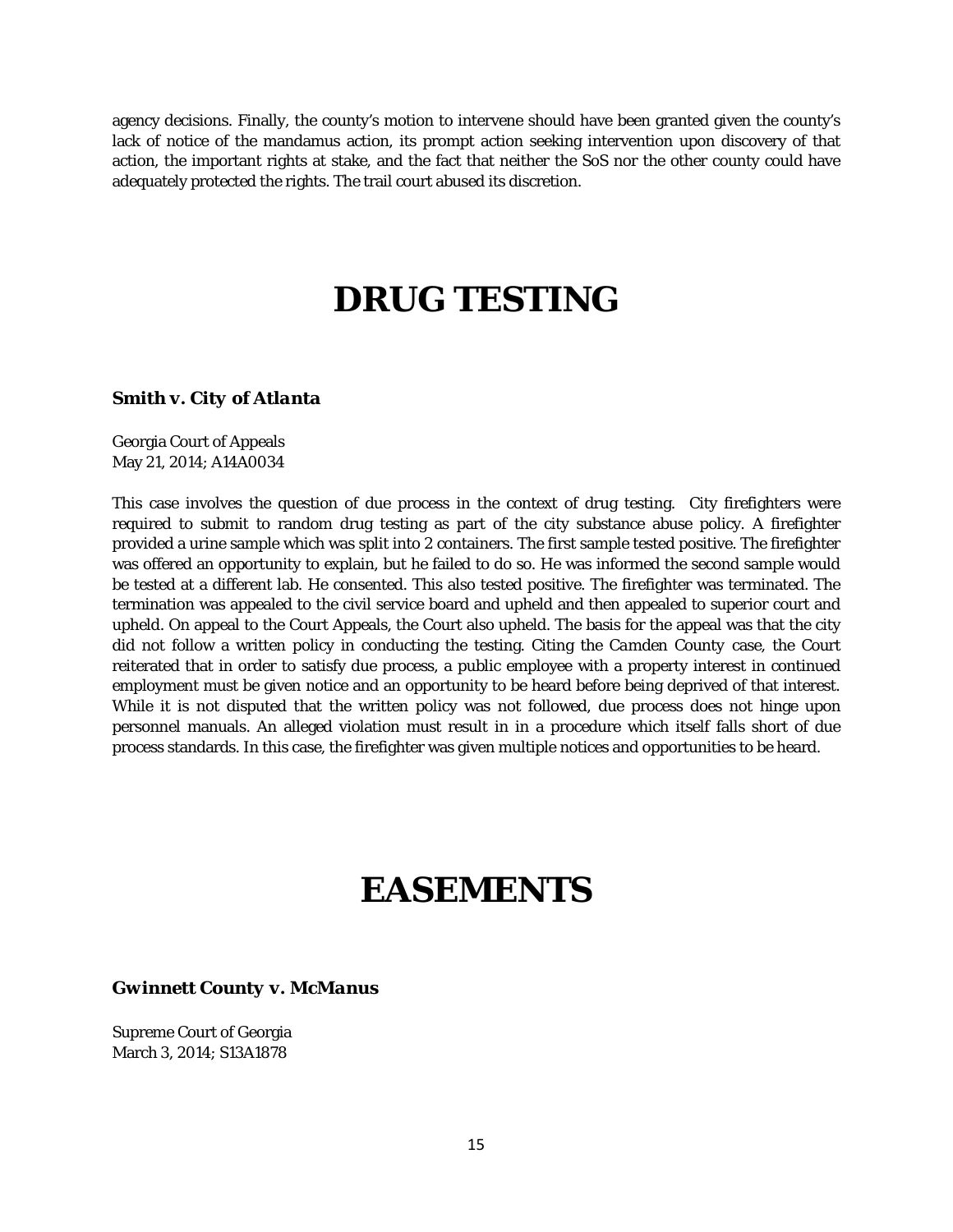The case involves an injunction issued against the county to prohibit it from using artificial means to increase the water and sediment running off of county property onto an adjacent parcel. In the course of constructing a road project, the county built a temporary sediment pond to drain water and sediment from the project onto a drainage easement on an adjacent parcel. Heavy rains caused excess runoff which exceeded the drainage easement and caused significant damage to the rest of the adjacent parcel. The owners filed suit against the county seeking an injunction to prevent further damage. The county built a permanent retention pond, however evidence showed excess runoff continued. The trial court found the county exceeded the bounds of the easement, issued the injunction, and ordered 26 interim remedial measures. On appeal, the Supreme Court upheld the injunction. The Court noted the injunction did not prohibit all runoff, only 'increased' runoff. In other words, runoff that exceeds the boundary of the easement. In addition, the remedial measures are intended only to prevent the county from exceeding the easement.

#### *Donald Azar, Inc. v. Muche*

Georgia Court of Appeals March 7, 2014; A13A2404

This case involves a question of abandonment of an alley (an alleged private way). The trial court adopted a special master's finding that any interest in the alley had been abandoned. The Court of Appeals affirmed. Citing *Pindar's Georgia Real Estate Law & Procedure*, the Court noted that it is well established law that an actual or implied easement may be lost by abandonment. Here, there was evidence of intent to abandon "of a clear, unequivocal and decisive character". The alley had been unused since the 1970s. The owner alleging the easement never objected to improvements which blocked the alley in 1991 and consented to additional improvements that included fencing and other encroachments which closed the alley. No objection was ever made until 2001.

## **ELECTIONS**

#### *Lilly v. Heard*

Supreme Court of Georgia July 3, 2014; S14A0433

This case involves a challenge to the qualifications of a person elected to a county board of education. A pre-election challenge was filed with the local board of elections pursuant to O.C.G.A. 21-2-6 challenging that a candidate did not meet the one year residency requirement. The board conducted a hearing and issued a written ruling that the candidate was a resident and was qualified. The challenger did not file an appeal with the superior court as authorized under the statute. Instead, a quo warranto action was filed. The trial court dismissed the challenge for mootness, laches, res judicata, and collateral estoppel. The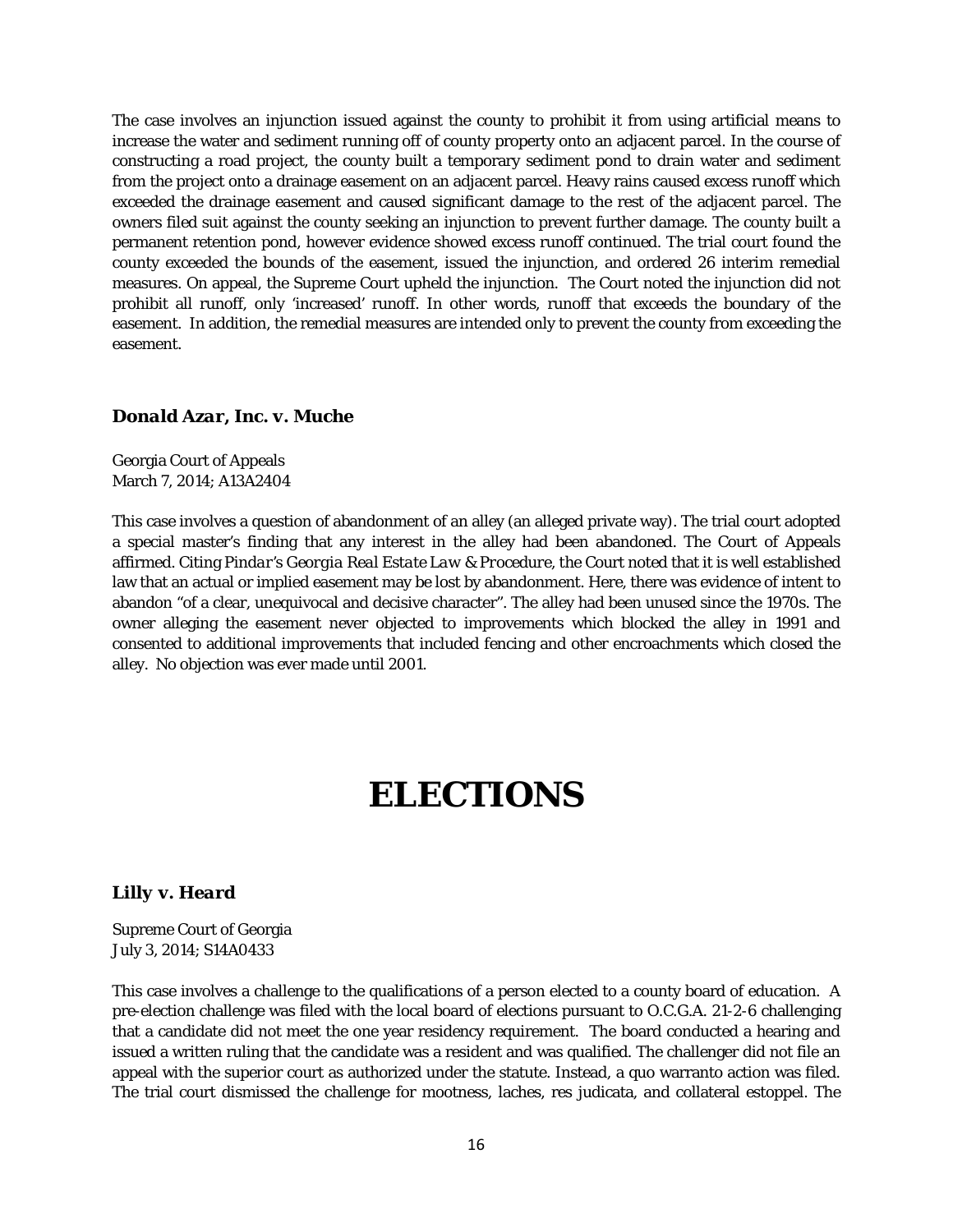Supreme Court upheld the trial court. The Court noted that O.C.G.A. 9-12-40 prevents re-litigation of all claims which have been adjudicated or which could have been adjudicated between identical parties in identical causes of action. The election board resolved a factual dispute through procedures that are sufficiently similar to that of a court and the board's minutes demonstrate that both sides had the right to be heard and present evidence and the challenger was given a full and fair opportunity to contest residency. Consequently, the election board was acting as a "court of competent jurisdiction" for purposes of res judicata.

### **FRANCHISE AGREEMENTS**

#### *Advanced Disposal Services Middle Georgia, LLC v. Deep South Sanitation LLC*

Supreme Court of Georgia September 29, 2014; S14A0784; S14A0785

This case involves a dispute over an exclusive franchise granted to a solid waste collection service. The county maintained several solid waste collection centers which were operated at a substantial annual loss to the county. In response, the county adopted an ordinance authorizing an exclusive franchise for solid waste collection and executed an exclusive franchise agreement with a single collection service. Prior to the ordinance and agreement, DSS had been providing pickup service. DSS refused to discontinue service and the county sought injunctive relief. The trial court denied the request. On appeal, the Supreme Court reversed. Citing the *City of Lilburn* and *Mesteller* cases, the Court applied the rational basis standard to the constitutional due process claim noting that solid waste collection was served a legitimate and important public purpose under O.C.G.A 12-8-21 & 12-8-31.1 and the supplementary powers provision of the constitution. The means provided under the ordinance for collection and disposal was reasonably related to the public purpose and an exclusive franchise agreement offered the best opportunity to provide curbside pickup in a uniform and cost effective manner and to discourage illegal dumping.

### **IMMUNITY**

#### *City of Atlanta v. Mitcham*

Georgia Court of Appeals November 20, 2013; A13A0912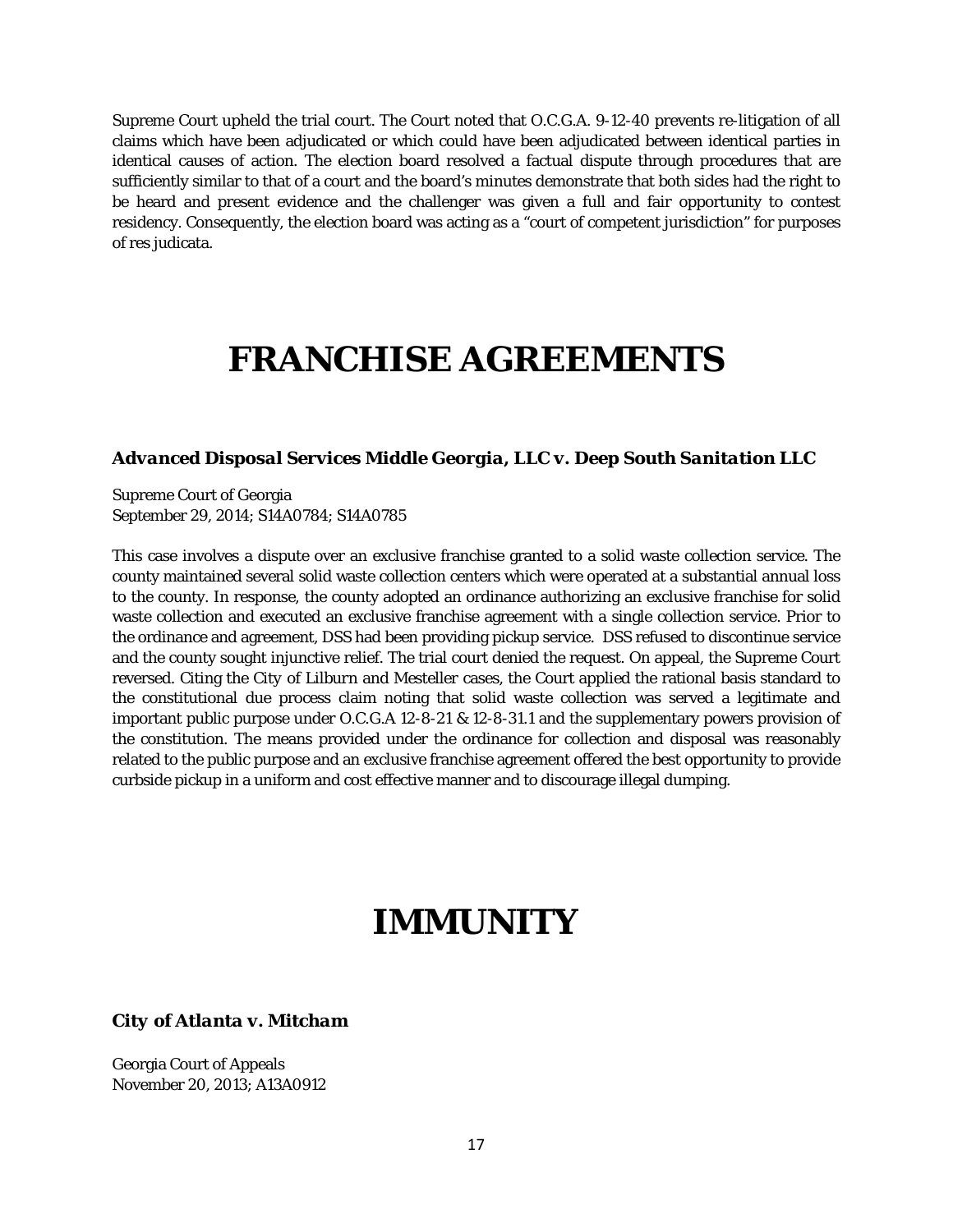This is a slight revision of a case that was reported previously. See 2013 Compilation Edition, p.26. A concurring opinion was added.

#### *City of Milledgeville v. Primus*

Georgia Court of Appeals December 19, 2013; A13A1826

This case involves the question of sovereign immunity. A city corrections officer was driving a city transport vehicle when the brake line failed. The officer was injured in the ensuing crash. The officer sued the city alleging failure to adequately inspect and maintain the brake line. The city moved for summary judgment and the trial court denied it without explanation. The Court of Appeals reversed. First, sovereign immunity applies to cities unless the General Assembly waives it by law. Second, a ministerial act is commonly one that is simple, absolute, and definite, arising under conditions admitted or proved to exist, and requiring merely the execution of a specific duty. Third, a discretionary act calls for the exercise of personal deliberation and judgment which in turn entails examining the facts, reaching conclusions, and acting upon them in a way not specifically directed. Forth, sovereign immunity is waived for ministerial acts but not for discretionary ones. Fifth, the party seeking to benefit from the waiver of immunity must bear the burden of establishing the waiver. Here, the duty to inspect a vehicle part typically that would never need replacing was discretionary. The plaintiff presented no evidence to show a there was a specific timetable for inspection and no guideline as to what an inspection of a brake line should entail. Consequently, there is no waiver to sovereign immunity.

#### *Center for a Sustainable Coast, Inc. v. Georgia Department of Natural Resources*

Supreme Court of Georgia February 24, 2014, S13G0602

The case involves the issue of whether sovereign immunity bars injunctive relief at common law. The Supreme Court holds that it does and it specifically overrules *Intl. Bus. Machines Corp. v. Evans*, 265 Ga. 215 (1995). The Court declares the *Evans* case to be unsound because: the Constitution allows only the General Assembly to waive sovereign immunity; the Constitution does not provide for an exception to that exclusive authority; the *Evans* case mischaracterizes waiver of sovereign immunity as an exception; & the cases relied on in *Evans* either predate the incorporation of sovereign immunity into the Constitution or ignore the impact thereof. Applied to the present case, the plain language of the statute at issue, O.C.G.A. 12-5-230, provides no express or implied waiver so injunctive relief is barred either under the statute or common law. Relief lies against officers in their individual capacities, although qualified immunity may limit the availability of such relief.

#### *Center for a Sustainable Coast, Inc. v. Georgia Department of Natural Resources*

Georgia Court of Appeals March 17, 2014; A12A1059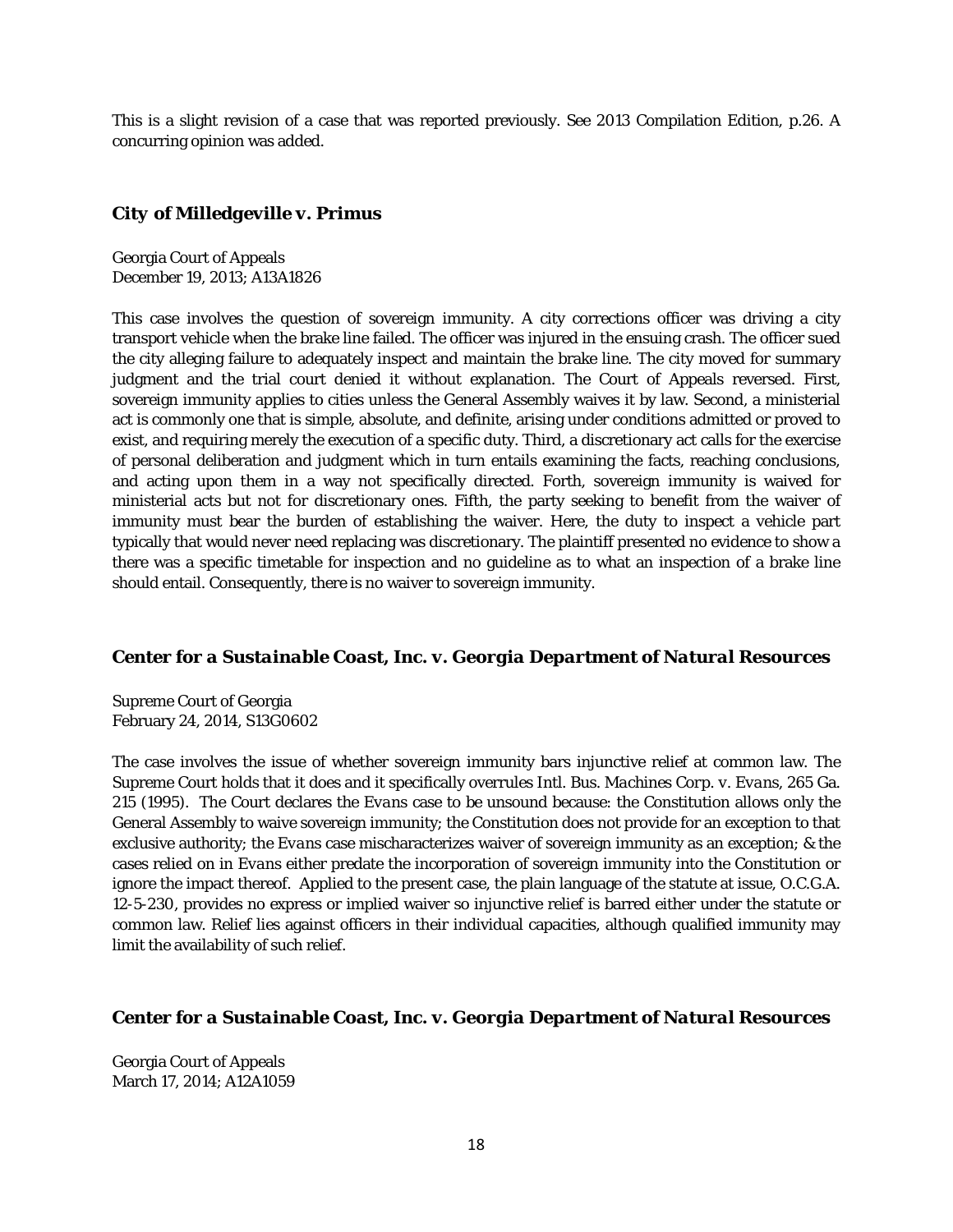The case involves the issue of whether sovereign immunity bars injunctive relief at common law. The Court of Appeals conformed its opinion in accordance with the holding of the Supreme Court.

#### *Bartow County v. Southern Development III LP*

Georgia Court of Appeals March 3, 2014; A13A2068; A13A2069

This case involves sovereign immunity in the context of excess proceeds of a tax sale. The LP conveyed a parcel to a purchaser. A warranty deed and security deed were filed in 2004. A default ensued and the LP foreclosed in 2009 but did not record the deed under power of sale until 2011. In 2009, the tax commissioner sent notices of a tax levy on that same property to all interested persons, including the LP. The tax commissioner received a signed receipt. A tax sale was held and excess proceeds resulted. In early 2010, the tax commissioner sent notice of the proceeds to parties including the LP. In mid-2010, the former owner sought and received the excess proceeds. In 2011, the LP sent an anti-litem notice to the county demanding the funds. The county answered asserting sovereign immunity and moved for summary judgment. The trial court denied the motion. On appeal, the Court of Appeals reversed. There had been no waiver of sovereign immunity under O.C.G.A. 36-1-4. In addition, sovereign immunity is not an affirmative defense that must be established by the party seeking its protection. Rather, the waiver must be established by the party seeking to benefit from the waiver. Thus the LP had the burden of proof which it failed to carry.

#### *City of Atlanta v. Shavers*

Georgia Court of Appeals March 11, 2014; A13A1949

This case involves a question of qualified immunity arising from an alleged false imprisonment and malicious prosecution. A police officer arrested a suspect for felony larceny even after reviewing security camera video showing the suspect did not take anything. Further evidence showed a statement had been made that the officer was going make the charges "stick no matter what." The charges were ultimately dismissed and the alleged suspect sued the officer. The trial court held that qualified immunity did not protect the officer. The Court of Appeals affirmed. Public agents are immune from liability for discretionary acts unless done with malice or intent to injure. In this context, a showing of actual malice requires a deliberate intention to do wrong, and denotes express malice or malice in fact. The officer knew that the suspect did not steal prior to the arrest being made. This would allow a jury to infer reasonably that the arrest proceeded with knowledge that there was no probable cause which would establish deliberate intention to do a wrongful act.

#### *Diamond v. Department of Transportation*

Georgia Court of Appeals March 13, 2014; A13A1741; A13A1742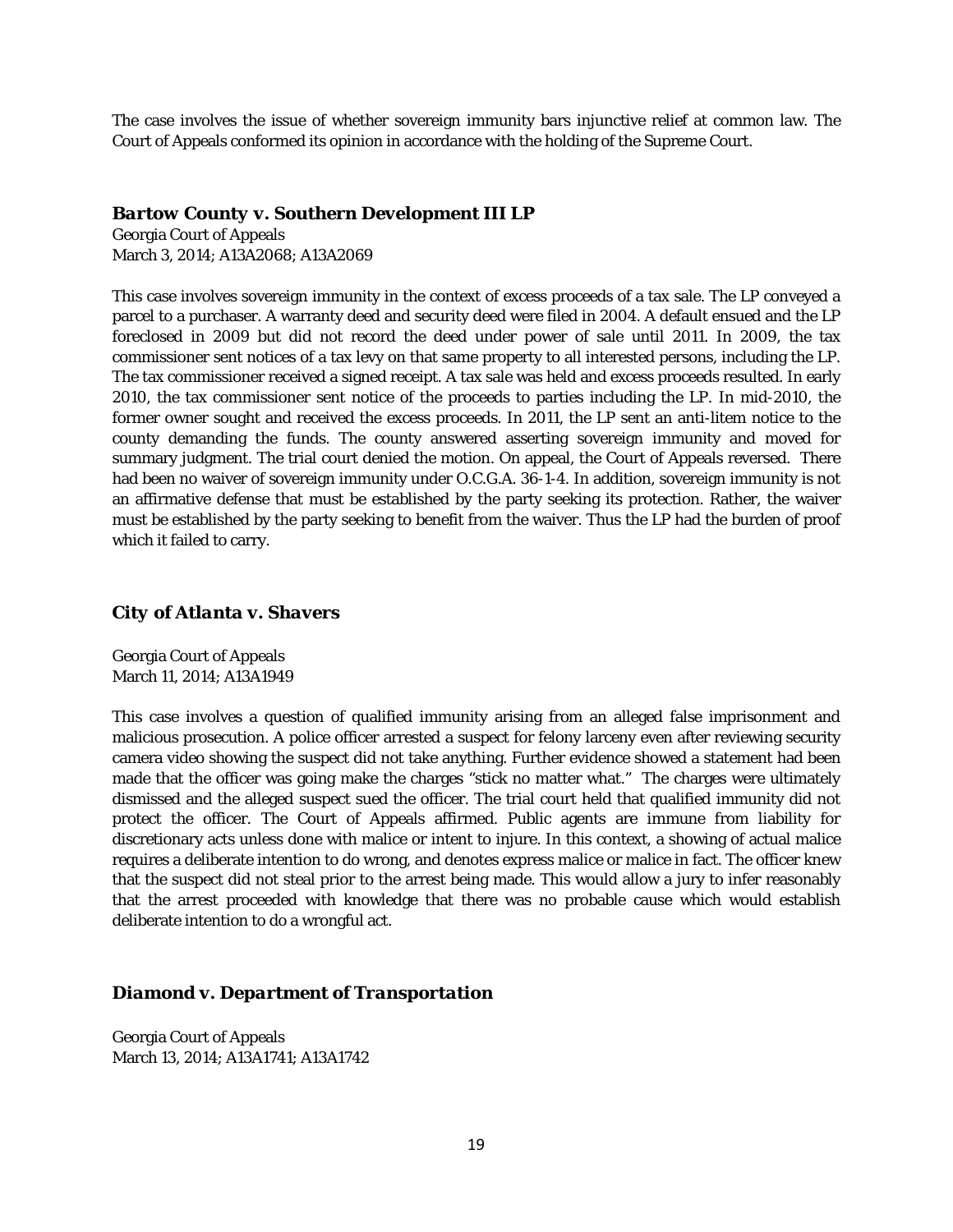This case involves a question of sovereign immunity and duty of care arising from injuries sustained when plaintiffs drove through a construction area and plunged into a ditch. The Court of Appeals disagreed with the trial court on the sovereign immunity question. Nothing in O.C.G.A. 50-21-24 states that the waiver of immunity under one subsection works to waive immunity under all other subsections in a given case. On the duty of care issue, the Court noted that the plaintiffs point to no statute or case law that establishes a duty owed by DOT in the circumstances of this case. Whether such a duty is owed is a question of law, not of fact, and nothing establishes a basis for imposing a duty on DOT to erect signs or take other steps to inform drivers of the closure of a county-owned road.

#### *Roberson v. McIntosh County School District*

Georgia Court of Appeals March 14, 2014; A13A2280

This case involves the question of official immunity. A school district employee who was covered under a group life insurance policy became ill and was hospitalized. The employee's spouse spoke with the district's payroll and benefit manager. The district had no specific policy or procedure specifying how the manager was to assist employees with retirement or insurance planning. The spouse presented an executed power of attorney to handle her husband's affairs. A discussion ensued regarding converting the group life insurance policy to an individual policy as part of the retirement package. The conversion did not occur correctly, and the employee died with no life insurance. The spouse sued on the basis that district negligence caused her to lose out on the insurance benefit. The trial court granted summary judgment on the basis of immunity. The Court of Appeals upheld the trial court. The Court restated the doctrine of official or qualified immunity as protecting public officials or employees for discretionary actions within the scope of their duties if done without willfulness, malice, or corruption. Liability holds only for ministerial acts negligently performed or acts performed with malice or intent to injure. Ministerial acts are simple and definite and require the mere execution of a specific duty. Discretionary acts call for personal deliberation and judgment. The Court noted it had often held that an action is ministerial only if a county creates a policy requiring certain actions under certain circumstances. Here, there was no written policy. The employee performed a discretionary duty and did so without willfulness, malice, or corruption.

#### *Ratliff v. McDonald*

Georgia Court of Appeals March 18, 2014; A13A1906

This case involves the questions of sovereign immunity, official immunity, and premises liability. (There is a lengthy fact situation involved and the interested reader should consult the text of the case.) Some individuals suffered personal injuries while attempting to pick up someone being released from a detention center. A lawsuit followed against the sheriff and several deputies. Summary judgment was granted to the sheriff and deputies and affirmed on the basis of sovereign immunity. On an additional claim against the deputies for failure to protect from the assault, the Court of Appeals implied that it would have found them immune on the basis of official or qualified immunity if they had asserted it. Since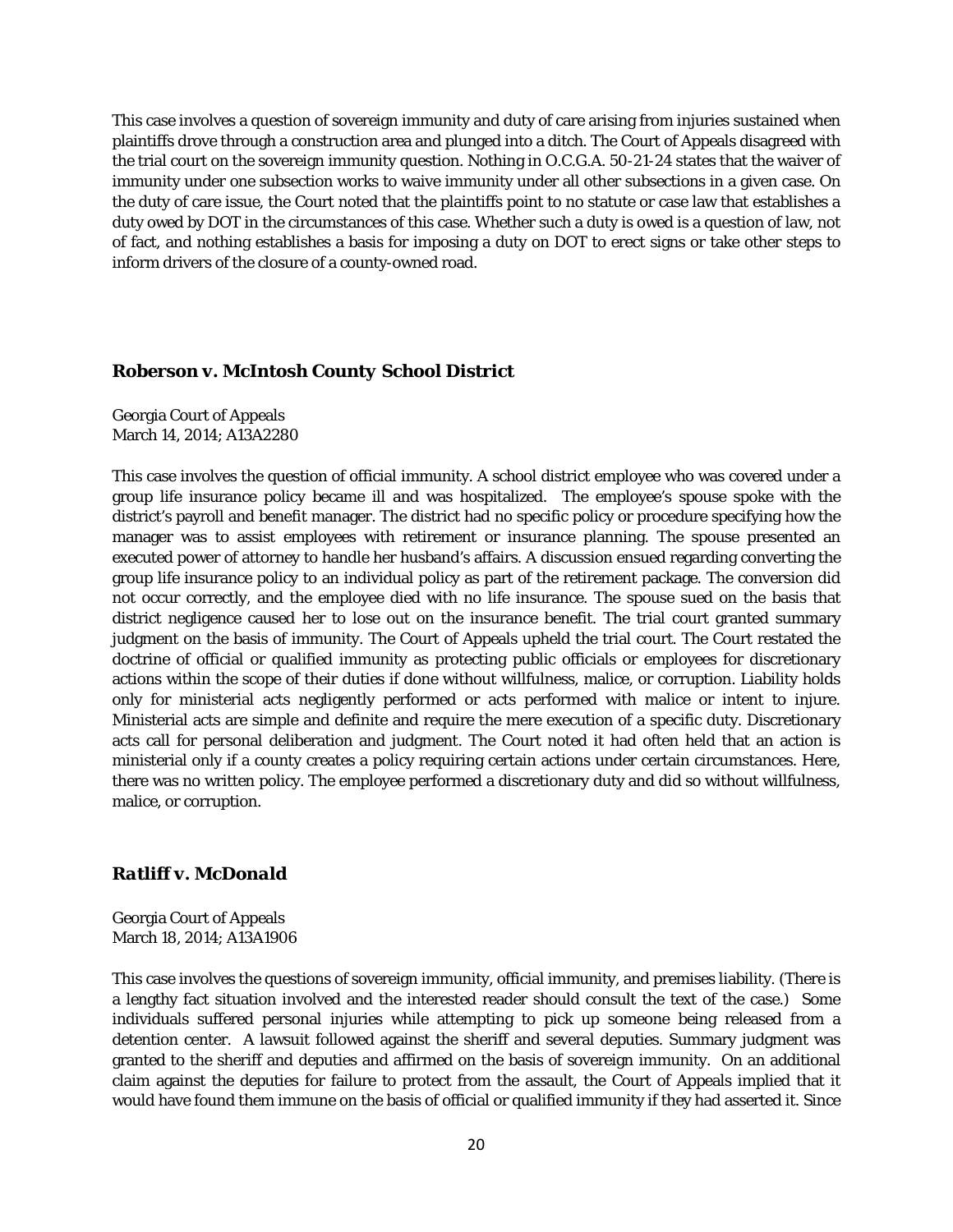they did not, the Court went through a lengthy premises liability analysis and ultimately upheld the trial court's grant of summary judgment to the deputies since the plaintiff failed to establish "superior knowledge", which is the sine qua non of a premises liability claim.

#### *Battlefield Investments, Inc. v. City of LaFayette*

Georgia Court of Appeals March 20, 2014; A13A2466

This case involves questions of sovereign immunity and negligence arising from damages sustained to property when a city sewer system backed up and overflowed. The trial court granted summary judgment to the city without indicating whether the basis was sovereign immunity or the lack of negligence. The Court of Appeals upheld with trial court. The Court did not address the sovereign immunity issue because there was no genuine issue of material fact as to negligence and it affirmed on that basis only. The evidence showed the overflow resulted from "historic flooding" and that there had been no such incidents prior to or after that flooding on the plaintiff's property and that no other property suffered an overflow. The plaintiff attempted to rely on res ipsa loquitor. However, that was not authorized here since the flood conditions were not under the exclusive control of the city and the plaintiff failed to install a valve which would have prevented the overflow. Finally, the trial court correctly denied a motion to recuse since it had not been timely filed.

#### *Jackson v. Payne*

Georgia Court of Appeals March 26, 2014; A13A1921

This case involves questions of official immunity arising from the execution of a *fi. fa.* by deputy sheriffs. The trial court denied summary judgment to the sheriff as well as the deputies. The Court of Appeals upheld in part and reversed in part the trial court. The Court stated that official immunity did not allow a law enforcement officer to detain or take a judgment creditor into custody in executing a *fi. fa.* absent exigent circumstances or probable cause that crime had been committed. Thus, a question of fact remained as to whether the deputies acted with actual malice or outside the scope of their authority. As to the sheriff, no evidence was presented that such officer acted with malice or deliberate indifference to a known risk of harm with regard to the supervision and training of his deputies, so official immunity should have resulted in summary judgment.

#### *Eshleman v. Key*

Georgia Court of Appeals March 28, 2014; A13A1671

This case involves questions of official immunity arising from a dog bite. A police 'suspect apprehension' canine escaped from an enclosure and bit a child. The trial court denied summary judgment to the police officer who was the canine handler. The Court of Appeals affirmed. The Court stated that the allegation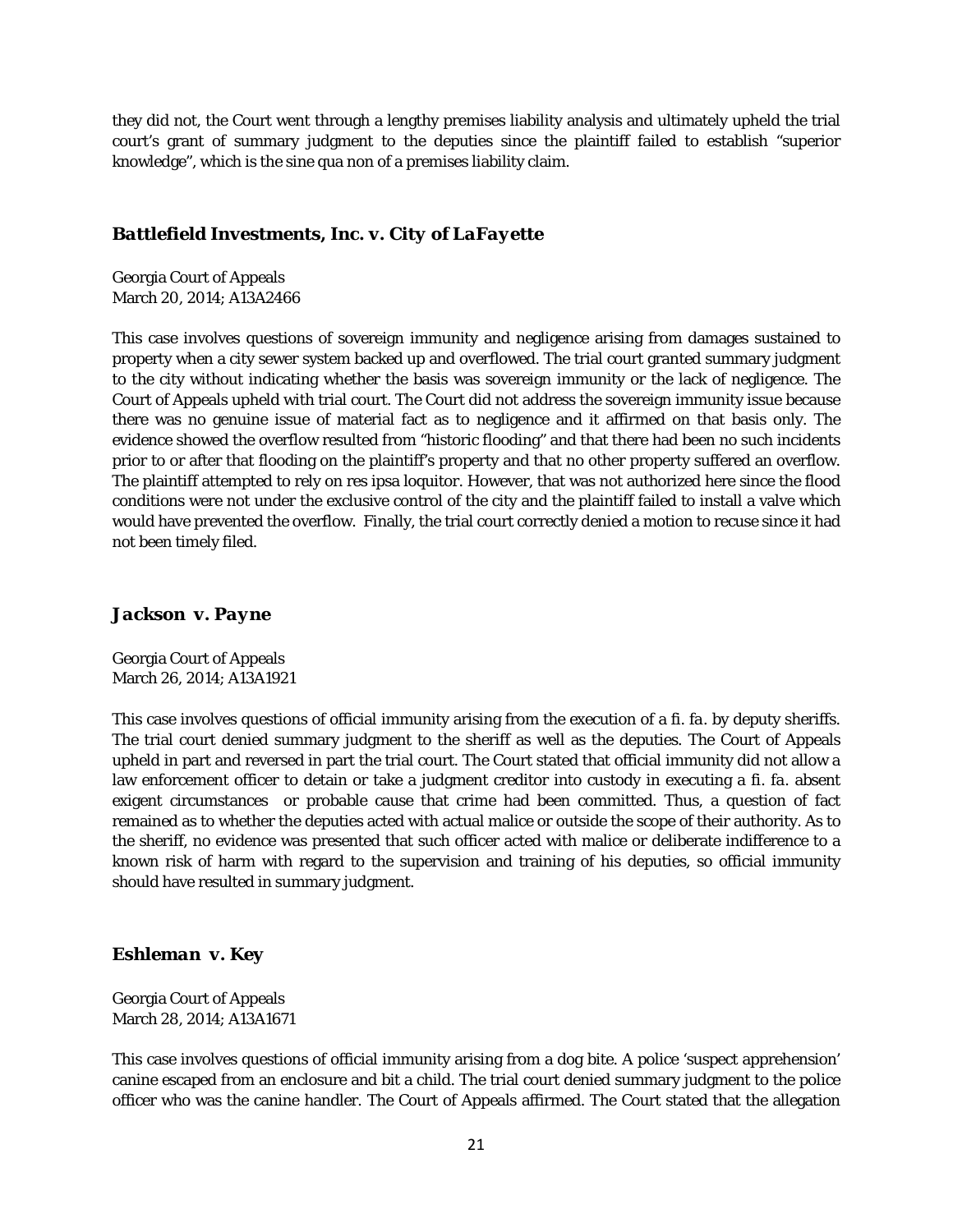was a violation of O.C.G.A. 51-2-7 by failing to properly restrain a vicious animal. Because the dog was a police canine specially trained to apprehend criminals, there was some evidence that the animal has a propensity to do the act which caused the injury and that the defendant officer knew of it. Where the relevant facts pertaining to official immunity are in dispute, resolution of the factual issues is for the jury.

#### *Greenway v. Northside Hospital, Inc.*

Georgia Court of Appeals May 27, 2014; A12A0705

In *Roper v. Greenway*, 294 Ga. 112 (2013), the Supreme Court reversed part of the Court of Appeals decision in *Greenway v. Northside Hospital, Inc.*, 317 Ga. App. 371 (2012). Thus, the Court of Appeals vacates that portion of its previous judgment and adopts the Supreme Court opinion as its own. The Supreme Court also directed the Court of Appeals to consider whether the deputy acted with malice or intent to injure. The Court of Appeals concluded that there was sufficient evidence for a jury to conclude an intent to harm and reversed the trial court's grant of summary judgment.

#### *Marshall v. McIntosh County*

Georgia Court of Appeals May 30, 2014; A14A0639; A14A0640

The case involves the issues of sovereign and official immunity in the context of a wrongful death action. The plaintiff's late husband began experiencing chest pains and called 9-1-1. The operator communicated the aid request to the director of the 9-1-1 system who allegedly refused to send aid and directed EMT's not to respond. The trial court granted summary judgment to the county on the basis of sovereign immunity and to the director on the basis of official immunity. On appeal, the Court of Appeals upheld dismissal on the basis of sovereign immunity but reversed on the basis of official immunity. The Court cited the *Hendon* case and noted that O.C.G.A. 46-5-131(a) does not meet the strict criteria for a statutory waiver of sovereign immunity except in cases of wanton and willful misconduct or bad faith. Thus dismissal for sovereign immunity as to the county and to the director in the director's official capacity was correct. However, the director was also sued in an individual capacity. At such an early stage of the case it could not be determined whether the director duties were discretionary rather than ministerial and whether the claim supported actual malice. Such a determination is highly fact specific. In addition, O.C.G.A. 46-5-131(a) does provide liability for a county official in the case of wanton and willful misconduct or bad faith.

#### *Georgia Department of Corrections v. Couch*

Supreme Court of Georgia June 16, 2014; S13G1555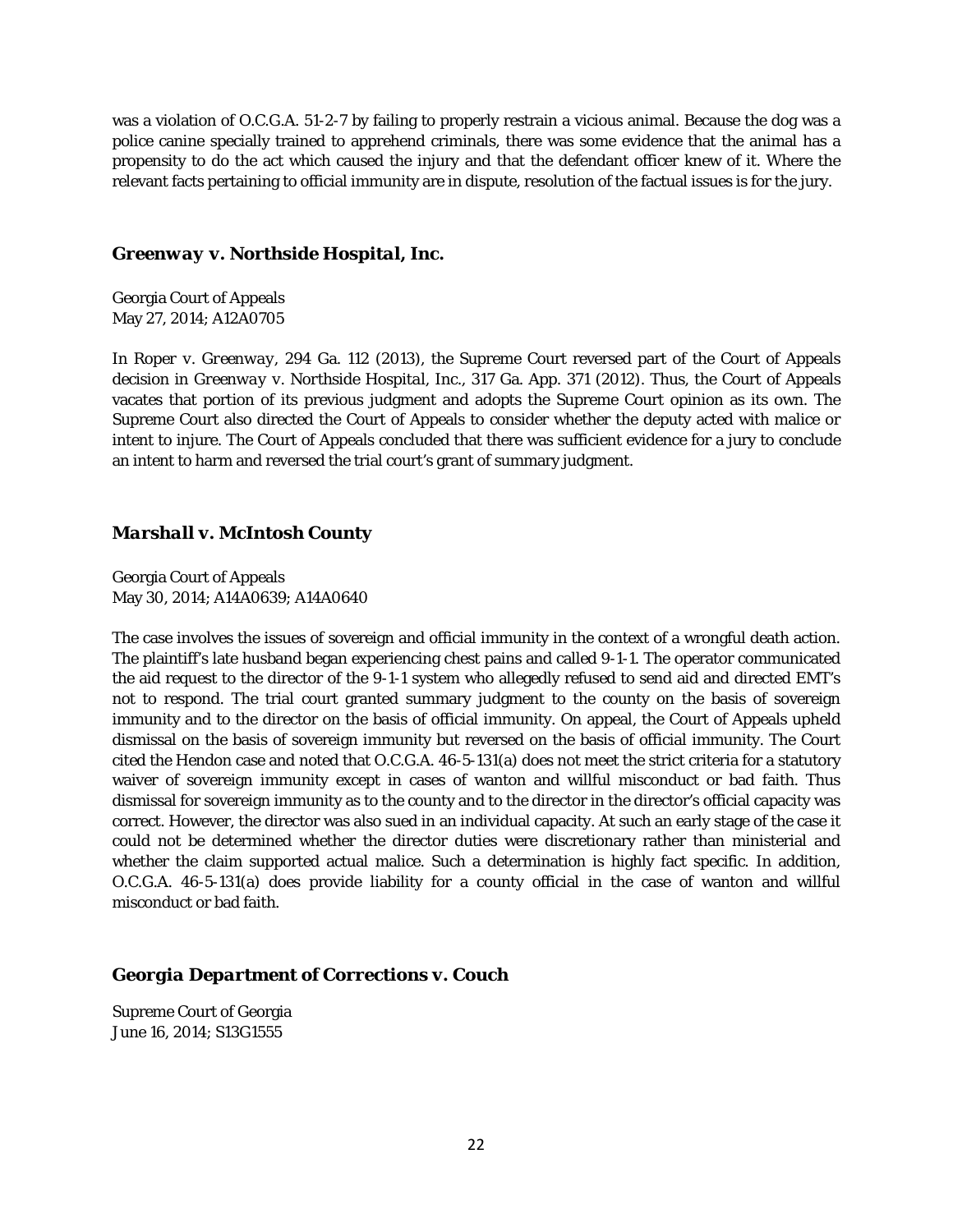*The Court of Appeals decision was reported previously in Counties & the Law 2013 Compilation Edition, p. 23. The Supreme Court decision below is extremely long & detailed and the interested reader is urged to consult the entire text of the opinion.*

This case involves the question of whether the GA Tort Claims Act expressly waives sovereign immunity when a settlement offer is rejected. A prisoner was injured while on a work detail at the warden's house. After filing suit, his settlement offer was rejected and he then prevailed at trial. The trial court found that the state had waived sovereign immunity with respect to the claim for attorneys' fees under O.C.G.A. 9-11- 68. The Court of Appeals agreed and upheld the trial court. The Court of Appeals noted that the statute does not provide an independent cause of action, but, merely establishes circumstances in the event of the rejection of an offer of settlement under which attorney fees are to be paid. Thus the claim that the fees are barred by sovereign immunity is rejected. The Supreme Court granted certiorari. Citing *Fru-Con* and other cases, the Court held that an award of attorney fees under O.C.G.A. 9-11-68(b) does not come within the GA Tort Claims Act definition of a tort 'claim' because expended fees are not a 'loss'. Further, that subsection (b) does not create an independent tort or other cause of action. Instead, the attorney fees awarded under the offer-of-settlement statute are wholly dependent on the parties' conduct during the underlying tort action and may be sought only in connection with such an action. This leads to the conclusion that sovereign immunity is waived for such awards. However, while the General Assembly waived sovereign immunity for tort actions under the GA Tort Claims Act, this does not mean that state defendants and their lawyers are free to violate the rules of civil litigation and sabotage the just, speedy, and, inexpensive determination of such actions. Having waiver sovereign immunity under the GA Tort Claims Act, it was not necessary that a separate, explicit immunity waiver be provided for every step of the resulting litigation which might require the state to pay money or expend resources. Consequently, the Court of Appeals holding that sovereign immunity did not bar an award of attorney fees and litigation costs is affirmed, but under a different rationale. The case was remanded back to the trial court for recalculation of the attorney fee award for the reasonable value of the professional legal services actually provided during the period from the date of the rejection of the settlement offer through the entry of judgment.

#### *Fulton County v. Colon*

Georgia Court of Appeals July 7, 2014; A12A0592; A12A0530

This case involves immunity in the context of whistleblower protection under O.C.G.A. 45-1-4. The Supreme Court had affirmed the Court of Appeals decision in this case as it relates to the express waiver of sovereign immunity created by O.C.G.A. 45-1-4, but reversed the Court of Appeals as to the interpretation of the statute provisions. Here, the Court of Appeals vacates its previous decision in this case and adopts the judgment of the Supreme Court as its own. Consequently, the judgment of the trial court denying the county's motion to dismiss for lack of subject matter jurisdiction on the basis of sovereign immunity is affirmed.

#### *Davis v. Effingham County Board of Commissioners*

Georgia Court of Appeals July 23, 2014; A14A0292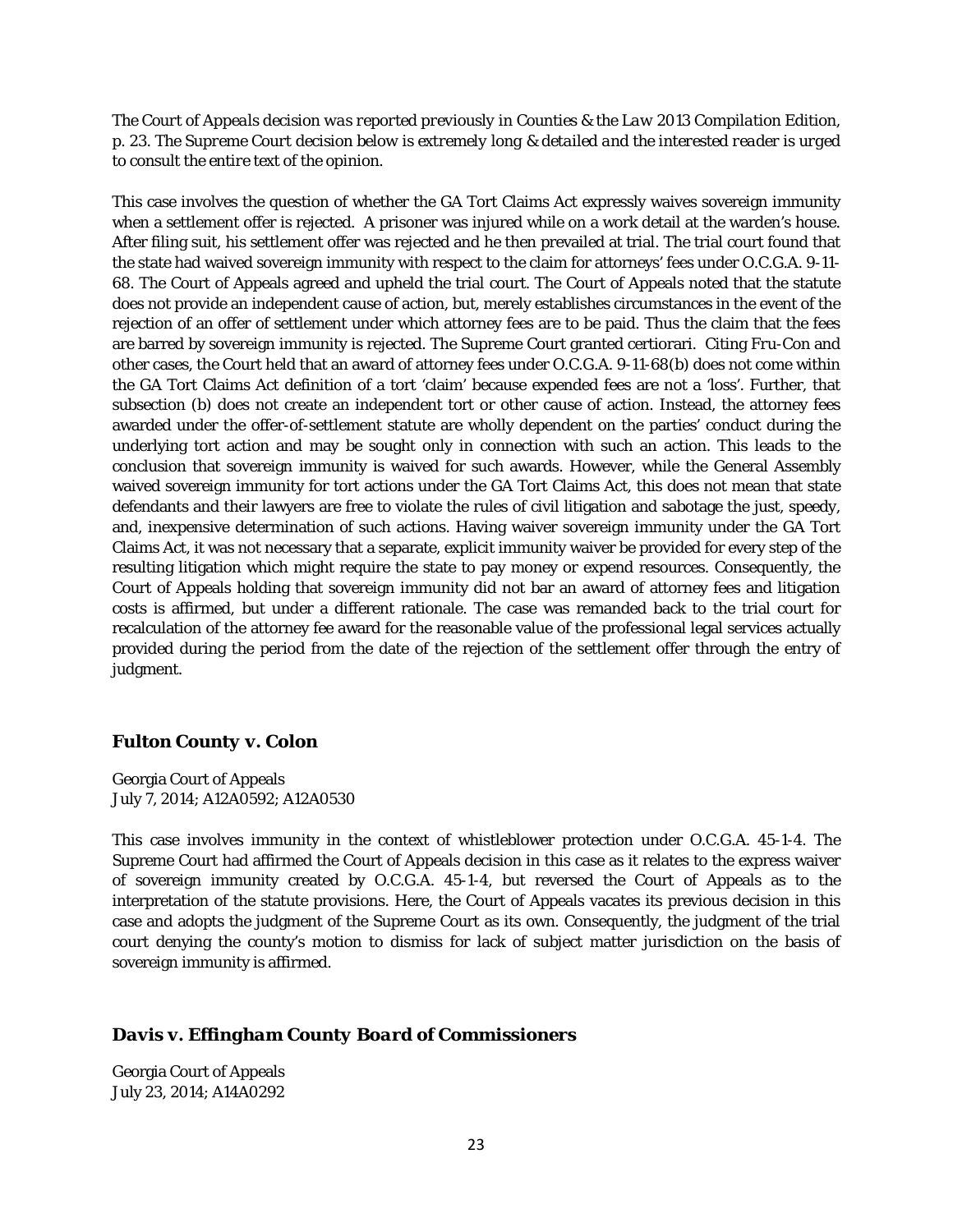This case involves issues of nuisance, negligence and sovereign and official immunity. The plaintiffs sued the county for damages they allegedly suffered after their truck struck a pothole on a county road. The trial court ruled in favor of the county and held that no nuisance claim had been stated and that the suit against the county and the sheriff and deputy in their official capacities was barred by sovereign immunity and the negligence claim against the sheriff and deputy in their individual capacities was barred by official immunity. On appeal, the Court of Appeals affirmed. First, sovereign immunity clearly bars any action for personal injury or wrongful death against a county arising from nuisance or inverse condemnation. A single, isolated instance of a pothole does not amount to either a nuisance or inverse condemnation. Second, official (or qualified) immunity offers protection to public officials in suits in their individual capacities for discretionary action taken within the scope of official authority and done without willfulness, malice, or corruption. Here a written policy required the deputy to exercise discretion in determining if the pothole constituted a road defect. He determined that since the pothole was outside the fog line, not in the lane of travel, and hence not a road hazard. In other words, the shoulder area is not considered part of the roadway ordinarily used for vehicle traffic.

#### *Lagroon v. Lawson*

Georgia Court of Appeals August 6, 2014; A14A0100

This case involves the issues false imprisonment, false arrest, and malicious prosecution. Two adults, Lagroon and Barnett, were inadvertently present at the home of a third adult, Rhodes, were a party took place and minors were consuming alcohol. Lagroon and Barnett were charged with contributing to the delinquency of minors. They argued that there was no probable cause but that they were arrested and prosecuted due to the friendship of the sheriff and deputies with Barnett's estranged husband and the estranged ex-husband of Rhodes. The state eventually obtained a nolle prosequi dismissing the charges. The Court of Appeals found that malicious prosecution was the exclusive remedy available to Lagroon and Barnett (and, hence affirmed summary judgment to the sheriff an deputies on false imprisonment and false arrest). However, the Court reversed the grant of summary judgment to the sheriff and deputies on the malicious prosecution claim because there were genuine issues of material fact as to whether they were entitled to official immunity, whether they honestly and reasonably believed there was probable cause, and whether they acted with malice. *{This is made clear only by reading the amazing, but convoluted, fact situation.}* 

#### *Liberty County School District v. Halliburton*

Georgia Court of Appeals August 21, 2014; A14A0333

This case involves the issues of racial discrimination and sovereign and qualified immunity. A school principal sued the county school district, the superintendent, and the members of the board of education alleging the nonrenewal of her contract was an act of racial discrimination. The Court of Appeals found that the trial court should have granted the motion to dismiss the school district, the superintendent, and the board members in their official capacities on the basis of sovereign immunity. The superintendent and the board members, in their individual capacities, however, were not entitled to a motion to dismiss on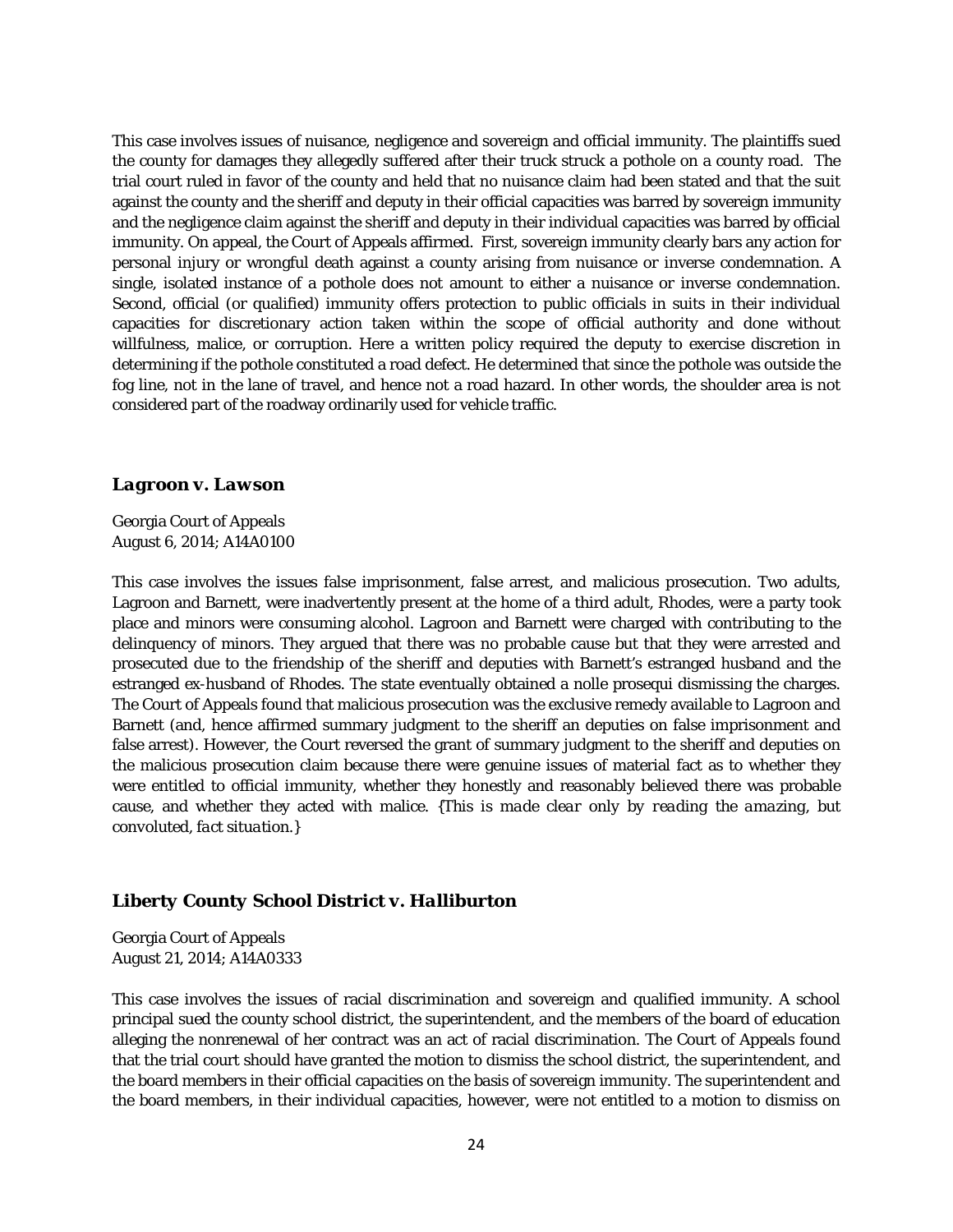the basis of qualified immunity. Since no discovery has yet been completed in the case, it cannot be said that the principal would not be entitled to relief under any state of provable facts in support of the claim that the individuals acted with actual malice.

#### *City of Hapeville v. Grady Memorial Hospital Corporation*

Georgia Court of Appeals August 18, 2014; A14A0724

This case involves the issues of sovereign immunity and the failure to pay for medical services rendered to inmates in the custody of city. A hospital sued the city seeking payment for treatment of four prisoners transported by the city to the hospital. The Court of Appeals found that the trial court correctly determined that O.C.G.A. 42-5-2(a) waived sovereign immunity. Interestingly, the Court works around the seeming limitation of the *Center for a Sustainable Coast* case and states that express waiver words are not necessarily required and that an express statutory waiver can occur if a statute creates a right of action against the state which can result in a money judgment and the state would otherwise have enjoyed sovereign immunity. Otherwise, the legislative act would have no meaning. The wording of the statute in this case meets this test. Since municipal sovereign immunity is provided in O.C.G.A. 36-33-1, *et seq.*, the court notes the waiver under O.C.G.A. 42-5-2 also includes municipalities because O.C.G.A. 42-5-2(b) covers inmates to whom O.C.G.A. 42-4-1, *et seq.* applies, thereby including inmates held by cities.

#### *City of Atlanta v. McCrary*

Georgia Court of Appeals August 25, 2014; A14A0602; A14A0691

This case involves the issues of sovereign immunity and maintenance of a nuisance. Police officers on patrol noted an improper tag and turned on their lights and siren. The vehicle driver accelerated away rather than stopping. The officers determined that they did not have legal basis under the city high-speed chase policy to continue pursuit. The other speeding vehicle, however, was involved in a head-on collision and a fatality resulted. The estate of the deceased sued the city and the officers claiming negligence and that the city maintained a nuisance that endangered the public by failing to enforce its pursuit policy. The trial court granted summary judgment to the officer under sovereign immunity but declined to limit the city's waiver of sovereign immunity to the amount of the insurance policy. The Court of Appeals found that the trial court erred by not granting summary judgment to the city. Police pursuit is inherently dangerous, but to constitute a nuisance requires a showing that such acts are continuous or regularly repetitious acts which could work damage to anyone in proximity to police cars. Evidence that other collisions involving city police cars occurred is not evidence of improper training. Nuisance can only be shown by evidence of the city's specific failure or negligence which resulted in the collisions.

#### *City of Atlanta v. Demita*

Georgia Court of Appeals September 10, 2014; A14A1216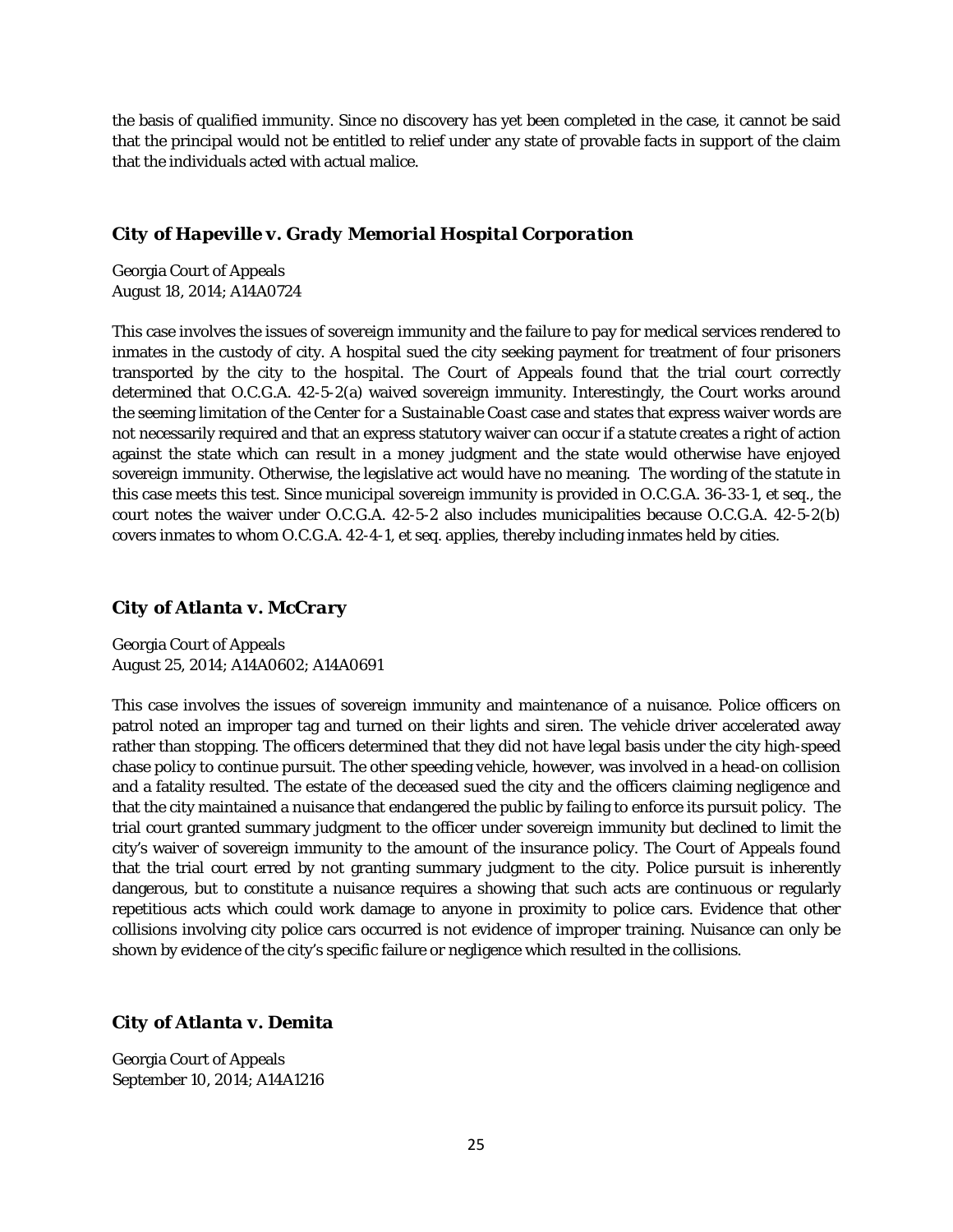This case involves the issues of municipal sovereign immunity and maintenance of a nuisance. A homeowner sued the city for damages to her home allegedly caused by the negligent construction or maintenance of a storm water drainage system. A jury found in favor of the homeowner. The Court of Appeals restated the general principles of statutory municipal sovereign immunity noting that cities have sovereign immunity against negligent performance of or failing to perform governmental functions. However, while cities are immune from negligence in failing to protect property owners from water incursion, they cannot, under the guise of performing a governmental function, create or maintain a nuisance or take property without just compensation. Even in the absence of a waiver to sovereign immunity, the maintenance of a continual, abatable nuisance such as repeated flooding from negligent construction or maintenance of a sewer may create liability. This liability is triggered by a continuous or repetitious act or condition which causes injury and of which the city has knowledge and which it fails to rectify. Here, there was no evidence that the city negligently constructed or maintained a sewer or drainage system. The Court was unwilling to accept the homeowner's assertion that mere maintenance of a street off of which water flows constitutes a sewer or drainage system. Consequently, the trial court erred.

#### *Georgia Department of Corrections v. Developers Surety & Indemnity Co.*

Supreme Court of Georgia September 22, 2014; S14G0360

*{This Court of Appeals decision in this case was reported in Counties & the Law 2013 Compilation Edition, page 25.}*

This case involves a dispute over a construction contract between GDOC and a roofing company. The contract was for reroofing certain prison buildings. After a 2 year delay in completion, GDOC declared the contract in default and sought payment under the performance bonds. The bond company brought suit alleging breach of contract by GDOC. GDOC argued that the waiver of sovereign immunity for breach of contract did not apply since the bonding company was not a party to the contract. The trial court granted summary judgment to the bond company. On appeal, the Court of Appeals affirmed. Under the doctrine of equitable subrogation, the surety here is able to step into the shoes of the contracting party. The Court goes through a lengthy analysis which ends with an examination of Art. I, Sec. II, Para. IX(c) of the Constitution. The defense of sovereign immunity is waived as to any action ex contractu. This plain language does not limit the waiver to particular claimants. In a unanimous decision, the Supreme Court affirmed, and noted that simply, there is a waiver of the state's sovereign immunity in this case of a claim asserted by a surety on a contract with the state.

#### *Gonzalez v. Georgia Department of Transportation*

Georgia Court of Appeals October 22, 2014; A14A1203

A car passenger was injured in a wreck allegedly caused by too much standing water on a state highway. DOT filed two motions. First, a motion to dismiss under sovereign immunity and, second, a motion for summary judgment based on lack of evidence. The trial court granted summary judgment to DOT. On appeal, the Court of Appeals reversed the trial court. The issue of whether DOT is entitled to sovereign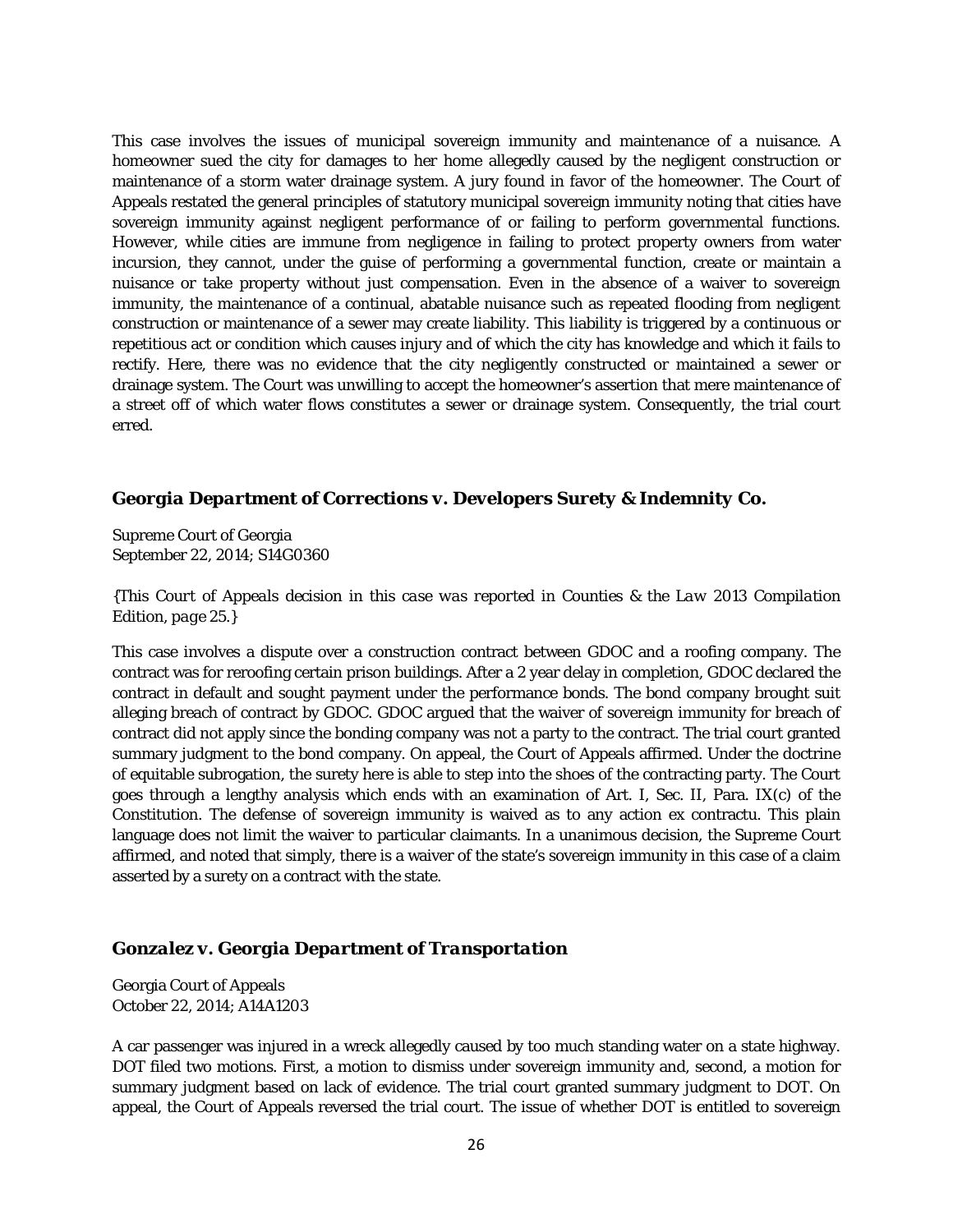immunity is a threshold issue that the trial court is required to address before reaching the merits of any other argument. If DOT is entitled to sovereign immunity, then the trial court lacks subject matter jurisdiction to try the negligence claims. The case was remanded back so the trial court could make this threshold determination.

#### *DeKalb County v. Kirkland*

Georgia Court of Appeals October 30, 2014; A14A0784

This case involves a dispute between county employees and the county regarding payment for unused compensatory time. {There is a lengthy fact situation and interested readers are directed to the full text of the opinion.) The trial court denied summary judgment to the county. On appeal, the Court of Appeals reversed the trial court. The plaintiffs, after being promoted to the rank of captain, were not entitled to use compensatory time accrued more than a year earlier and are not entitled to recover payment for their unused compensatory time. The county code is unambiguous on these points and there was no written contract that promised the plaintiffs compensation for accrued time. Additionally, plaintiffs failed to demonstrate that they were misclassified as overtime-exempt employees under the federal Fair Labor Standards Act. Consequently, sovereign immunity was not waived.

#### *Department of Transportation v. Jarvie*

Georgia Court of Appeals December 11, 2014; A14A0887

A car passenger died in a car wreck with a construction vehicle doing work for a general contractor for the DOT. Plaintiffs allege the DOT negligently designed, constructed, and maintained the access point where the truck entered the highway. The Court of Appeals reversed the trial court's denial of summary judgment to the DOT. Although sovereign immunity is waived under the tort claims act, O.C.G.A. 50-21- 24(9) provides an exception applicable to this case. The state has no liability regarding the approval of the stockpile plan for location of the rocks which the dump truck was unloading.

# **JUDICIAL SALARIES**

*Heiskell v. Roberts*

Supreme Court of Georgia October 6, 2014; S14A0779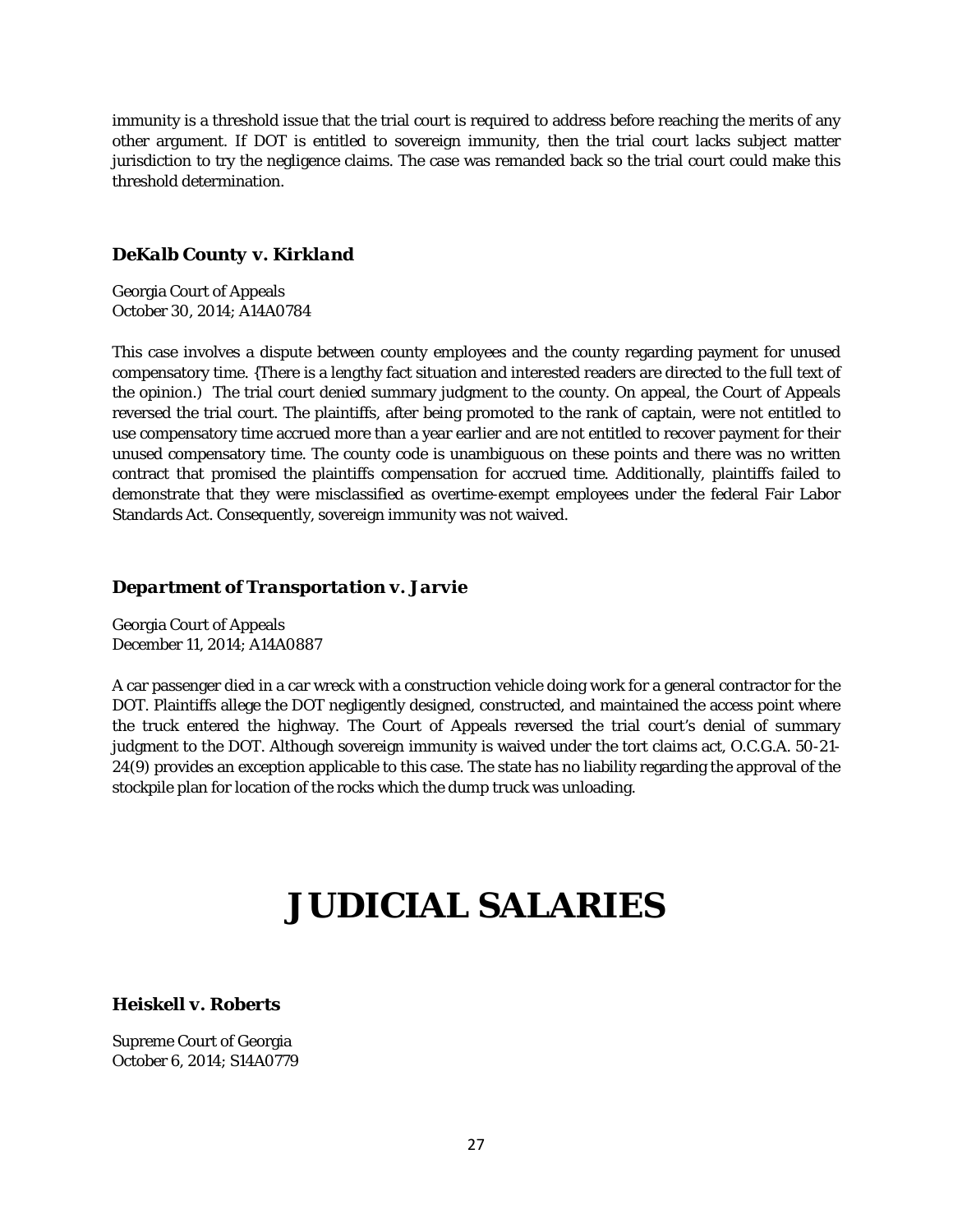This case involves a dispute under Article VI, Section VII, Paragraph V of the 1983 Constitution regarding judicial salaries. A state court judge retired from office after 26 years of service. The vacancy was filled via gubernatorial appointment. The former judge was making over \$172,000.00 per year. Prior to taking office in 2011, the newly appointed judge agreed to a salary of \$100,000.00. That state court judge was defeated at the 2012 nonpartisan general election. The state court judge filed a mandamus against the sole commissioner of Walker County seeking to recover the difference between his salary and the salary the former judge had been receiving alleging that Art. VI, Sec. VII, Para. V did not permit the county to decrease the salary. The trial court granted the mandamus claim. On appeal, the Supreme Court reversed. The view of the trial court was that the appointee was serving the remainder of the unexpired term of the former judge. Under the Constitution of 1983 appointees to fill vacancies on appellate, superior, and state courts follow a different "scheme". Paragraph III of Art. VI, Sec. VII requires that vacancies be filled by appointment of the Governor, but, Paragraph IV then says that an appointee "shall serve until a successor is duly elected and qualified and until January 1 of the year following the next general election which is more than six months after such person's appointment." The Supreme Court stated that the effect of these provisions "is to create an entirely new and shortened initial term of office for the appointed judge." Citing the *Palmour* and *City of Villa Rica* cases, the Court further distinguishes appellate, superior, and state court appointees from other public offices and from other judicial appointees noting that they do not serve out the "unexpired term" of their predecessors. The clear intent of the Constitution is further found in amendments to O.C.G.A. 15-10-20(e) which refer specifically to Paragraphs III and IV and do not contain any language regarding 'unexpired terms'. Consequently, the appointed state court judge in this case was not serving the remainder of his predecessor's unexpired term but was serving his own 15 month term of office and there was no violation of Paragraph V because he received a lower salary. *{The case also deals with questions regarding judicial immunity and attorney's fees and the interested reader is directed to the full text of the case for those matters.}*

# **LAW ENFORCEMENT**

#### *Mecure v. City of Atlanta*

Georgia Court of Appeals July 22, 2014; A14A0501

A police officer was suspended for violating city police department work rules prohibiting choke holds not taught or approved by the department. That decision was appealed to the civil service board and then to superior court and upheld in both instances. On appeal, the Court of Appeals affirmed. The Court noted the well-established principle that administrative board decisions will be upheld if there is any evidence to support the ruling. Here, the suspect was handcuffed and not resisting the officer. Further, the officer admitted he used a choked hold learned during military service and not one taught or approved by the department. Finally, O.C.G.A. 17-4-20(d), which prohibits the adoption of rules which prohibit an officer from using necessary force to apprehend a suspected felon, was inapplicable. First, the officer had already apprehended the suspected felon. Second, the rule only prohibits certain chokeholds but allowed those approved or taught by the department.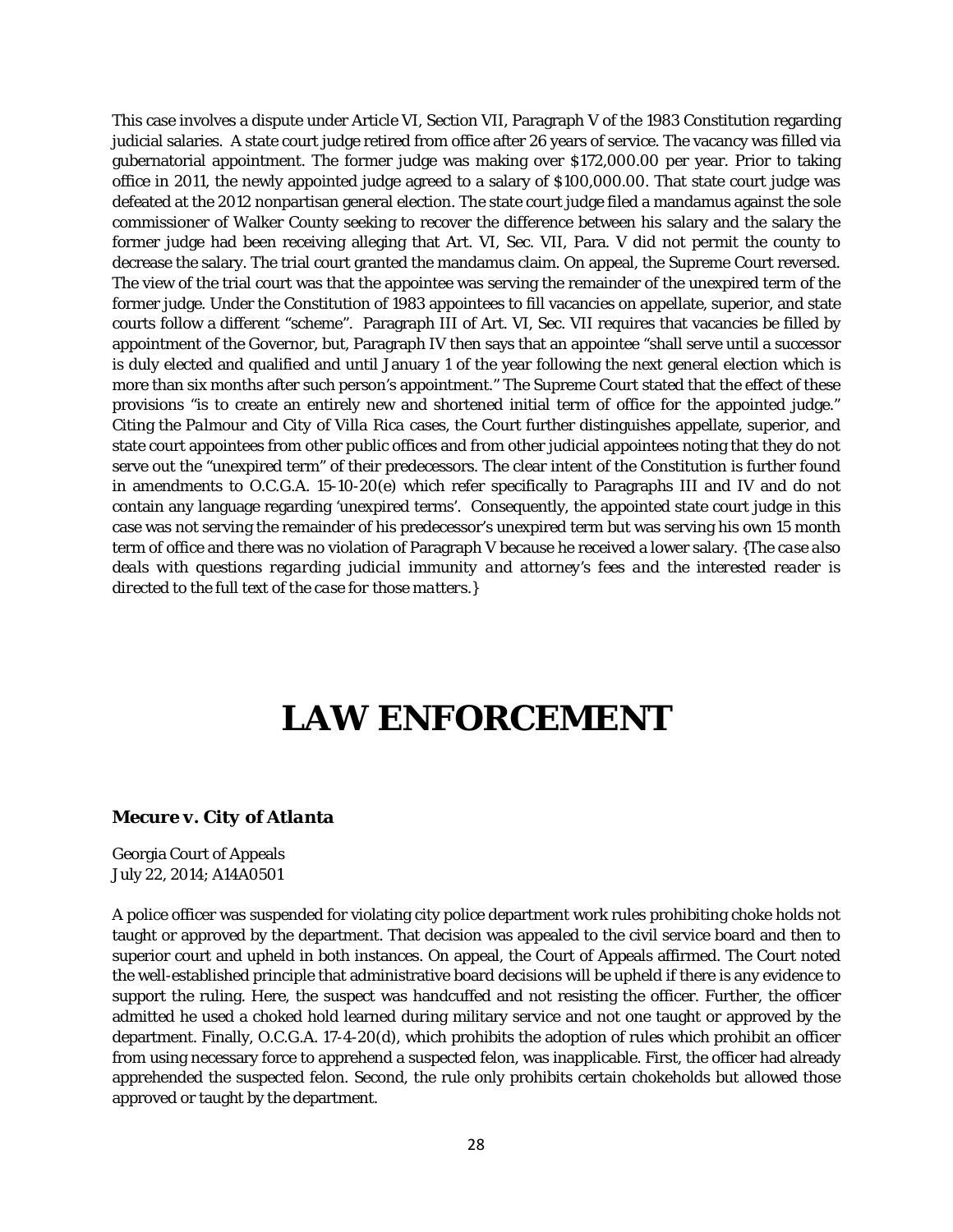#### *Graham v. City of Duluth*

Georgia Court of Appeals July 23, 2014; A14A0152

This case involves the issues of whether a city was liable on the basis of respondeat superior, negligent hiring and retention, or vicarious liability. *{A complete understanding of the case will require the reader to consult the case text for the lengthy set of facts.}* An off duty police officer who was intoxicated attacked and injured the plaintiff as well as another officer. The trail court granted summary judgment to the city. On appeal, the Court of Appeals reversed in part. On the issue of respondeat superior, the Court cited the *Clark* and *Palladino* cases as the basis for the two necessary elements to hold the city liable. First, the servant must be in furtherance of the master's business, and second, the servant must be acting in the scope of that business. Here, summary judgment was appropriate as the officer was not only intoxicated but was engaged in criminal conduct that was antithetic to his law enforcement duties. On the issue of negligent hiring and retention, a jury question exists as to whether the city exercised ordinary care due a prior incident that would have become known if the city had contacted a prior employer or examined the personnel file. On the issue of vicarious liability, a jury question exists as the officer's propensity to get extremely intoxicated, brandish his service weapon before innocent bystanders, and become belligerent and irrational when questioned or contradicted. This would make the officer unsuitable to be placed in a position where he would be issued weapons, including pepper spray, which he used in his attack on the plaintiff. In these circumstances, a jury must decide if the attack on the plaintiff was "wholly unrelated" to his employment as a police officer. He told the plaintiff he was an officer, he put on his vest and radio, showed her his badge, and instructed her to summon help, then became enraged when she did as he instructed and attacked her with his department issued pepper spray before shooting a fellow officer.

# **LOCAL GOVERNMENT ATTORNEYS' FEES**

#### *City of Stockbridge v. Stuart*

Georgia Court of Appeals November 3, 2014; A14A0873

This case involves a dispute between a mayor and the city council regarding the hiring and termination of a city administrator under a contract. The trial court granted attorney fees to the mayor because the mayor was acting in his official capacity and was required to hire outside counsel to assert a legal position which the city attorney could not assert of his behalf. On appeal, the Court of Appeals affirmed. The Court examined closely the powers and duties of the officials as set forth in the city charter, and, following the *Bosworth* case, held that the trial judge did not abuse discretion in awarding the fees. *{This case bears careful reading by county attorneys for its excellent analysis of hiring and firing under a contract as*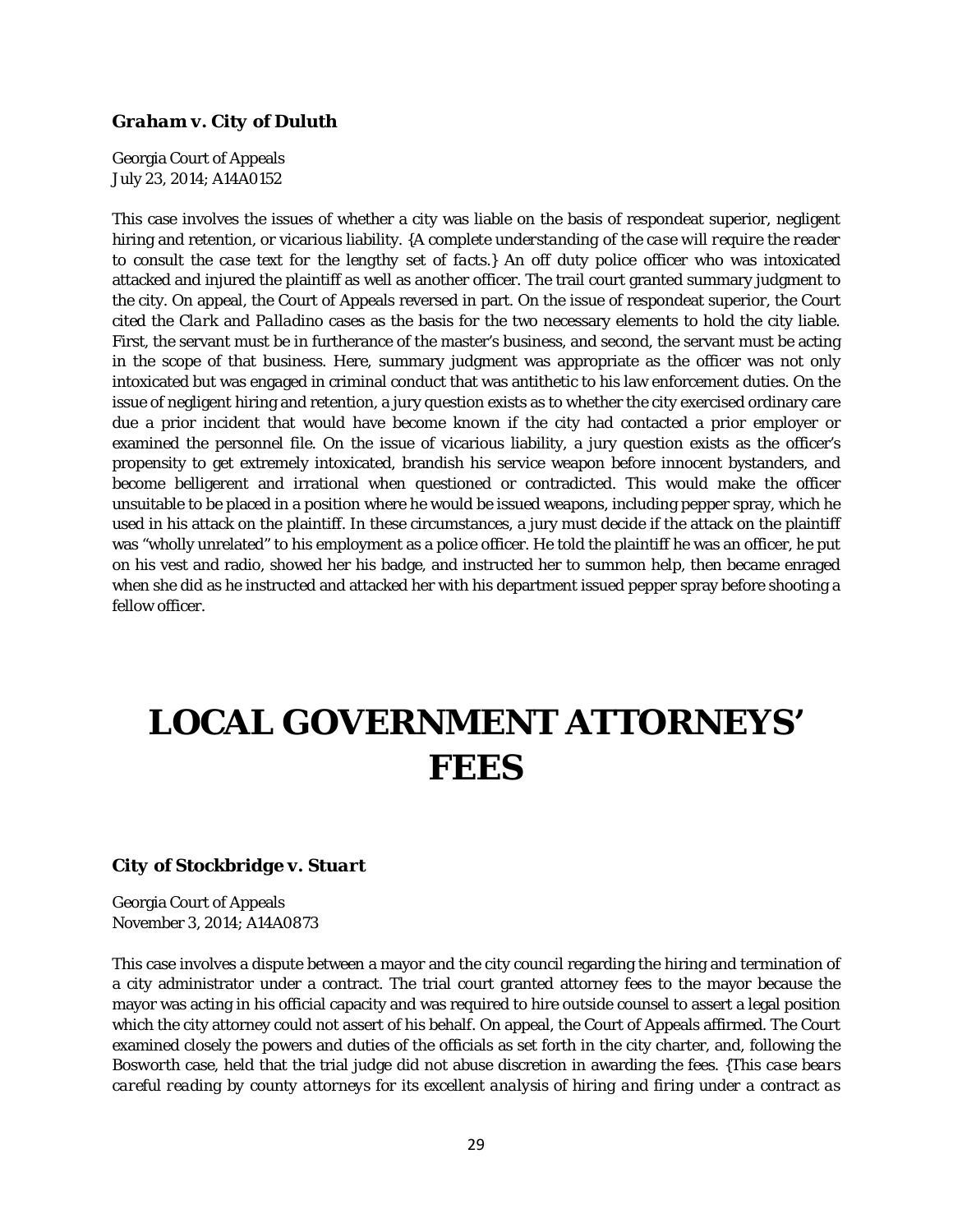*well as duty of representation in the case of conflicts between a commission chair and the remainder of the board.}*

### **MANDAMUS**

#### *Burke County v. Askin*

Supreme Court of Georgia March 3, 2014; S13A1316

This case is round 2 of a lengthy dispute which involves a writ of mandamus regarding the obligation to maintain roads dedicated to the county. In *Burke County I*, 291 Ga. 697 (2012), the roads in question were dedicated by deed to the county and the county adopted a resolution to 'cut or build roads' in the subdivision. At some point, some roads were constructed as unpaved roads; however, the facts did not establish who constructed the roads. A subsequent purchaser of property attempted to get the county to repair and maintain the roads and sought and was granted mandamus by the trial court for some of the roads. The county appealed contending that the trial court had granted mandamus by failing to apply the correct standard, *i.e.* that the decision not to construct the entire road was arbitrary, capricious, and unreasonable, or a gross abuse of discretion. The Supreme Court remanded the case with instructions to consider the ruling under the proper standard. The trial court again issued a mandamus requiring the county to complete a particular road. On appeal, the Supreme Court upheld the mandamus. First, the decision of whether to open the unfinished section of one of the roads was a discretionary act to which mandamus applies. Second, the trial court did not manifestly abuse its discretion in granting mandamus. The only evidence given by the county actually supports the trial court's conclusion that the decision to not finish the particular road had an adverse effect upon the owners' ability to access their property. This is in contrast to the county's decision to not construct some other dedicated roads inside a subdivision as they were not necessary for access.

### **NEGLIGENCE**

#### *Askew v. Rogers*

Georgia Court of Appeals March 6, 2014; A13A1757

This case involves a dog bite and injuries sustained in attempting to flee the dog. Partial summary judgment was granted to the injured party on the issue of negligence when the trial court found that the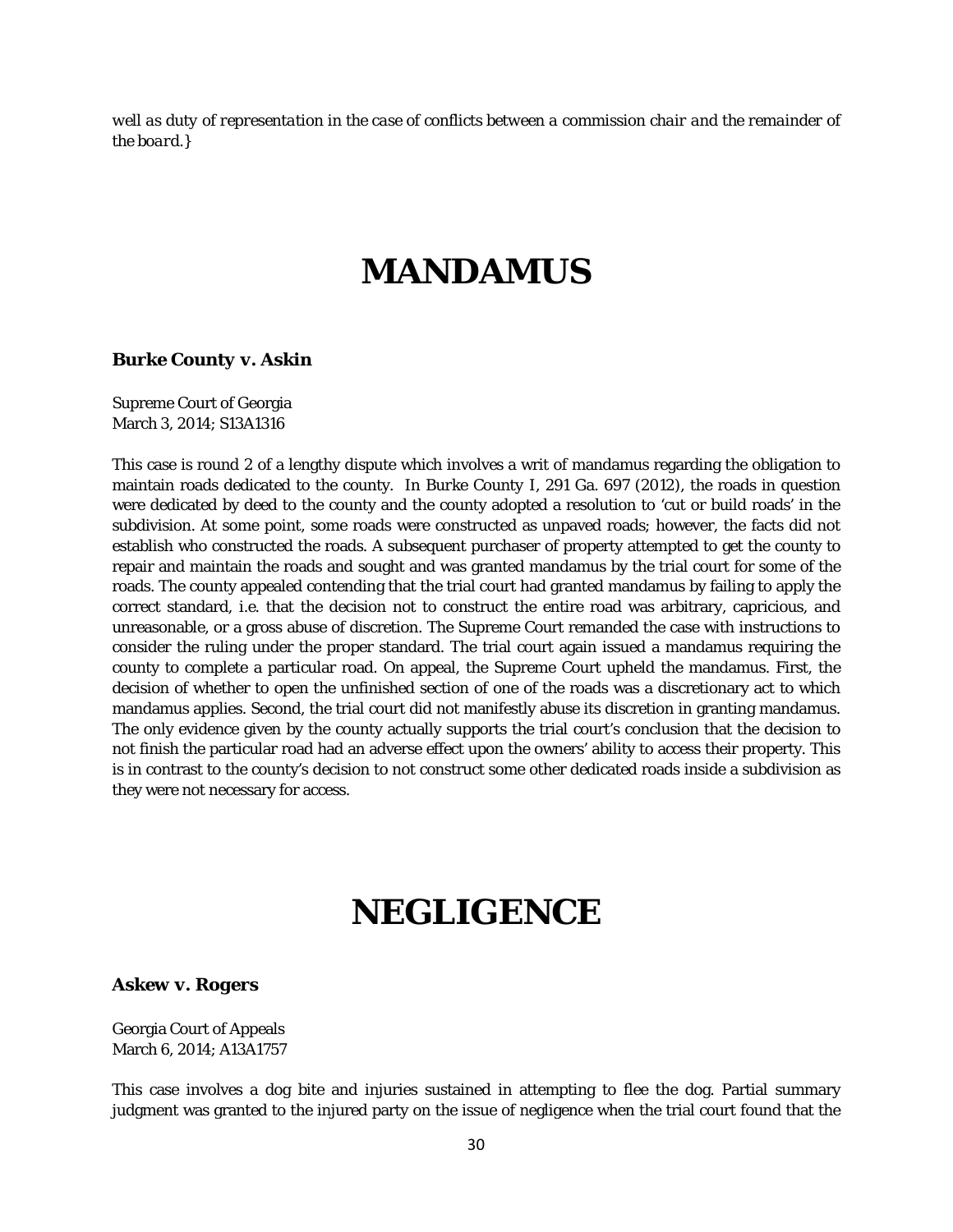dog was carelessly managed under O.C.G.A. 51-2-7. On appeal, the Court of Appeals reversed and remanded the case back for trial. While the animal was unrestrained in violation of a county ordinance (leash law), there was an issue of material fact as to whether the owner was careless in their management at the time of the incident. The dog had been placed in a cage prior to the incident and it was unclear how it got out.

# **ORDINANCES**

#### *Sweeney v. Lowe*

Georgia Court of Appeals March 3, 2014; A13A2291

#### *{This is a very short decision that does not involve directly a county. It stands for the proposition that one must always pay attention to details.}*

The case involves a dog bite. The trial court granted summary judgment to the dog owner on the basis that the plaintiff failed to properly plead and prove the county ordinance which the plaintiff asserted the dog owner had violated. The Court of Appeals affirmed. The Court noted that it is well established law that in order for a court to consider a city or county ordinance, it must be alleged and proved by either producing the original or a certified copy (of which the court may take judicial notice). Here, the record does not contain either the original or a certified copy. Further, the plaintiff's summary judgment brief does not refer to any county ordinance let alone the one referred to in the defendant's brief (a city ordinance was referred to by the plaintiff). This is not even a case where the ordinance relied upon was set forth verbatim in the complaint or an uncertified copy was attached to pleadings. It is a case where the parties do not even agree upon which local ordinance is relevant. Since the record does not contain "proper proof" of the ordinance, the Court cannot consider the ordinance.

# **POWERS OF A MAYOR OR COUNTY COMMISSION CHAIR**

*Kautz v. Powell*

Georgia Court of Appeals March 19, 2014; A13A1963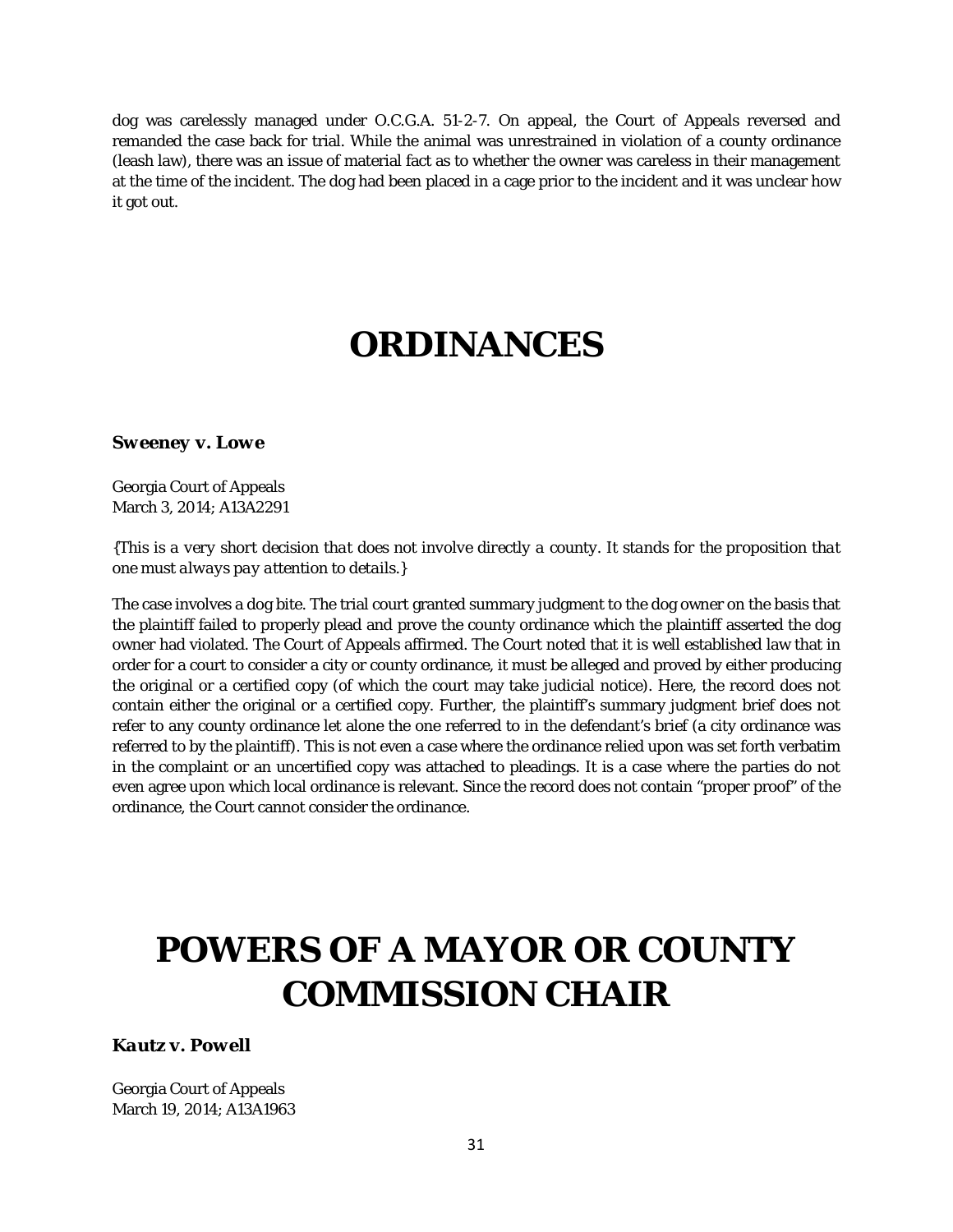This very short case has very broad ramifications regarding the exercise of hiring and firing powers. A city charter expressly authorized the mayor to hire the city attorney. (The provision did not state an employment duration or that the appointee was to 'serve at the pleasure of'). The charter was silent on who could exercise termination powers. The Court of Appeals (in a 4-3 decision) affirmed the trial court holding that since there was no express termination authority in the charter, but, that the charter did state that the city council was vested with all powers of government not otherwise provided for, then the city council, and *not the mayor*, had the power to fire the city attorney. The power to terminate could not be implied. The Court stated that it "was neither necessary nor allowable for a court to construe the unambiguous provisions of the charter as implicitly giving the mayor" the authority to fire. A strongly worded dissent, citing the *United Healthcare of Georgia*, *Bailey, Wright,* and *Clark* cases noted that long standing Georgia law held that a governmental official or agency that was granted the power to hire an officer for an indefinite term necessarily possessed the power to remove that officer. The dissent noted further that statutory construction "must square with common sense and reasoning, and a statute should not be interpreted in a manner that would lead to an absurd result."

# **PREJUDGMENT INTEREST**

#### *Gwinnett County v. Old Peachtree Partners, LLC*

Georgia Court of Appeals November 6, 2014; A14A1173

The conclusion to protracted litigation on a land dispute between the parties involving condemnation was attempted through a settlement agreement. The trial court initially found the agreement unenforceable, but the Court of Appeals reversed and held the county was bound by the agreement. On remand, the trial court awarded prejudgment interest and ruled the LLC was entitled to a trial on a claim for incidental damages. On appeal, the Court of Appeals upheld the trial court. The Court followed a lengthy analysis of O.C.G.A. 7-4-15 and relevant case law to reach its conclusion and the interested reader is directed to the text of the entire opinion.

### **PROBATION**

*Sentinel Offender Services v. Glover*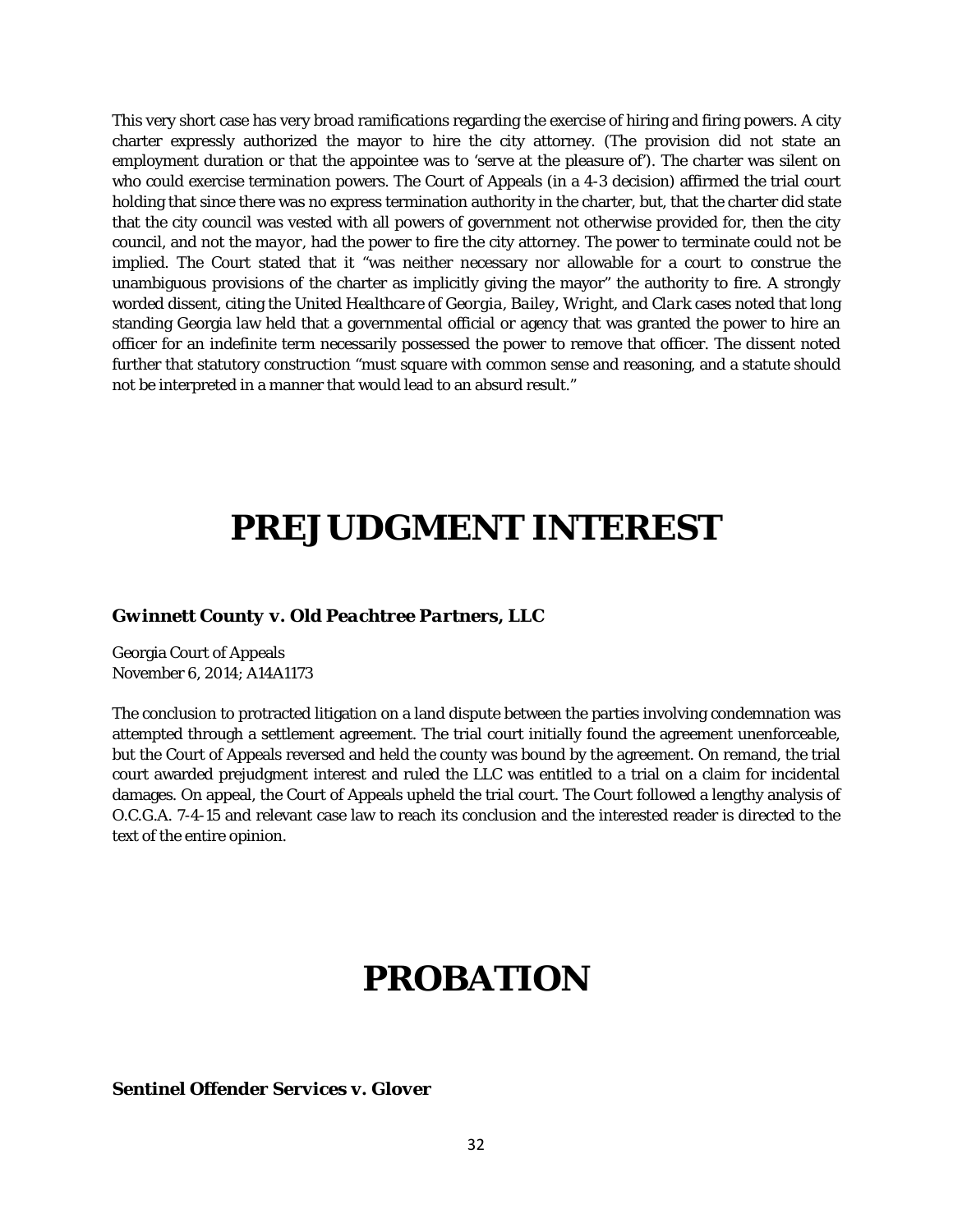Supreme Court of Georgia November 26, 2014; (See case for listing of the 32 appeals and cross appeals)

*{This case is very long and very detailed and does not lend itself to a summary. Interested readers should consult the text of the entire opinion.}*

#### *Sentinel Offender Services LLC v. Glover*

Supreme Court of Georgia December 22, 2014; (See case for listing of the 32 appeals and cross appeals)

*{This case is 13 pages long and does not lend itself to a summary. Interested readers should consult the text of the entire opinion. This rendition contains slight revisions to the previously published opinion}*

These cases present a multitude of constitutional and statutory issues arising from the use of private probation companies by Georgia courts to provide misdemeanor probation supervision services. Some of the challenges include: O.C.G.A. 42-8-110 (g)(1), the private probation statute, is unconstitutional; O.C.G.A. 42-8-30.1 precludes tolling of misdemeanor probation sentences and restricts imposition of conditions; private companies cannot provide probation services; and collection of supervision fees is unlawful. The Supreme Court remanded back to the trial courts with instructions to address justifiability questions including standing, ripeness, and mootness. The Court agreed with the trial court that most of the alleged injuries were not a consequence of privatized probation services per se, but rather result from wrongful acts allegedly committed by employees of the private company. The Court did not rule on the issue of the constitutionality of the private probation statute as applied because the trial court did not distinctly rule itself upon the issue. The Court agreed that the statute did not unconstitutionally condone imprisonment for debt. The Court also agreed that the private probation statute does not allow for the tolling of misdemeanor probation sentences. The Court reversed the trial court on the matter of electronic monitoring and held that it is not a prohibited condition in misdemeanor cases. The Court made several holdings regarding the validity and invalidity of the probation services contracts and the issues of fees.

# **ROADS**

#### *Burke County v. Askin*

Georgia Court of Appeals March 28, 2014; A13A1909

This case involves a dispute over road abandonment. The county adopted a resolution abandoning its interest in 5 roads pursuant to O.C.G.A. 32-7-2. The trial court ruled that 3 of the roads should not be abandoned. The Court of Appeals reversed. The superior court cannot substitute its judgment for that of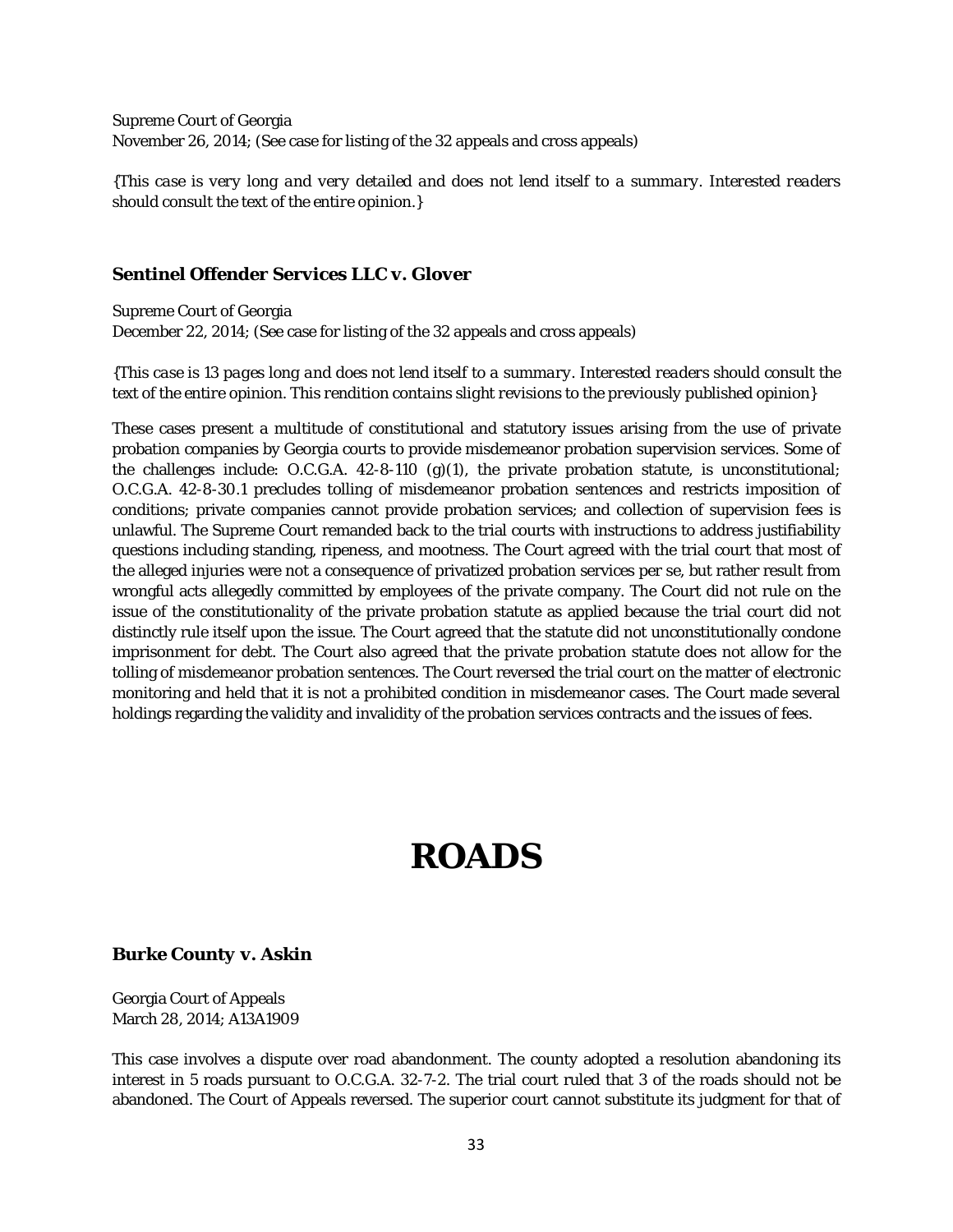the board of commissioners as to the weight of the evidence on factual findings in the abandonment determination. Economic factors are proper considerations, even to the extent of relieving the public from the charge of maintaining a road that is no longer useful. The county did not abuse its discretion and had a rational basis for its determination that the roads served no substantial public purpose.

#### *City of Atlanta v. Kovalcik*

Georgia Court of Appeals December 2, 2014; A14A0768

A car passenger died in a nighttime car wreck at a newly configured intersection in rainy conditions where 8 of 10 street lights were out. The Court of Appeals upheld the trial court's denial of summary judgment to the city. Generally, the mere absence of ordinary street lights will not constitute negligence and render a city liable if a city has performed its duty to keep streets safe and free form defect. This case, however, presents peculiar factual circumstances. The intersection was redesigned with an unusual left turn configuration. Eight of ten street lights were out. Many other drivers had damaged the curb area at that same location. Visibility was poor. The city played a role in designing and constructing and knew or should have known that the lighting was not yet operational. Under these circumstances, the absence of lighting could be considered as evidence on the issue of maintaining safe conditions.

# **STORMWATER MANAGEMENT**

#### *Polo Golf & Country Homeowners' Association, Inc. v. Rymer*

Supreme Court of Georgia January 21, 2014; S13A1635; S13A1636

This case involves a question of responsibility for repair of stormwater facilities. The fact situation requires one to patiently follow the bouncing ball: 1) the stormwater facilities (SWF) are beneath lots in a residential subdivision built in the 1980's; 2) the SWF were not expressly dedicated to the county; 3) the county disclaimed ownership of any SWF that do not lie under county streets; 4) the subdivision has a mandatory homeowners' association (HOA); 5) the HOA does not own the SWF; 6) HOA covenants require each homeowner to repair structures on their property including SWF; 7) the county enacted a stormwater ordinance in 1996; 8) the ordinance was amended in 2004 to require an HOA to take responsibility for SWF on their property. It is within this context the story unfolds. The owners of a home in the subdivision suffered damages due to recurrent flooding of their property. They demanded that the HOA and the county take action to fix the SWF. The HOA notified the owners that it had given notice to the county that neither the owner nor the HOA should be held responsible for the repairs. Later, the HOA notified the owners that it would be selecting a contractor and it would be paying for the repairs. Repairs however, never ensued. Subsequent flooding occurred, and the owners brought suit against the HOA and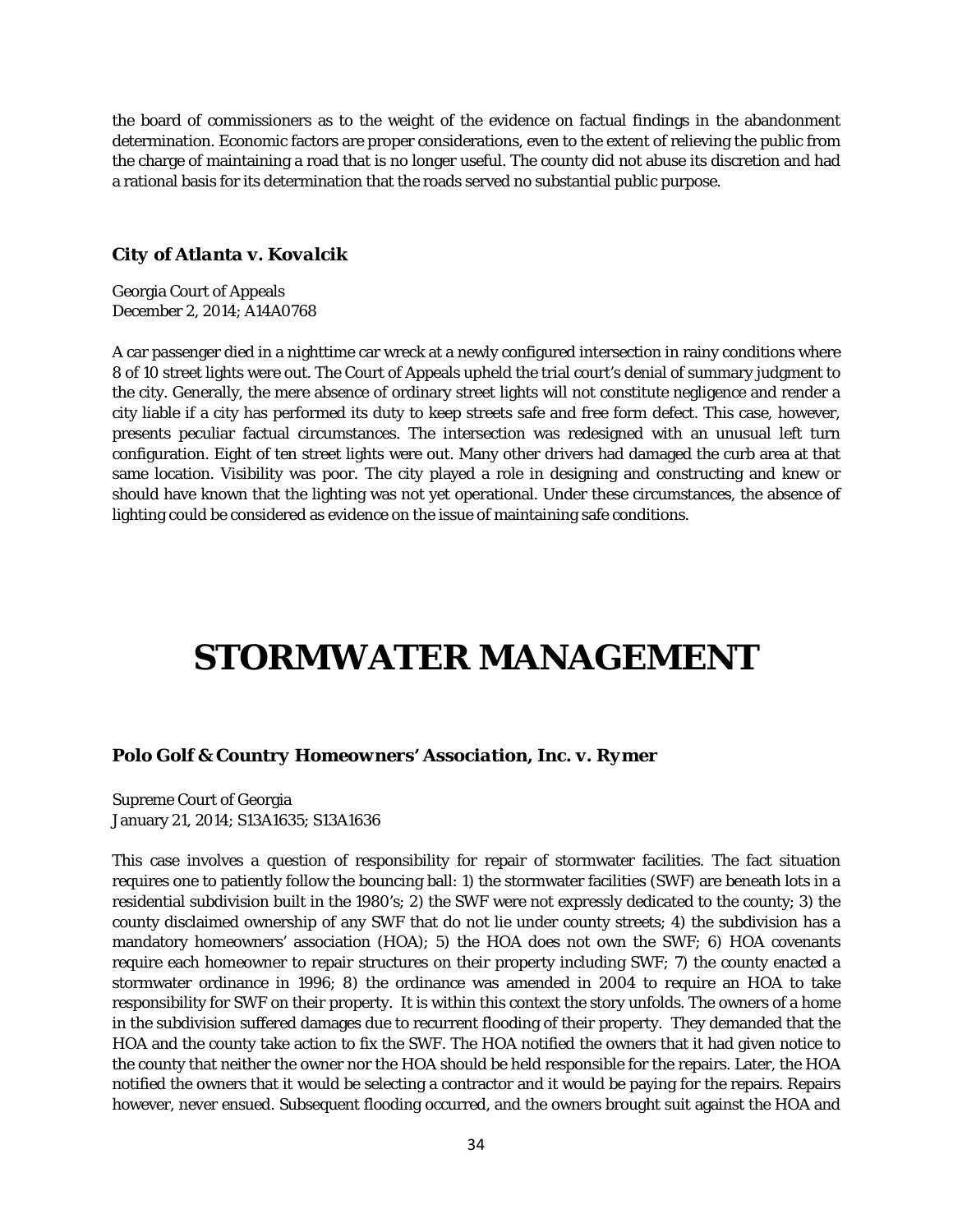the county. At this point, SWF pipes failed completely and flooding and sinkholes occurred in the subdivision. The county sought to have the HOA repair the damage under the ordinance. The HOA sought a declaratory judgment that the ordinance impaired contracts. The trial court granted summary judgment to the county and found the ordinance enforceable against the HOA. On appeal, the Supreme Court began its analysis by looking at the covenants. When the HOA was first notified of the matter, it took the position that neither it, nor, the owners were responsible and it asserted the county was responsible. Further, the HOA promised to repair its expense. The owner's reliance upon these assertions and promises was reasonable. Hence the trial court was correct in denying summary judgment to the HOA. The Court continued by analyzing the ordinance. By its own terms, the ordinance does not apply to the HOA in this case because it states that it applies only to new developments and redevelopments and not to pre-existing developments like the HOA. Hence, the trial court was wrong to deny summary judgment to the HOA and to grant it to the county.

### **SUPPLEMENTARY POWERS**

#### *Fulton County v. City of Sandy Springs*

Supreme Court of Georgia March 28, 2014; S14A0114

*(This case summary is much longer than normal. The opinion is a noteworthy reminder that what seems self-evident, often isn't.)*

This case involves an issue of the supplementary powers provision of the Constitution in the context of an easement. During 1976, homeowners in the unincorporated area of the county threatened litigation with the county over drainage problems. As part of negotiations, the county agreed to construct 2 detention ponds and was granted 2 easements. These granted the right to construct and maintain the ponds as part of the public drainage system and the right of ingress and egress over the property. In 2005, this area ceased to be unincorporated and was included entirely within the corporate limits of a newly created city. Shortly thereafter, drainage problems began to occur. The homeowners sued the county and the trial court found the county still owned the easements and had a duty to repair the ponds in perpetuity.

The Court of Appeals affirmed in part. First, the Court rejected the county argument that the Supplementary Powers Provision prohibited it from providing storm water and sewage collection services inside the boundaries of a city in the absence of an intergovernmental contract. The Court's reasoning, with no citation of authority, was merely that the county was not being required to provide an ongoing storm water and sewage collection system. The Court cited the *Tinsley Mill Village* case for the proposition that the county had a duty to repair as long as it held the easements. Once the county transferred the easements or prospectively abandoned them, then the duty would cease (thus the duty did not extend in perpetuity).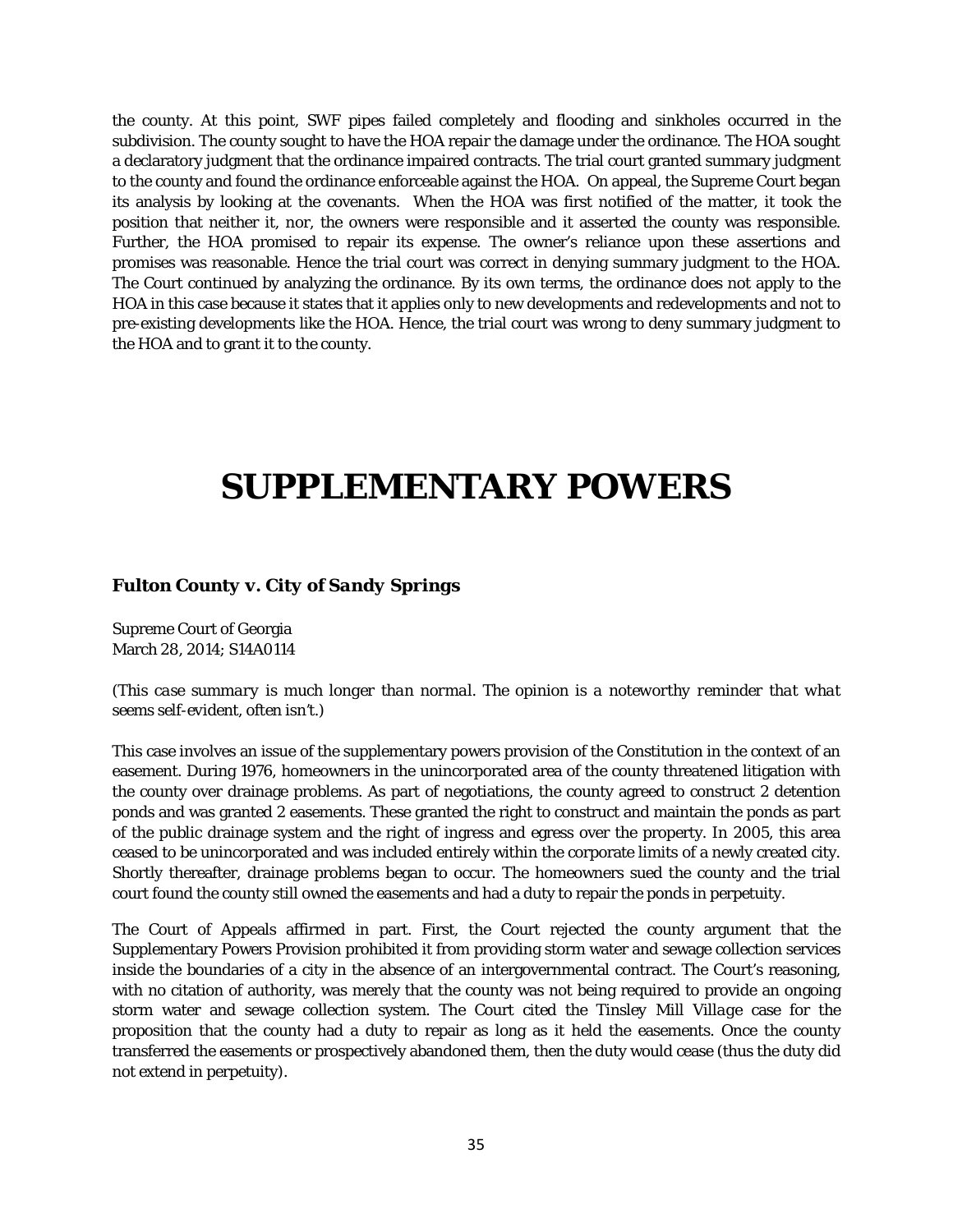The vigorous dissent by Justice Benham takes the majority opinion apart piece by piece. First, the county is directly prohibited from maintaining the pond facilities within the clear meaning of the Supplementary Powers Provision. Second, the county is likewise expressly prohibited from performing sewage and drainage services within any city under a 1951 local constitutional amendment. Third, the factual findings show that no lawsuit was ever filed initially against the county by these homeowners. The county's actions were a voluntary undertaking and were not part of any enforceable agreement or settlement. Fourth, the majority opinion places the county squarely within a "Catch 22". It requires the county to retain responsibility for the easements and maintain the structures only until the easements are transferred or abandoned. This ignores the reality that the city disclaims the duty to repair and maintain the facilities. The county cannot unilaterally transfer the easements to the city since the city does not want them. Further, the county cannot ever prospectively abandon the easements if it has a duty to repair and maintain them. Fifth, the county is being required to maintain facilities and provide services that it is prohibited by law from providing. Sixth, the argument that the creation of the city did not terminate the easements, is correct, but it is not the issue under this case. Under the *Irvin* and *Owens Hardware* cases, an easement is to be construed pursuant to its plain language. These easements DO NOT require the county to construct or maintain ANY FACILITY AT ALL. They are permissive ONLY and do not require the grantee to use them. Seventh, the *Tinsley Mill Village* case has been misread. The county has not sued the landowner of the property to make repairs to its easements. Here the county is not using the easements, and, cannot constitutionally be required to use them. Eighth, no distinction has been made between potential liability for damages created by maintaining a nuisance on an easement and the duty to maintain services that a count cannot legally provide. Finally, the solution here is for the city to do one of several things. It could: acquire its own easements; accept assignment of the county easements; or, enter into an intergovernmental contract with the county.

## **TAXATION**

#### *Southern LNG Inc. v. MacGinnitie*

Supreme Court of Georgia March 3, 2014; S13A1486

This case is round 2 of a lengthy dispute over ad valorem taxes of an alleged utility. In *Southern I*, 290 Ga. 204 (2011), Southern sought status as a public utility so that tax returns would be filed with the state revenue commissioner. Initial dismissal on sovereign immunity grounds was reversed. On remand, summary judgment was granted to the state revenue commissioner on a mandamus claim on the ground that Southern had an adequate alternative remedy in the form of a tax appeal under O.C.G.A. 48-5-311 and that its claim that it is a public utility whose property should be returned to the state revenue commissioner instead of the country should be raised there. On appeal, the Supreme Court reversed. The Court noted that "the trial court's analysis was incomplete." Under the *Roach* case, to preclude mandamus, an alternative legal remedy must be 'equally convenient, complete, and beneficial to the petitioner'. In this litigation, the record contains little detail on the tax appeals. However, it is undisputed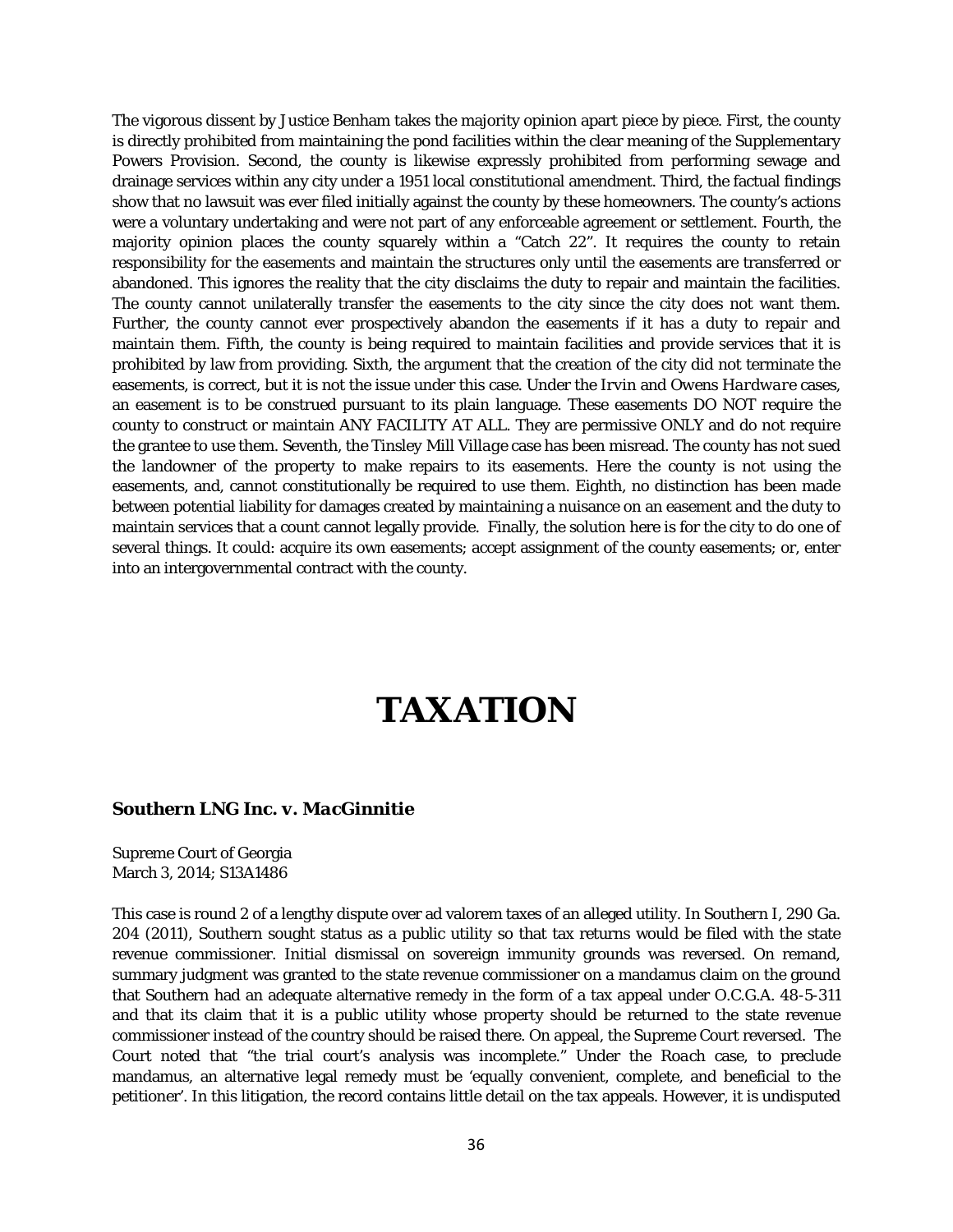that the state revenue commissioner is not a party to those actions. As a nonparty, the state revenue commissioner would not normally be bound by a ruling. Thus the current tax appeal appears not to provide Southern with an adequate alternative remedy. However, it is further unclear: 1) whether the state revenue commissioner could be made a party or otherwise be legally bound by the tax appeals; 2) whose burden it would be to do so; and 3) if there are procedural barriers or other features of the tax appeal process that would prevent Southern from obtaining a binding ruling. Since the parties have not briefed these issues and since the trial court did not address them, the case is remanded again for further proceedings.

#### *Newton Timber Co. LLLP v. Monroe County Board of Tax Assessors*

Supreme Court of Georgia March 10, 2014; S13A1566

This case involves dual issues of mandamus and ad valorem tax appeals in superior court. Commencing in 2008, the LLLP filed annual tax appeals regarding thousands of acres in the county. For several of the years no filing fees were paid. In addition, in 2011, the LLLP sought CUVA treatment for 18 different parcels, but handwrote 2008 at the top of each application. One year later, the LLLP filed a mandamus action seeking to compel the BoA to approve or deny the CUVA applications and to compel them to certify the appeals to superior court. Following much procedural maneuvering, the trial court concluded that the LLLP was required to pay an amount required under O.C.G.A.9-15-4 (a) for each tax appeal (107 appeals had been filed but filing fees had been paid on only 27) as the consolidation feature of O.C.G.A 48-5-311 (e)(6) did not apply. The Supreme Court upheld the trial court and found that the BoA could not properly comply with the certification of the tax appeals to the superior court since the taxpayer had not paid the required filing fees. Further, the LLLP filed the CUVA applications in 2011 and they were granted going forward. Any attempt by the LLLP to make those applications effective for 2008 was clearly untimely on its part. Since the applications were approved going forward, there was no question of a denial or a refusal to act by the BoA.

#### *SPH Glynn LLC v. Glynn County Board of Tax Assessors*

Georgia Court of Appeals March 13, 2014; A13A1752; A13A1753

This case involves a property tax appeal during the time the tax increase moratorium was in effect under O.C.G.A. 48-5B-1. Partial summary judgment was granted to the taxpayer on the issue of capped value under the statute but attorneys' fees were denied. On appeal, the Court of Appeals agreed on the issue of capped values and disagreed on the issue of attorneys' fees. Even though the cap issue was not raised during the administrative proceedings but first made an issue in superior court, it was allowable under a de novo review since the matter involved the determination as to value. The Court also held that the cap should apply even though a new parcel had been created out of a larger parcel since the legislative intent to provide a moratorium was clear. Finally, since the capped value was over 4 times lower than the value set by the board, attorneys' fees should have been allowed under O.C.G.A. 48-5-311(g)(4)(B).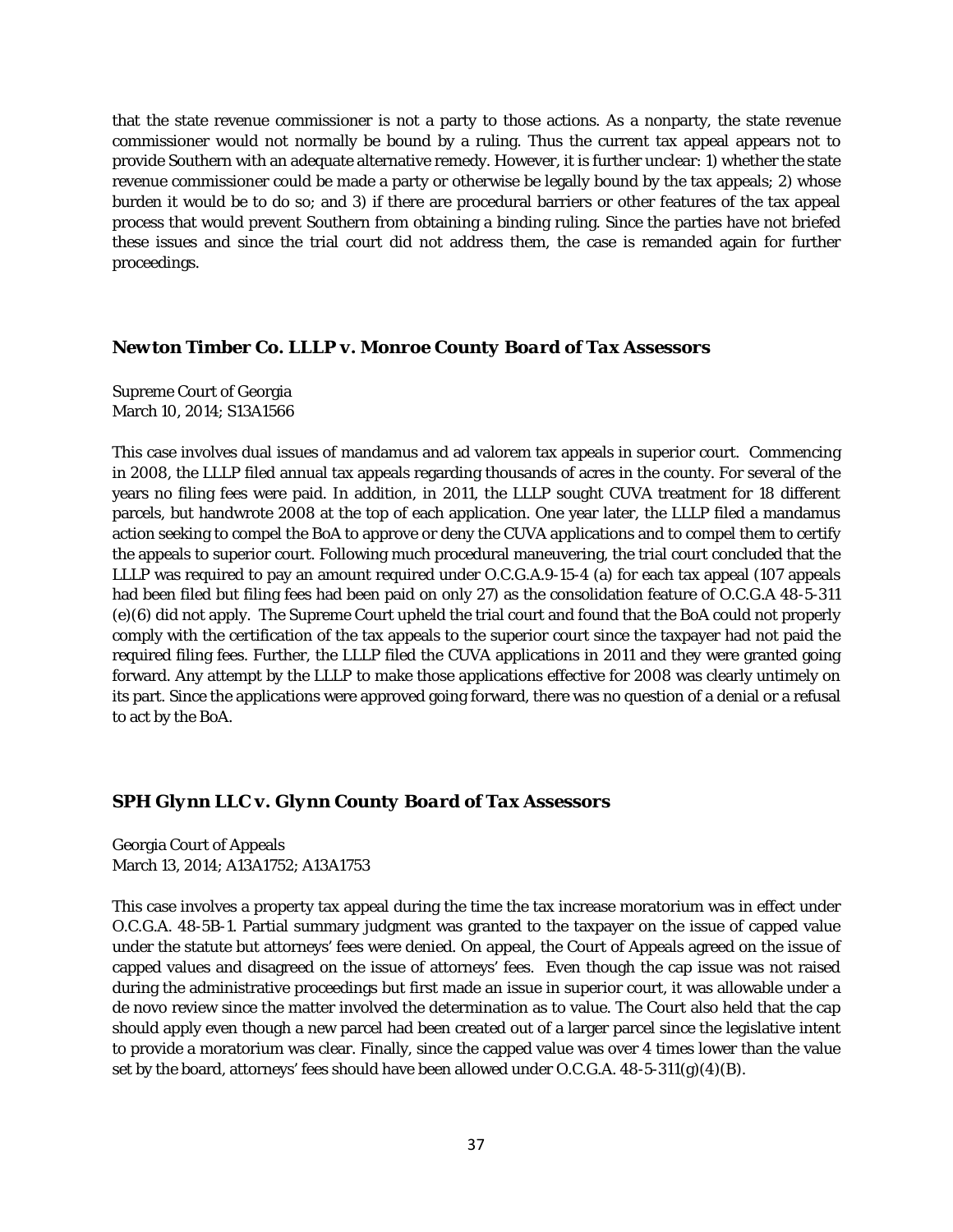#### *Hansen v. DeKalb County Board of Tax Assessors*

Supreme Court of Georgia July 3, 2014; S14A0187

This case involves a dispute between a taxpayer and the county board of tax assessors (BOA). The taxpayers filed, pursuant to O.C.G.A 48-5-306 (d), a so-called Request for Information with the BOA seeking detailed information regarding 2012 appraisal and assessment. The BOA responded with information. The taxpayer was dissatisfied and requested more specific information. The BOA again provided information. This also did not satisfy the taxpayer who then requested in writing a meeting at which the taxpayer intended to record the proceedings. The BOA declined the meeting. The taxpayer then filed a complaint styled as a "Petition for Mandamus and/or Order and Judgment under O.C.G.A. 50-18- 71" seeking an order to compel the BOA to comply. The trial court dismissed the petition finding it to be not cognizable under the Open Records Act or mandamus. The Supreme Court upheld the trial court. The Court noted that the Open Records Act does not apply to information sought under O.C.G.A. 48-5-306. In addition, mandamus is only authorized where the litigant seeks to compel a public official to perform an act or fulfill a duty required by law. Here, the BOA provided various documents as it was requested to do. That is all that was required under O.C.G.A. 48-5-306. That statute does not allow a dissatisfied taxpayer to demand supplemental responses in a recorded meeting. The Court stated that such demands "stray far beyond what the statute requires." Even further, the taxpayer failed to avail himself of the administrative remedy available under O.C.G.A. 48-5-311 prior to resorting to the courts.

#### *Slivka v. Nelson*

Georgia Court of Appeals August 20, 2014; A14A0710

*This case is noteworthy as it distinguishes between the ad valorem appeal process under O.C.G.A. 48-5- 311 and the refund process under O.C.G.A. 48-5-380.*

A property owner placed land under a conservation use covenant. In 2007, the owner conveyed the property to a limited liability investment corporation. The county notified the former owner and the LLC of the covenant breach. The former owner sent a letter to the county disputing the breach, but the LLC paid the penalty in full. In 2009, the former owner reacquired the property by foreclosing on the security deed on the property and in 2010 was approved for a conservation use covenant. In 2011, the county sent a delinquent tax notice to the owner for unpaid taxes for 2008-2010. The owner paid the overdue amount under protest. The owner sought a refund under O.C.G.A. 48-5-380. The trial court granted summary judgment to the county. On appeal, the Court of Appeals upheld the trial court. The Court began its analysis by distinguishing between a tax appeal under O.C.G.A. 48-5-311 and a refund procedure under O.C.G.A. 48-5-380 and noted that they are distinct remedies that serve different purposes. A tax appeal provides the most expeditious resolution of a taxpayer's dissatisfaction with an assessment, preferably before taxes are paid. In contrast, a refund action is a procedure to protect a taxpayer from laterdiscovered defects which result in taxes being erroneously or illegally assessed and collected. A refund procedure is available only to correct errors of fact or law that caused erroneous or illegal taxation and cannot be used to address a claim based upon mere dissatisfaction with an assessment or an assertion that assessors did not take into account matters which the taxpayer believes should have been considered. In this case, the taxpayer does not assert that the assessment was based upon inaccurate facts in the record. Instead, the taxpayer asserts the county did not take into consideration certain matters in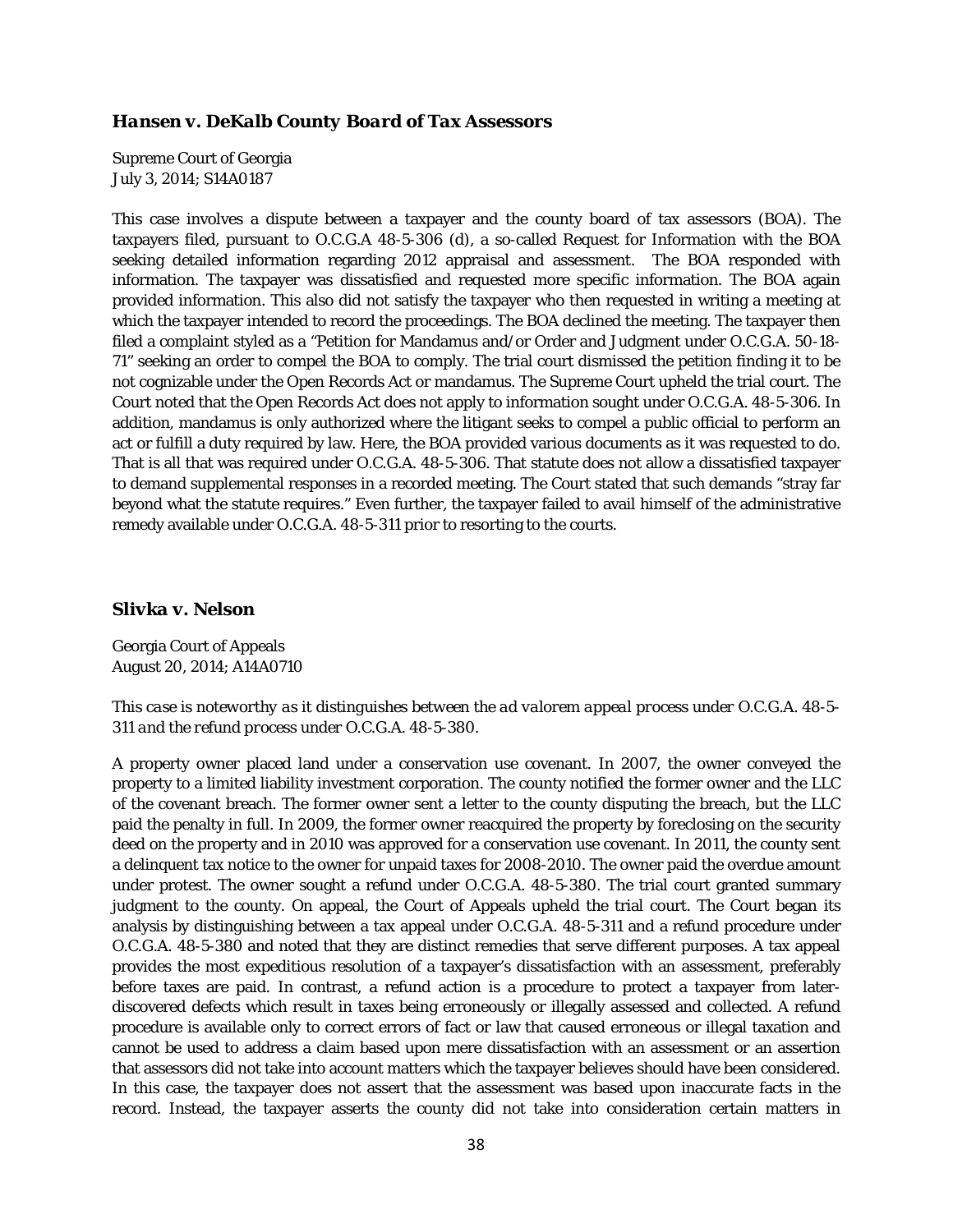determining whether an initial covenant breach had occurred, specifically whether the use had changed. The arguments fail to establish an "erroneous or illegal" tax assessment. Hence, a refund action was not cognizable.

#### *Fulton County Board of Tax Assessors v. Toro Properties VI LLC*

Georgia Court of Appeals September 18, 2014; A14A1048; A14A1063

This case involves the issues of litigation fees, court costs, and public policy in the matter of an ad valorem tax appeal. In the context of a tax appeal on 2 commercial parcels, the trial court entered a final order and judgment setting value on each parcel. Subsequently (and in the next term of court) the LLC moved for, and the trial court granted, litigation costs and attorney fees under O.C.G.A. 48-5-311(g)(4)(B). On appeal, the Court of Appeals upheld the trial court. The Court noted that the county's argument that the orders constituted final judgments which terminated the proceedings in superior court was contradictory to the plain words of the statute. The express wording clearly mandates the issuance of such an award following the court's final determination of value. Additionally, the fact that the fee awards were rendered after the expiration of the term of court in which the valuation orders were issued does not frustrate judicial economy or violate public policy as the statute contains no time limitation regarding when the taxpayer must move or a court must award litigation costs and attorney fees.

# **TORTS**

#### *Strauss v. City of Lilburn*

Georgia Court of Appeals November 11, 2014; A14A1043

This case presents an issue of a slip and fall on a city-owned sidewalk. The trial court found the injured party had equal knowledge of the hazard and granted summary judgment to the city. On appeal, the Court of Appeals reversed. Summary judgment is not appropriate where there is an issue of material fact with respect to the knowledge of the hazard. There is no dispute the city had actual or constructive knowledge of the concrete riser. Whether the injured party exercised ordinary care for her own safety and whether she had greater or equal knowledge of the hazard posed by the riser are jury questions.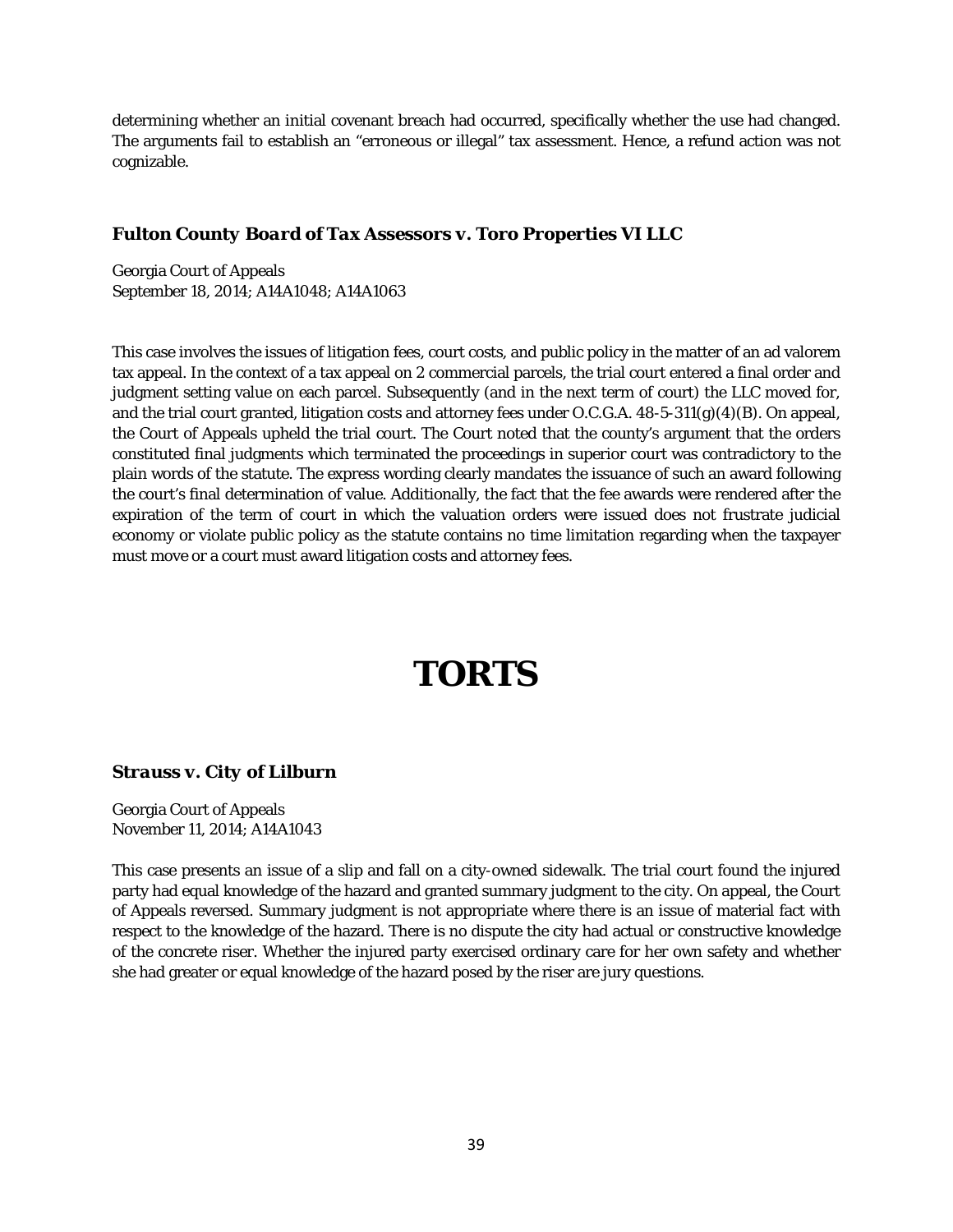# **WORKERS' COMPENSATION**

#### *Chambers v. Monroe County Board of Commissioners*

Georgia Court of Appeals August 25, 2014; A14A0265

After returning from a call, a firefighter was sitting at a desk, got up at the request of a supervisor who needed the desk, and heard her knee pop. She required knee surgery and will likely need a knee replacement. An administrative law judge found the injury compensable on the basis she was in the workplace and following a supervisor's orders when injured. The employer (the county) appealed and the Appellate Division vacated the ALJ award concluding that there was no causal connection between her employment and the injury. The superior court affirmed the Appellate Division noting the deference it was required to give to the Appellate Division findings. On appeal, the Court of Appeals reversed. The courts may not substitute their judgment for that of the workers compensation board on whether an injury arose out of the claimants' employment. To hold otherwise would work a dramatic alteration of the 'any evidence' rule. Here the claimant carried the burden of causal connection before the board and the board's finding must be affirmed if there is any evidence to support it. In this case, there was such evidence to support the board's determination. Consequently, the courts may not disturb that determination.

#### *Barzey v. City of Cuthbert*

Supreme Court of Georgia September 29, 2014; S14A0620

This case involves a challenge to the Workers Compensation Act, O.C.G.A. 34-9-1, *et seq.*, which precludes a non-dependent parent from recovering benefits for the death of a child (who, in this case, happened to be a city employee). The Supreme Court upheld the trial court by ruling that the limitation on recovery of non-dependent heirs does not violate due process or equal protection.

# **ZONING**

#### *Noble Parking, Inc. v. Centergy One Associates, LLC*

Georgia Court of Appeals March 21, 2014; A13A2254